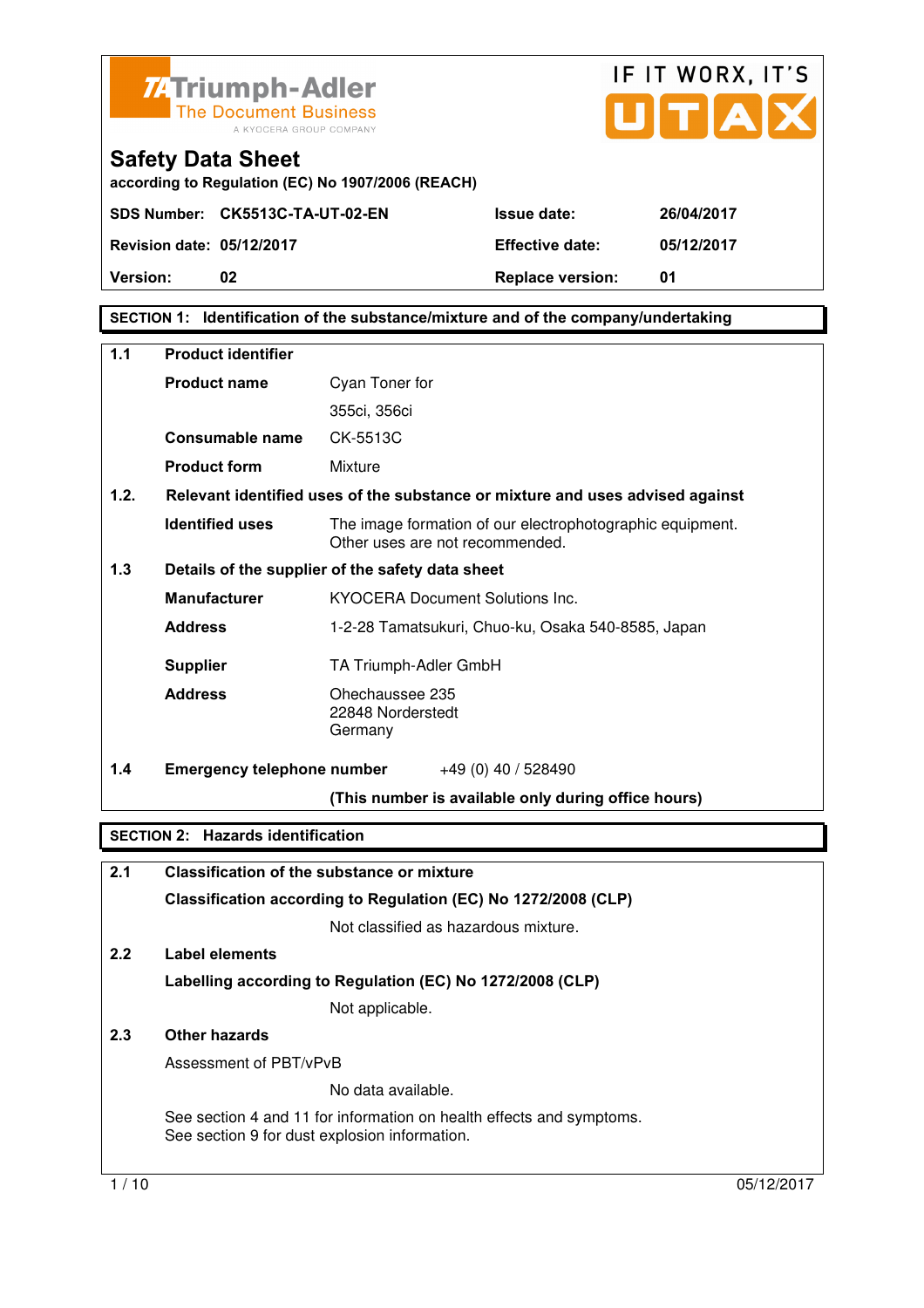| <b>74 Triumph-Adler</b>              |                                                                                                                              |                           |                         | IF IT WORX, IT'S                                                               |
|--------------------------------------|------------------------------------------------------------------------------------------------------------------------------|---------------------------|-------------------------|--------------------------------------------------------------------------------|
|                                      | <b>The Document Business</b><br>A KYOCERA GROUP COMPANY                                                                      |                           |                         | UITIA                                                                          |
| <b>Safety Data Sheet</b>             | according to Regulation (EC) No 1907/2006 (REACH)                                                                            |                           |                         |                                                                                |
| SDS Number: CK5513C-TA-UT-02-EN      |                                                                                                                              | <b>Issue date:</b>        |                         | 26/04/2017                                                                     |
| <b>Revision date: 05/12/2017</b>     |                                                                                                                              |                           | <b>Effective date:</b>  | 05/12/2017                                                                     |
| Version:<br>02                       |                                                                                                                              |                           | <b>Replace version:</b> | 01                                                                             |
|                                      | <b>SECTION 3: Composition/information on ingredients</b>                                                                     |                           |                         |                                                                                |
| 3.2<br><b>Mixtures</b>               |                                                                                                                              |                           |                         |                                                                                |
| Chemical name                        |                                                                                                                              | CAS-No                    | [Weight %]              |                                                                                |
| Polyester resin (2 kinds)            |                                                                                                                              | confidential              | 75-85                   |                                                                                |
| Organic pigment<br>Amorphous silica  |                                                                                                                              | confidential<br>7631-86-9 | $1 - 5$<br>$1 - 5$      |                                                                                |
| Titanium dioxide                     |                                                                                                                              | 13463-67-7                | < 1                     |                                                                                |
| Information of ingredients           |                                                                                                                              |                           |                         |                                                                                |
|                                      | (1) Substance, which present a health or environmental hazard within the meaning of CLP:                                     |                           |                         |                                                                                |
| None.                                |                                                                                                                              |                           |                         |                                                                                |
|                                      | (2) Substance, which are assigned Community workplace exposure limits:                                                       |                           |                         |                                                                                |
| None.                                |                                                                                                                              |                           |                         |                                                                                |
| REACH:                               | (3) Substance, which are PBT or vPvB in accordance with the criteria set out in Annex XIII of                                |                           |                         |                                                                                |
|                                      | None.                                                                                                                        |                           |                         |                                                                                |
| REACH (SVHC):                        | (4) Substance, which are included in the list established in accordance with Article 59(1) of                                |                           |                         |                                                                                |
|                                      | None.                                                                                                                        |                           |                         |                                                                                |
|                                      | See section 16 for the full text of the H statements declared above.                                                         |                           |                         |                                                                                |
| <b>SECTION 4: First aid measures</b> |                                                                                                                              |                           |                         |                                                                                |
| 4.1                                  | <b>Description of first aid measures</b>                                                                                     |                           |                         |                                                                                |
| Inhalation:                          | Remove from exposure to fresh air and gargle with plenty of water. Consult a<br>doctor in case of such symptoms as coughing. |                           |                         |                                                                                |
|                                      | <b>Skin contact:</b> Wash with soap and water.                                                                               |                           |                         |                                                                                |
| Eye contact:                         | Flush with water immediately and see a doctor if irritating.                                                                 |                           |                         |                                                                                |
| Ingestion:                           | treatment if necessary.                                                                                                      |                           |                         | Rinse out the mouth. Drink one or two glasses of water to dilute. Seek medical |
|                                      |                                                                                                                              |                           |                         |                                                                                |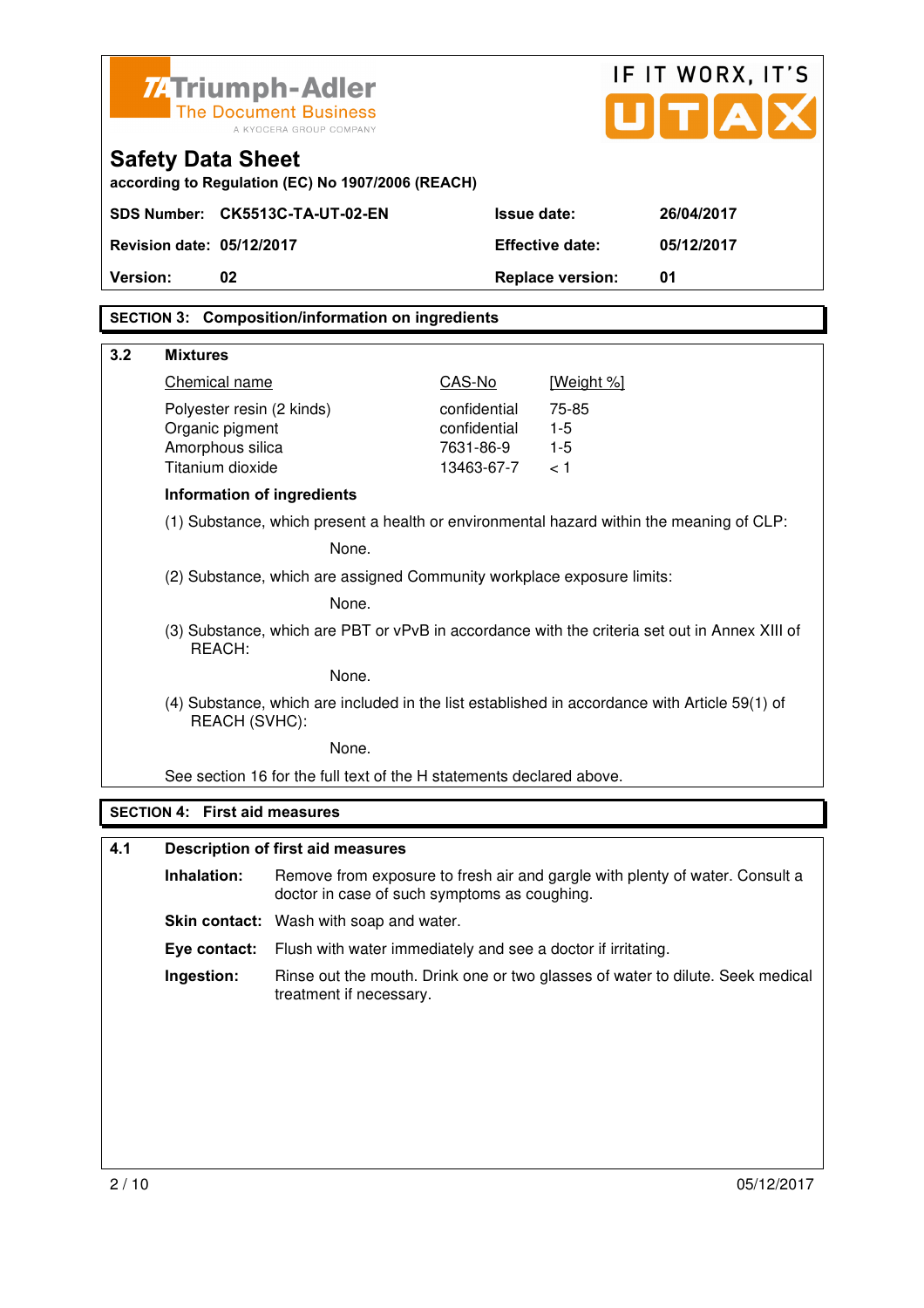



**according to Regulation (EC) No 1907/2006 (REACH)** 

|                                  | SDS Number: CK5513C-TA-UT-02-EN | <b>Issue date:</b>      | 26/04/2017 |
|----------------------------------|---------------------------------|-------------------------|------------|
| <b>Revision date: 05/12/2017</b> |                                 | <b>Effective date:</b>  | 05/12/2017 |
| <b>Version:</b>                  | 02                              | <b>Replace version:</b> | -01        |

#### **4.2 Most important symptoms and effects, both acute and delayed**  Potential health effects and symptoms **Inhalation:** Prolonged inhalation of excessive dusts may cause lung damage. Use of this product as intended does not result in prolonged inhalation of excessive toner dusts. **Skin contact:** Unlikely to cause skin irritation. **Eye contact:** May cause transient eye irritation.

**Ingestion:** Use of this product as intended does not result in ingestion.

#### **4.3 Indication of any immediate medical attention and special treatment needed**

No additional information available.

#### **SECTION 5: Firefighting measures**

#### **5.1 Extinguishing media**

Suitable extinguishing media

Water spray, foam, powder,  $CO<sub>2</sub>$  or dry chemical

Unsuitable extinguishing media

None specified.

#### **5.2 Special hazards arising from the substance or mixture**

Hazardous combustion products: Carbon dioxide, Carbon monoxide

#### **5.3 Advice for firefighters**

 Pay attention not to blow away dust. Drain water off around and decrease the atmosphere temperature to extinguish the fire.

#### **Protection equipment for firefighters**

None specified.

#### **SECTION 6: Accidental release measures**

#### **6.1 Personal precautions, protective equipment and emergency procedures**

 Avoid inhalation, ingestion, eye and skin contact in case of accidental release. Avoid formation of dust. Provide adequate ventilation.

#### **6.2 Environmental precautions**

Do not allow to enter into surface water or drains.

#### **6.3 Methods and material for containment and cleaning up**

Gather the released powder not to blow away and wipe up with a wet cloth.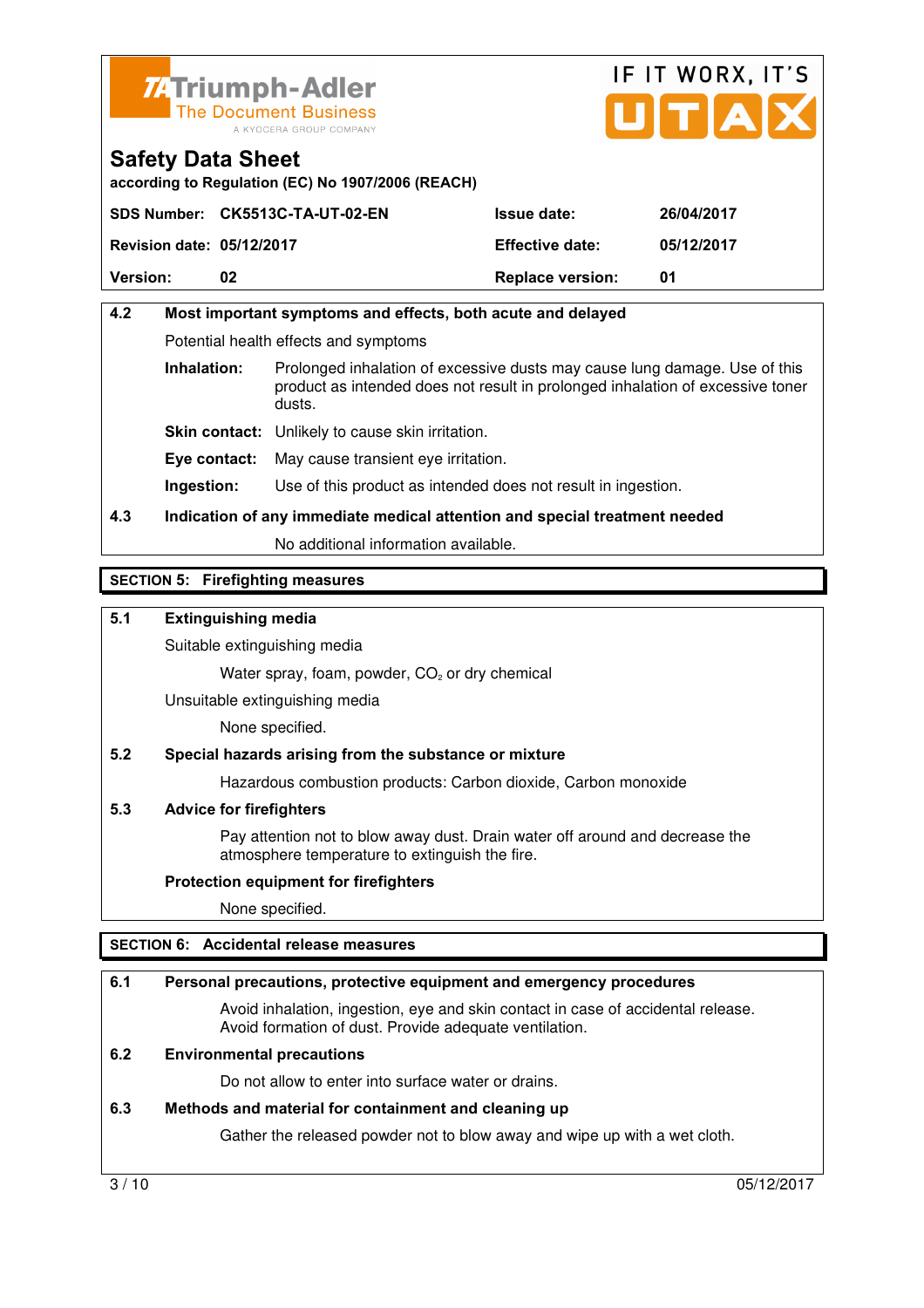



**according to Regulation (EC) No 1907/2006 (REACH)** 

**SDS Number: CK5513C-TA-UT-02-EN Issue date: 26/04/2017** 

**Revision date: 05/12/2017 Effective date: 05/12/2017** 

**Version: 02 Replace version: 01** 

#### **6.4 Reference to other sections**

See section 13 for disposal information.

#### **SECTION 7: Handling and storage**

#### **7.1 Precautions for safe handling**

 Do not attempt to force open or destroy the toner container or unit. See installation guide of this product.

#### **7.2 Conditions for safe storage, including any incompatibilities**

Keep the toner container or unit tightly closed and store in a cool, dry and dark place. Keeping away from fire. Keep out of the reach of children.

#### **7.3 Specific end use(s)**

No additional information available.

#### **SECTION 8: Exposure controls/personal protection**

#### **8.1 Control parameters**

#### **US ACGIH Threshold Limit Values (TWA)**

Particles: 10 mg/m<sup>3</sup> (Inhalable particles) 3 mg/m<sup>3</sup> (Respirable particles) Titanium dioxide: 10 mg/m³

#### **US OSHA PEL (TWA)**

Particles: 15 mg/m<sup>3</sup> (Total dust) 5 mg/m<sup>3</sup> (Respirable fraction) Amorphous silica: 80 mg/m<sup>3</sup>/%SiO<sub>2</sub>

Titanium dioxide: 15 mg/m<sup>3</sup> (Total dust)

#### **EU Occupational exposure limits: Directive (EC) 2000/39, (EC) 2006/15 und (EU) 2009/161**

Not listed.

#### **8.2 Exposure controls**

#### **Appropriate engineering controls**

 Special ventilator is not required under normal intended use. Use in a well ventilated area.

#### **Personal protective equipment**

 Respiratory protection, eye protection, hand protection, skin and body protection are not required under normal intended use.

#### **Environmental exposure controls**

No additional information available.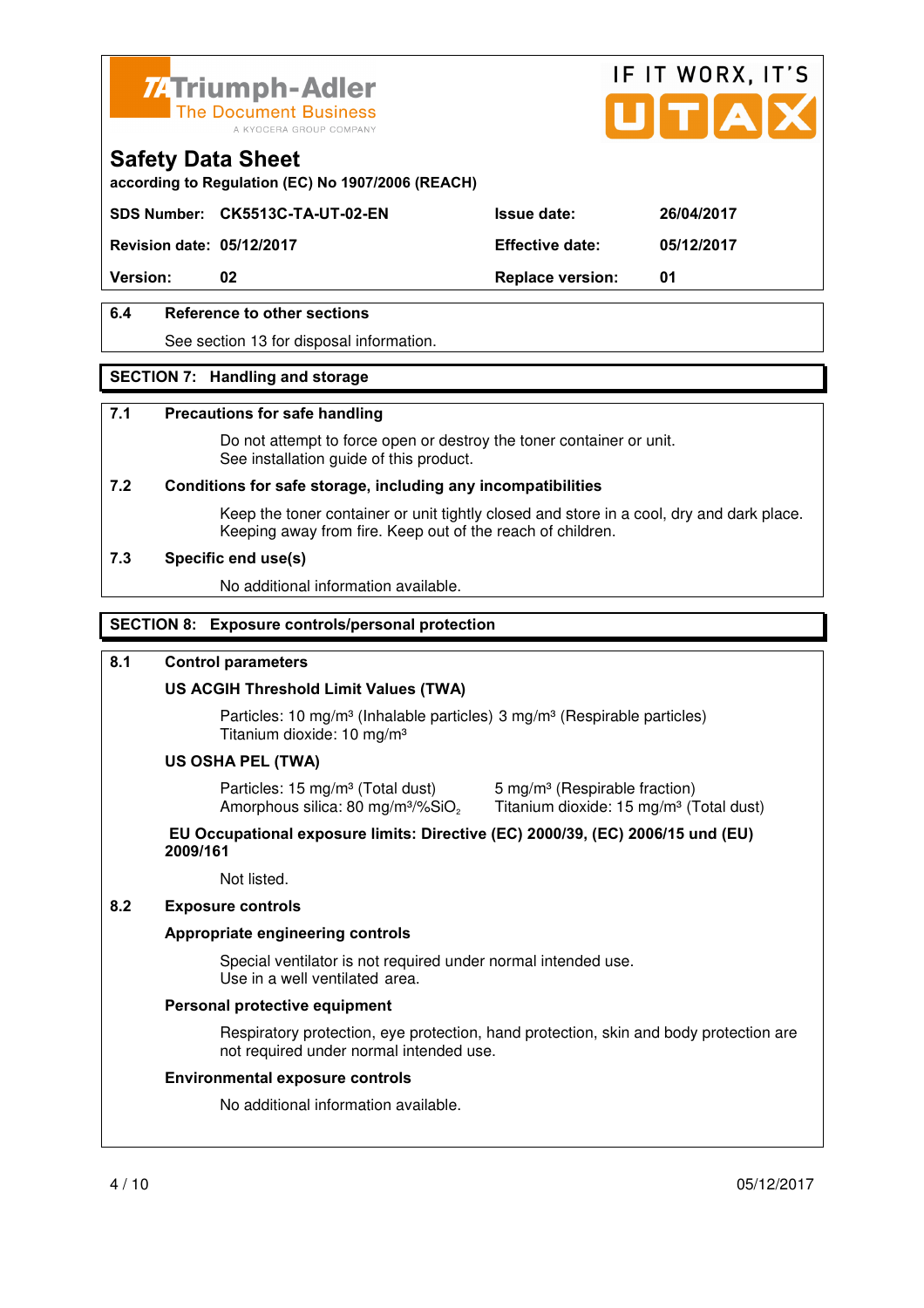

|                                  | <b>71 THUILIPH-AUGH</b><br><b>The Document Business</b><br>A KYOCERA GROUP COMPANY |                         | UTAD       |
|----------------------------------|------------------------------------------------------------------------------------|-------------------------|------------|
| <b>Safety Data Sheet</b>         | according to Regulation (EC) No 1907/2006 (REACH)                                  |                         |            |
|                                  | SDS Number: CK5513C-TA-UT-02-EN                                                    | <b>Issue date:</b>      | 26/04/2017 |
| <b>Revision date: 05/12/2017</b> |                                                                                    | <b>Effective date:</b>  | 05/12/2017 |
| Version:                         | 02                                                                                 | <b>Replace version:</b> | 01         |
|                                  |                                                                                    |                         |            |

IF IT WORX, IT'S

#### **SECTION 9: Physical and chemical properties**

| Appearance                             |                            |                                                       |
|----------------------------------------|----------------------------|-------------------------------------------------------|
| Physical state                         | Solid (fine powder)        |                                                       |
| Colour                                 | Cyan                       |                                                       |
| Odour                                  | Odourless                  |                                                       |
| Odour threshold                        | No data available.         |                                                       |
| рH                                     | No data available.         |                                                       |
| Melting range [°C]                     | 100-120 (Toner)            |                                                       |
| Boiling point [°C]                     | No data available.         |                                                       |
| Flash point [°C]                       | No data available.         |                                                       |
| Evaporation rate                       | No data available.         |                                                       |
| Flammability (solid, gas)              | No data available.         |                                                       |
| Upper flammability or explosive limit  | No data available.         |                                                       |
| Lower flammability or explosive limit  | No data available.         |                                                       |
| Vapour pressure                        | No data available.         |                                                       |
| Vapour density                         | No data available.         |                                                       |
| Relative density [g/m <sup>3</sup> ]   | 1.2-1.4 (Toner)            |                                                       |
| Solubility (ies)                       | almost insoluble in water. |                                                       |
| Partition coefficient: n-octanol/water | No data available.         |                                                       |
| Auto-ignition temperature [°C]         | No data available.         |                                                       |
| Decomposition temperature [°C]         | No data available.         |                                                       |
| Viscosity                              | No data available.         |                                                       |
| Explosive properties                   | No data available.         |                                                       |
| Oxidizing properties                   | No data available.         |                                                       |
|                                        |                            | Information on basic physical and chemical properties |

#### **9.2 Other information**

 Dust explosion is improbable under normal intended use. Experimental explosiveness of toner is classified into the same rank such kind of powder as flour, dry milk and resin powder according to the pressure rising speed.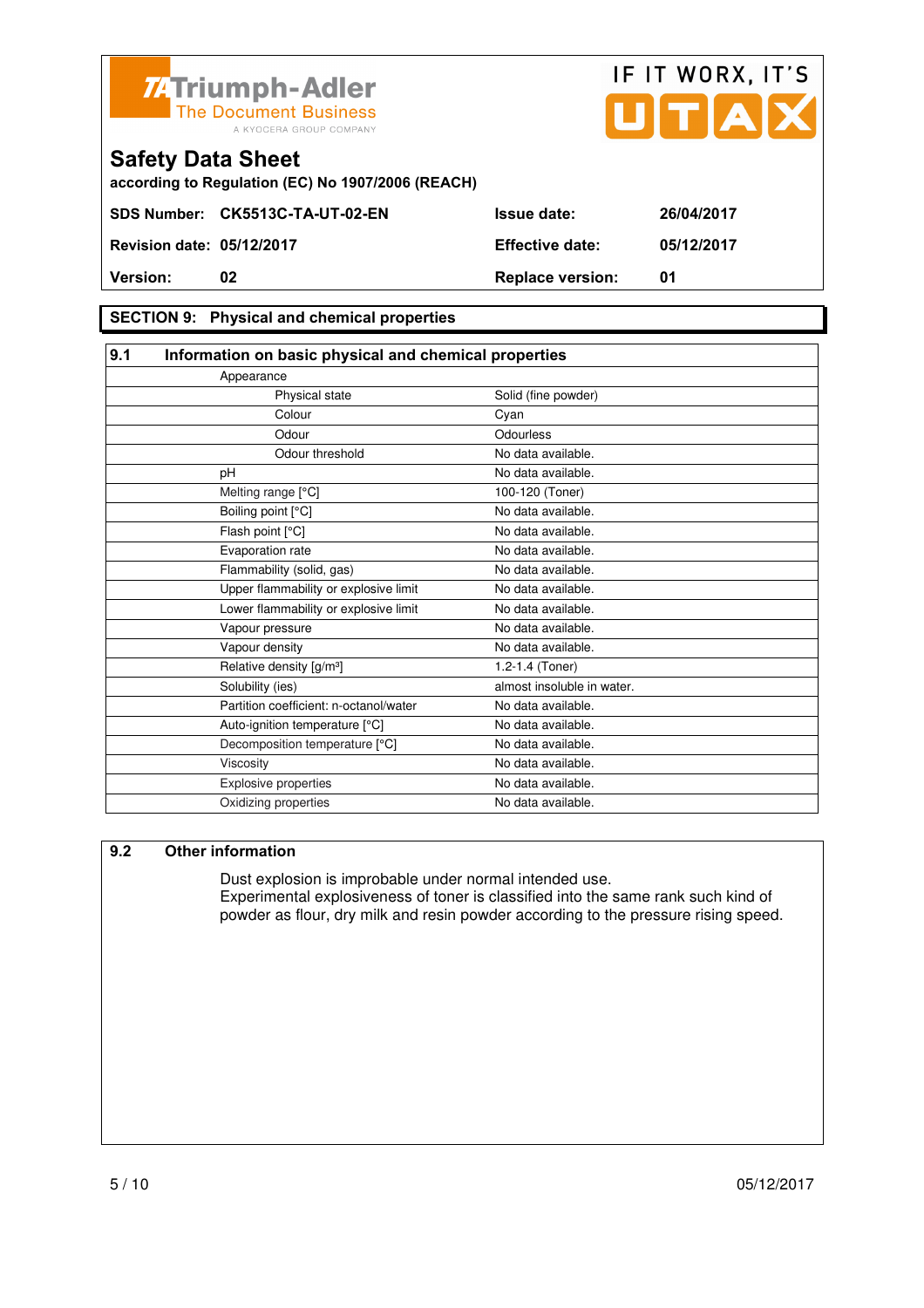



**according to Regulation (EC) No 1907/2006 (REACH)** 

**SDS Number: CK5513C-TA-UT-02-EN Issue date: 26/04/2017** 

**Revision date: 05/12/2017 Effective date: 05/12/2017** 

**Version: 02 Replace version: 01** 

#### **SECTION 10: Stability and reactivity**

#### **10.1 Reactivity**

No data available.

#### **10.2 Chemical stability**

This product is stable under normal conditions of use and storage.

#### **10.3 Possibility of hazardous reactions**

Hazardous reactions will not occur.

#### **10.4 Conditions to avoid**

None specified.

#### **10.5 Incompatible materials**

None specified.

#### **10.6 Hazardous decomposition products**

Hazardous decomposition products are not to be produced.

#### **SECTION 11: Toxicological information**

| 11.1 | Information on toxicological effects                                                 |                                                    |  |
|------|--------------------------------------------------------------------------------------|----------------------------------------------------|--|
|      | Based on available data, the classification criteria listed below are not met.       |                                                    |  |
|      | <b>Acute toxicity</b>                                                                |                                                    |  |
|      | Oral $(LD_{50})$                                                                     | $>$ 2000 mg/kg (rat)*                              |  |
|      | Dermal $(LD_{50})$                                                                   | No data available. (Toner)                         |  |
|      | Inhalation $(LC_{50}(4hr))$                                                          | $>5.0$ mg/l (rat) <sup>*</sup>                     |  |
|      | <b>Skin corrosion/irritation</b><br>Acute skin irritation<br>Non-irritant (rabbit)*. |                                                    |  |
|      |                                                                                      |                                                    |  |
|      | Serious eye damage/irritation                                                        |                                                    |  |
|      | Acute eye irritation                                                                 | Minimal irritant (rabbit)*.                        |  |
|      | Respiratory or skin sensitization                                                    |                                                    |  |
|      | Skin sensitization                                                                   | Non-sensitizer (mouse)*.                           |  |
|      | <b>Germ cell mutagenicity</b>                                                        | Ames test is negative. (Toner)                     |  |
|      |                                                                                      | *(based on test result of similar product) (Toner) |  |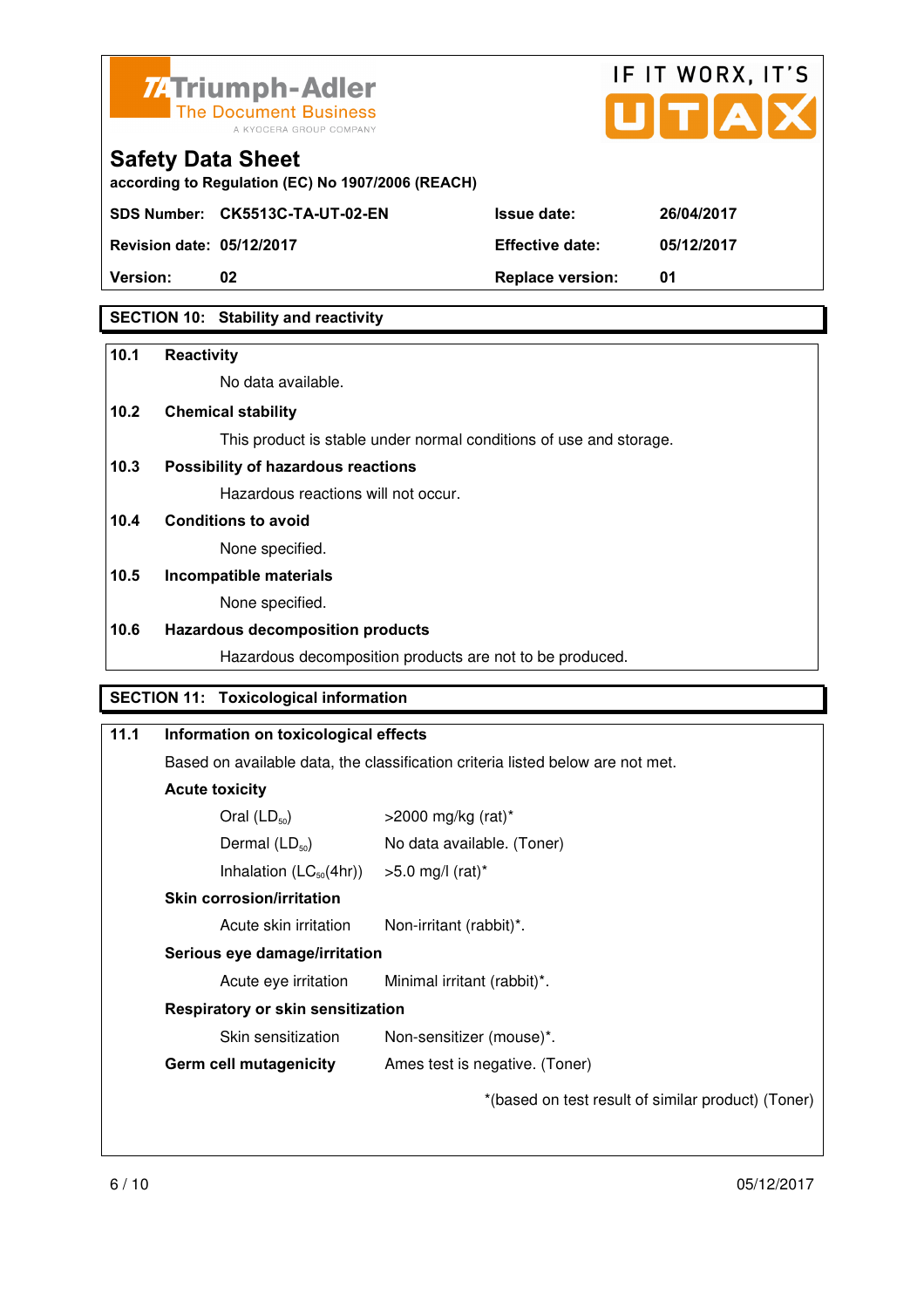

| <b>74Triumph-Adler</b><br>The Document Business<br>A KYOCERA GROUP COMPANY    | IF II WURX, II S<br>UTAX |                   |
|-------------------------------------------------------------------------------|--------------------------|-------------------|
| <b>Safety Data Sheet</b><br>according to Regulation (EC) No 1907/2006 (REACH) |                          |                   |
| CDC Number: CKEE42C TA UT 02 EN                                               | l                        | <b>OCINAIONAT</b> |

 $\mathbf{r} = \mathbf{r} + \mathbf{r}$ 

 $\rightarrow$ 

|                                  | SDS Number: CK5513C-TA-UT-02-EN | <b>Issue date:</b>      | 26/04/2017 |
|----------------------------------|---------------------------------|-------------------------|------------|
| <b>Revision date: 05/12/2017</b> |                                 | <b>Effective date:</b>  | 05/12/2017 |
| <b>Version:</b>                  | 02                              | <b>Replace version:</b> | 01         |

#### **11.1 Information of ingredients:**

No mutagen according to MAK, TRGS905 und (EC) No 1272/2008 Annex VI.

#### **Carcinogenicity**

#### **Information of ingredients:**

 No carcinogen or potential carcinogen (except Titanium dioxide) according to IARC, Japan Association on Industrial Health, ACGIH, EPA, OSHA, NTP, MAK, California Proposition 65, TRGS 905 und (EC) No 1272/2008 Annex VI.

 The IARC re-evaluated Titanium dioxide as a Group 2B carcinogen (possibly carcinogenic to humans) as the result of inhalation exposure test in rats. But, oral/skin test does not show carcinogenicity (2). In the animal chronic inhalation studies for Titanium dioxide, the lung tumour was observed only in rats. It is estimated that this is attributed to the overload of rat´s lung clearance mechanism (overload phenomenon) (3). The inhalation of excessive Titanium dioxide does not occur in normal use of this product. Also, epidemiological studies to date have not revealed any evidence of the relation between occupational exposure to Titanium dioxide and respiratory tract diseases.

#### **Reproductive toxicity**

#### **Information of ingredients:**

 No reproductive toxicant according to MAK, California Proposition 65, TRGS 905 und (EC) No 1272/2008 Annex VI.

| <b>STOT-single exposure</b> | No data available. |
|-----------------------------|--------------------|
|-----------------------------|--------------------|

**STOT-repeated exposure** No data available.

**Aspiration hazard** No data available.

#### **Chronic effects**

 In a study in rats by chronic inhalation exposure to a typical toner, a mild to moderate degree of lung fibrosis was observed in 92% of the rats in the high concentration (16 mg/m<sup>3</sup>) exposure group, and a minimal to mild degree of fibrosis was noted in 22% of the animal in the middle  $(4mg/m<sup>3</sup>)$  exposure group (1). However, no pulmonary change was reported in the lowest  $(1 \text{mq/m}^3)$  exposure group, the most relevant level to potential human exposures.

**Other information** No data available.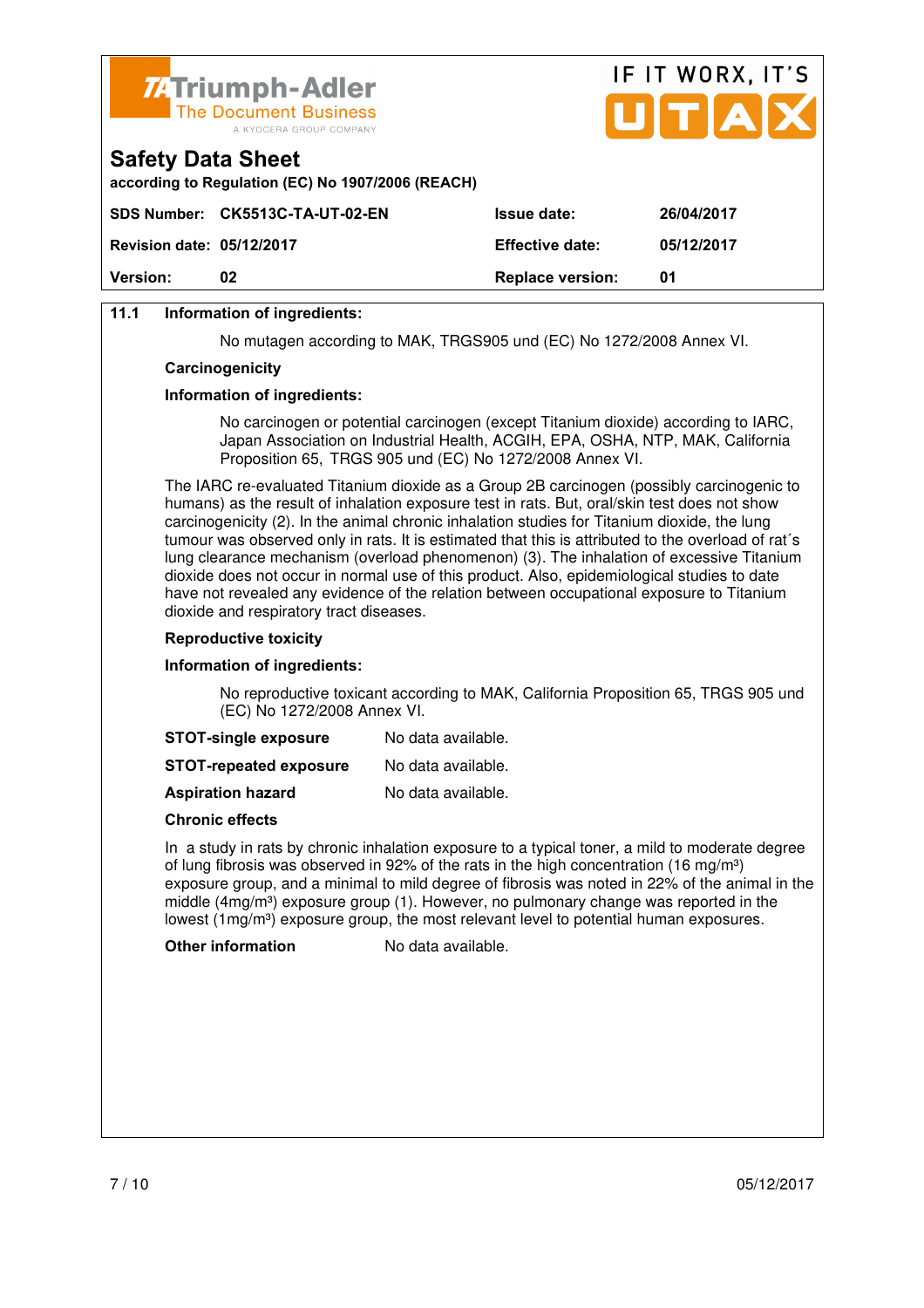

**according to Regulation (EC) No 1907/2006 (REACH)** 

**SDS Number: CK5513C-TA-UT-02-EN Issue date: 26/04/2017** 

**Revision date: 05/12/2017 Effective date: 05/12/2017** 

**Version: 02 Replace version: 01** 

#### **SECTION 12: Ecological information**

#### **12.1 Toxicity**

No data available.

#### **12.2 Persistence and degradability**

No data available.

**12.3 Bio accumulative potential** 

No data available.

#### **12.4 Mobility in soil**

No data available.

#### **12.5 Results of PBT and vPvB assessment**

No data available.

#### **12.6 Other adverse effects**

No additional information available.

#### **SECTION 13: Disposal considerations**

#### **13.1 Waste treatment methods**

 Do not attempt to incinerate the toner container or unit and the waste toner yourself. Dangerous sparks may cause burn. Any disposal practice should be done under conditions, which meet local, state and federal laws and regulations relating to waste (contact local or state environmental agency for specific rules).

#### **SECTION 14: Transport information**

#### **14.1 UN-number**

None.

**14.2 UN Proper shipping name** 

None.

**14.3 Transport hazard class(es)** 

None.

#### **14.4 Packing group**

None.

**14.5 Environmental hazards** 

None.

IF IT WORX, IT'S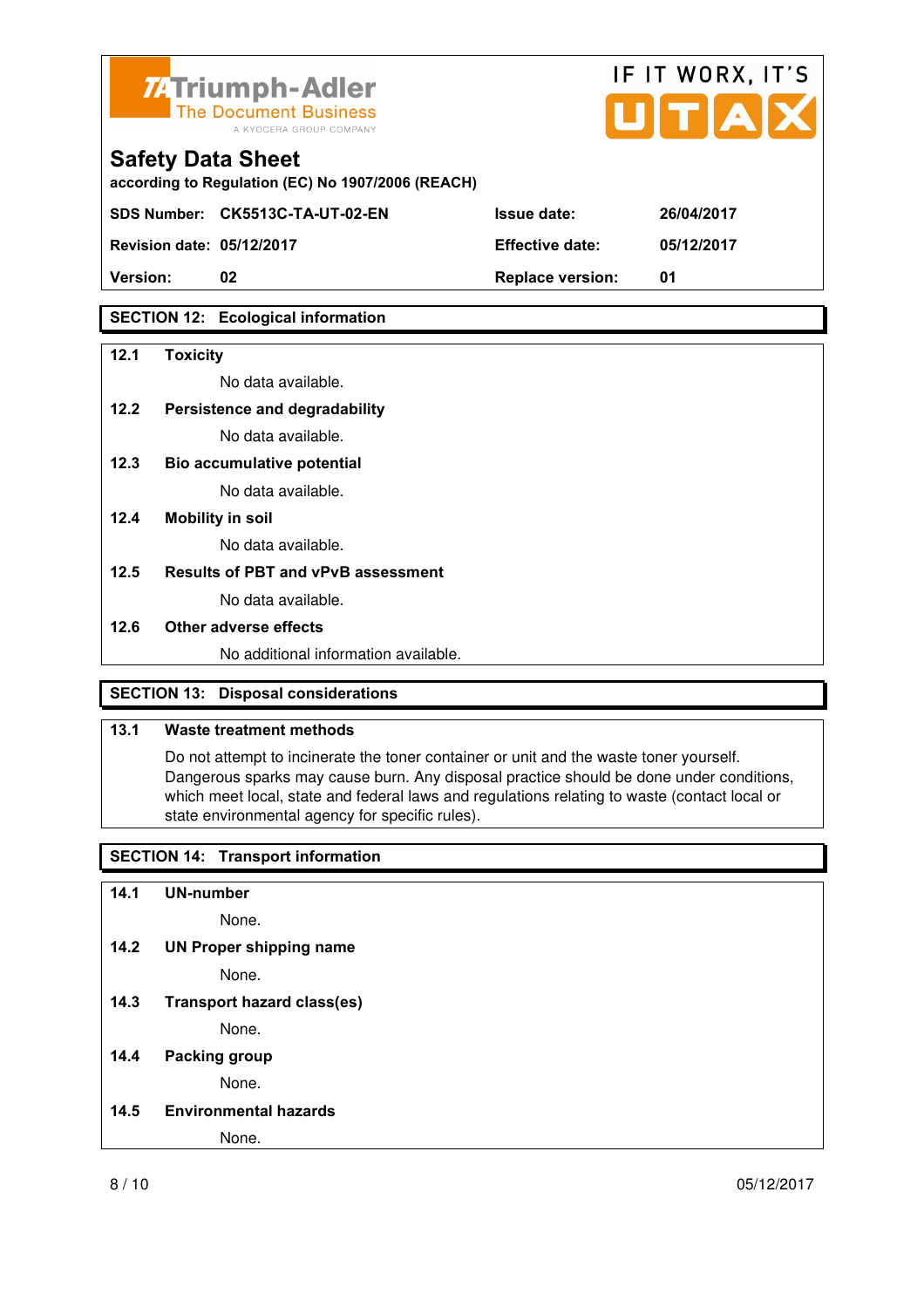



**according to Regulation (EC) No 1907/2006 (REACH)** 

|                                  | SDS Number: CK5513C-TA-UT-02-EN | <b>Issue date:</b>      | 26/04/2017 |
|----------------------------------|---------------------------------|-------------------------|------------|
| <b>Revision date: 05/12/2017</b> |                                 | <b>Effective date:</b>  | 05/12/2017 |
| <b>Version:</b>                  | 02                              | <b>Replace version:</b> | 01         |
|                                  |                                 |                         |            |

#### **14.6 Special precautions for user**

No additional information available.

#### **14.7 Transport in bulk according to Annex II of MARPOL and the IBC Code**

Not applicable.

#### **SECTION 15: Regulatory information**

#### **15.1 Safety, health and environmental regulations/legislation specific for the substance or mixture**

#### **EU- regulations**

Regulation (EC) No 1005 / 2009 (on substances that deplete the ozone layer, Annex I and II): Not listed.

Regulation (EC) No 850 / 2004 (on persistent organic pollutants, Annex I as amended):

Not listed.

 Regulation (EC) No 689 / 2008 (concerning the export and import of dangerous chemicals, Annex I and V as amended):

Not listed.

Regulation (EC) No 1907 / 2006 REACH Annex XVII as amended (Restrictions on use):

Not listed.

Regulation (EC) No 1907 / 2006 REACH Annex XIV as amended (Authorizations):

Not listed.

#### **US-regulations**

All ingredients in this product comply with order under TSCA.

#### **Canada regulations**

 This product is not a WHMIS-controlled product, since we consider it as a manufactured article.

#### **15.2 Chemical Safety Assessment**

No data available.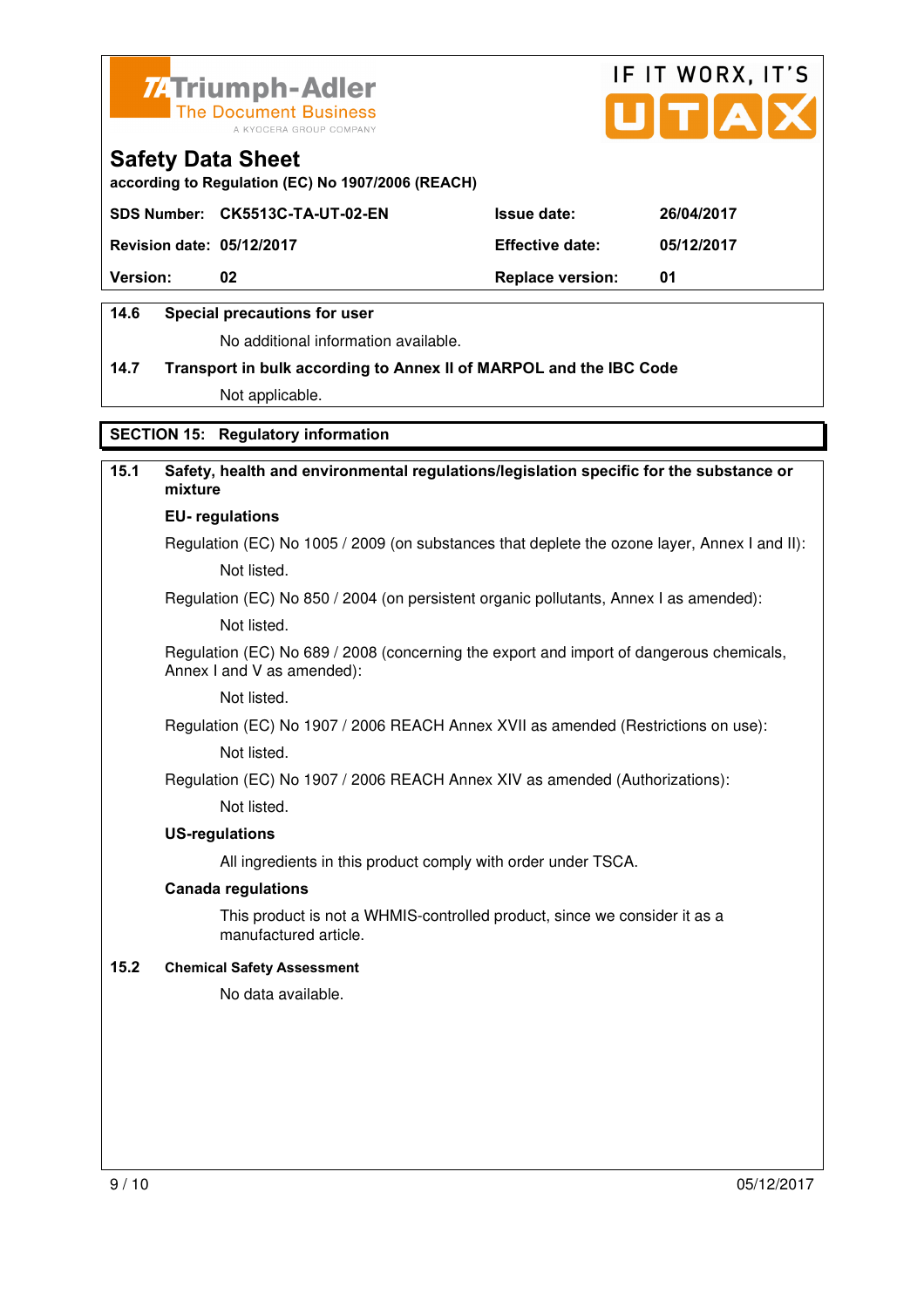

## IF IT WORX, IT'S ПТА

| <b>Version:</b>                                   | 02                              | <b>Replace version:</b> | 01         |
|---------------------------------------------------|---------------------------------|-------------------------|------------|
| <b>Revision date: 05/12/2017</b>                  |                                 | <b>Effective date:</b>  | 05/12/2017 |
|                                                   | SDS Number: CK5513C-TA-UT-02-EN | <b>Issue date:</b>      | 26/04/2017 |
| according to Regulation (EC) No 1907/2006 (REACH) |                                 |                         |            |

#### **SECTION 16: Other information**

**Safety Data Sheet** 

 To the best of our knowledge, the information contained herein is accurate. However, we cannot assume any liability whatsoever for the accuracy or completeness of the information contained herein. The contents and format of this SDS are in accordance with Regulation (EC) No 1907/2006, Annex II as amended by Regulation (EU) No 453/2010 with respect to SDSs.

Revision information: product name (section 1)

Full text of H statements under sections 3: Not applicable

#### **Abbreviations and acronyms**

| <b>ACGIH</b>    | American Conference of Governmental Industrial Hygienists (2010)                                                    |
|-----------------|---------------------------------------------------------------------------------------------------------------------|
| TLVs and BEIs   | Threshold Limit Values for Chemical Substances and Physical Agents and Biological Exposure Indices                  |
| CAS             | <b>Chemical Abstracts Service</b>                                                                                   |
| <b>CLP</b>      | Regulation (EC) No 1272/2008 on classification, labelling and packaging of substances and mixtures                  |
| <b>DFG</b>      | Deutsche Forschungsgemeinschaft                                                                                     |
| <b>EPA</b>      | Environmental Protection Agency (Integrated Risk Information System) (USA)                                          |
| <b>IARC</b>     | International Agency for Research on Cancer (IARC Monographs on the Evaluations of Carcinogenic Risks               |
|                 | to Humans)                                                                                                          |
| MAK             | Maximale Arbeitsplatzkonzentration der Deutschen Forschungsgesellschaft (2011)                                      |
| <b>NTP</b>      | National Toxicology Program (Report on Carcinogens) (USA)                                                           |
| <b>OSHA</b>     | Occupational Safety and Health Administration (29 CFR Part 1910 Subpart Z)                                          |
| <b>PBT</b>      | Persistent. Bio accumulative and Toxic                                                                              |
| PEL             | Permissible Exposure Limits                                                                                         |
| Proposition 65  | California, Safe Drinking Water and Toxic Enforcement Act of 1986                                                   |
| <b>REACH</b>    | Regulation (EC) No 1907/2006 concerning the Registration, Evaluation, Authorization and Restriction of<br>Chemicals |
| <b>STOT</b>     | Specific target organ toxicity                                                                                      |
| <b>SVHC</b>     | Substances of Very High Concern                                                                                     |
| <b>TRGS 905</b> | Technische Regeln für Gefahrstoffe (Deutschland)                                                                    |
| TSCA            | Toxic Substances Control Act (USA)                                                                                  |
| TWA             | Time Weighted Average                                                                                               |
| UN.             | <b>United Nations</b>                                                                                               |
| vPvB            | very Persistent and very Bio accumulative                                                                           |
| <b>WHMIS</b>    | Workplace Hazardous Materials Information System (Canada)                                                           |

#### **Key literature references and sources for data**

(1) Pulmonary Response to Toner upon Chronic Inhalation Exposure in Rats, H. Muhle et al., Fundamental and Applied Toxicology 17.280-299 (1991) Lung Clearance and Retention of Toner, Utilizing a Tracer Technique, during Chronic Inhalation Exposure in Rats, B. Bellmann, Fundamental and Applied Toxicology 17.300-313 (1991)

(2) IARC Monograph on the Evaluation of the Carcinogenic Risk of Chemicals to Humans, Vol. 93

(3) NIOSH CURRENT INTELLIGENCE BULLETIN "Evaluation of Health Hazard and Recommendation for Occupational Exposure to Titanium Dioxide DRAFT<br>(4) The contents are in accordance with M

The contents are in accordance with Material Safety Data Sheet "CK5513C-TA-UT-02-EN"; 05/12/2017 of the KYOCERA Document Solutions Inc., 1-2-28 Tamatsukuri, Chuo-ku, Osaka 540-8585, Japan.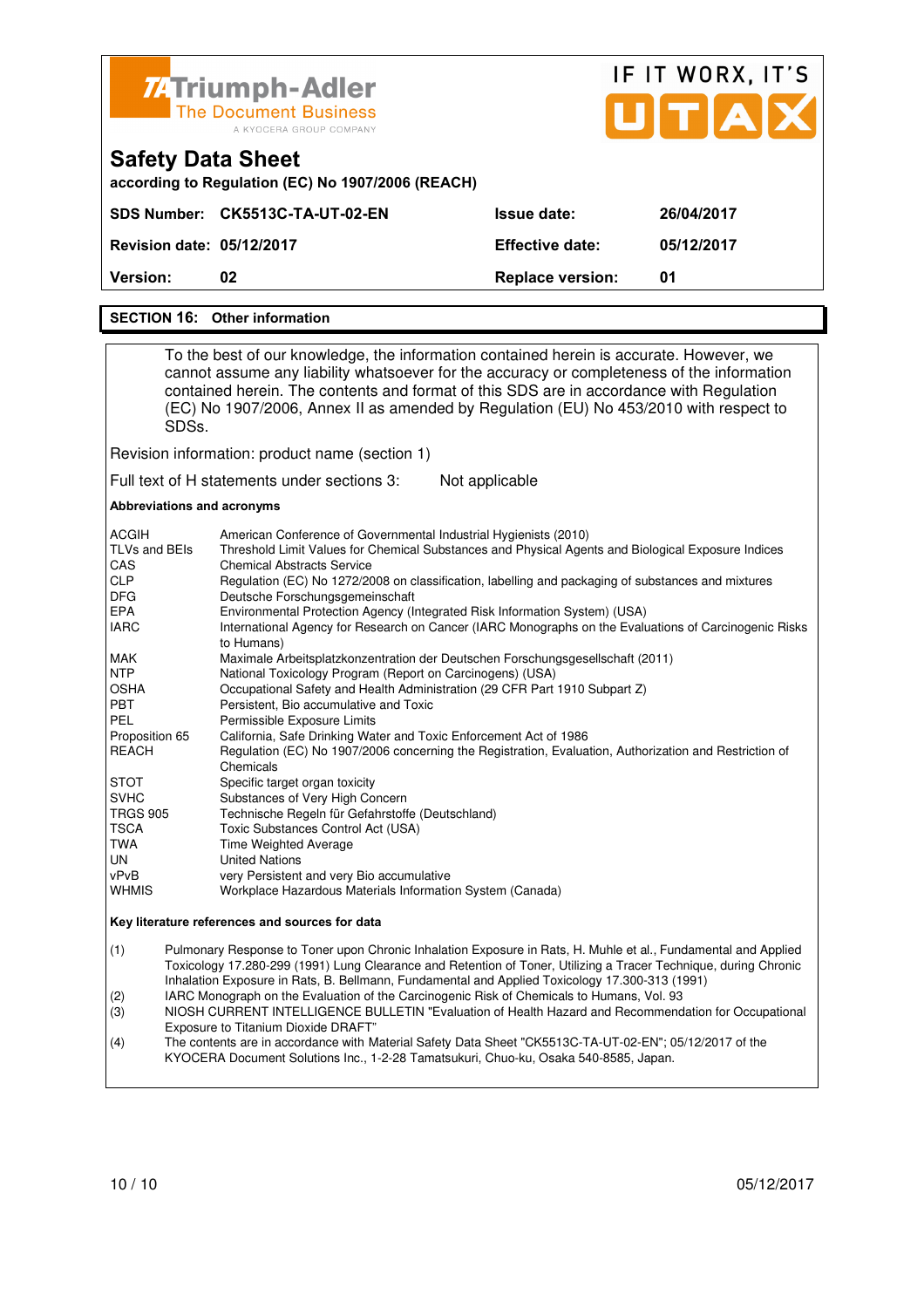



**according to Regulation (EC) No 1907/2006 (REACH)** 

**SDS Number: CK5513K-TA-UT-02-EN Issue date: 26/04/2017** 

**Revision date: 05/12/2017 Effective date: 05/12/2017 Version: 02 Replace version: 01** 

**SECTION 1: Identification of the substance/mixture and of the company/undertaking** 

| 1.1  | <b>Product identifier</b>                |                                                                                              |  |
|------|------------------------------------------|----------------------------------------------------------------------------------------------|--|
|      | <b>Product name</b>                      | <b>Black Toner for</b>                                                                       |  |
|      |                                          | 355ci, 356ci                                                                                 |  |
|      | Consumable name                          | CK-5513K                                                                                     |  |
|      | <b>Product form</b>                      | Mixture                                                                                      |  |
| 1.2. |                                          | Relevant identified uses of the substance or mixture and uses advised against                |  |
|      | <b>Identified uses</b>                   | The image formation of our electrophotographic equipment.<br>Other uses are not recommended. |  |
| 1.3  |                                          | Details of the supplier of the safety data sheet                                             |  |
|      | <b>Manufacturer</b>                      | <b>KYOCERA Document Solutions Inc.</b>                                                       |  |
|      | <b>Address</b>                           | 1-2-28 Tamatsukuri, Chuo-ku, Osaka 540-8585, Japan                                           |  |
|      | <b>Supplier</b>                          | TA Triumph-Adler GmbH                                                                        |  |
|      | <b>Address</b>                           | Ohechaussee 235<br>22848 Norderstedt<br>Germany                                              |  |
| 1.4  | <b>Emergency telephone number</b>        | $+49(0)$ 40 / 528490                                                                         |  |
|      |                                          | (This number is available only during office hours)                                          |  |
|      | <b>SECTION 2: Hazards identification</b> |                                                                                              |  |
| 2.1  |                                          | <b>Classification of the substance or mixture</b>                                            |  |
|      |                                          | Classification according to Regulation (EC) No 1272/2008 (CLP)                               |  |
|      |                                          | Not classified as hazardous mixture.                                                         |  |

#### **2.2 Label elements Labelling according to Regulation (EC) No 1272/2008 (CLP)** Not applicable.

#### **2.3 Other hazards**

Assessment of PBT/vPvB

No data available.

 See section 4 and 11 for information on health effects and symptoms. See section 9 for dust explosion information.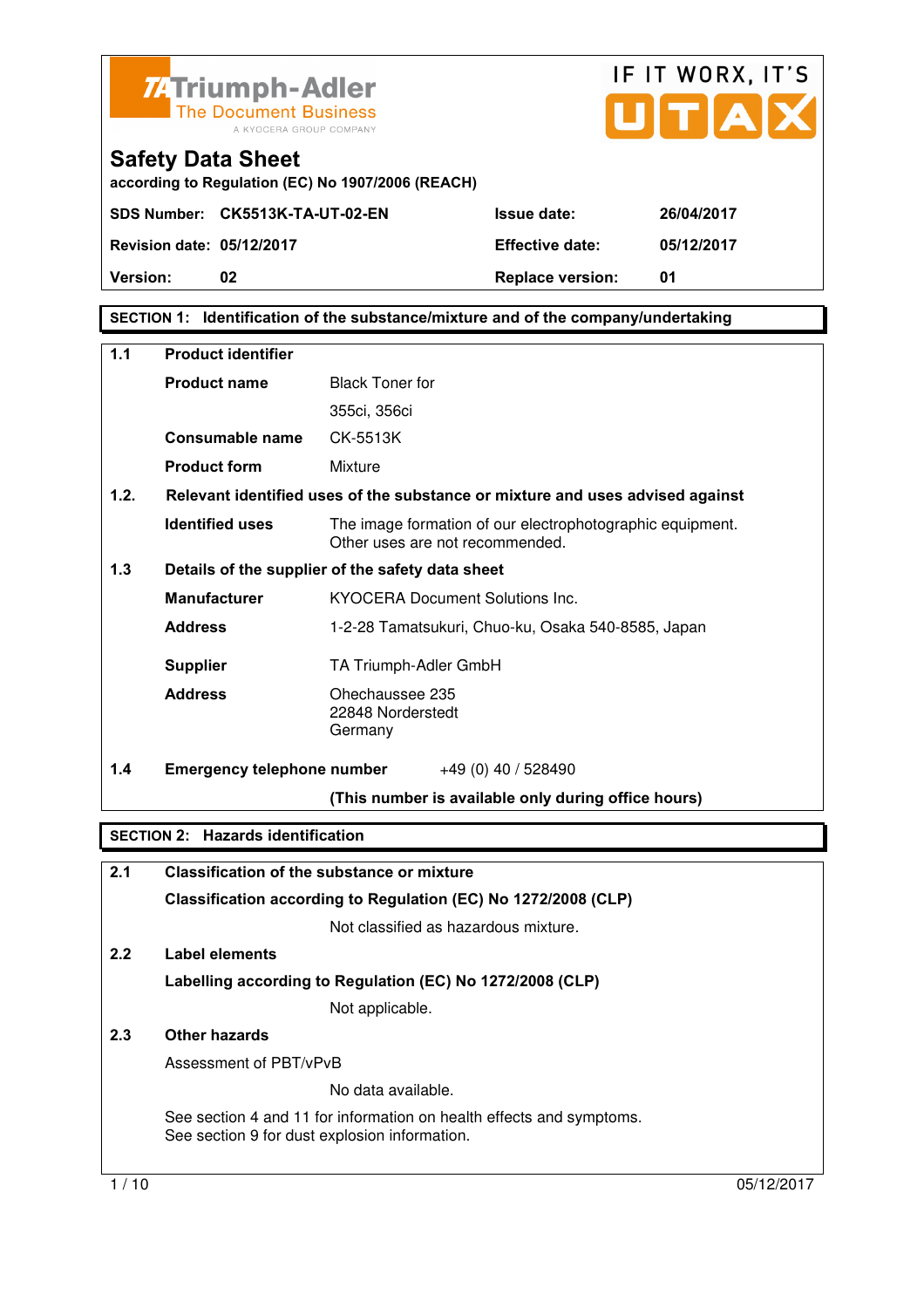|          |                                      | <b>ZATriumph-Adler</b><br><b>The Document Business</b>                                        |                           |                         | IF IT WORX, IT'S<br>UITIA                                                                     |
|----------|--------------------------------------|-----------------------------------------------------------------------------------------------|---------------------------|-------------------------|-----------------------------------------------------------------------------------------------|
|          |                                      | A KYOCERA GROUP COMPANY                                                                       |                           |                         |                                                                                               |
|          | <b>Safety Data Sheet</b>             | according to Regulation (EC) No 1907/2006 (REACH)                                             |                           |                         |                                                                                               |
|          |                                      | SDS Number: CK5513K-TA-UT-02-EN                                                               | <b>Issue date:</b>        |                         | 26/04/2017                                                                                    |
|          | Revision date: 05/12/2017            |                                                                                               |                           | <b>Effective date:</b>  | 05/12/2017                                                                                    |
| Version: | 02                                   |                                                                                               |                           | <b>Replace version:</b> | 01                                                                                            |
|          |                                      | <b>SECTION 3: Composition/information on ingredients</b>                                      |                           |                         |                                                                                               |
|          |                                      |                                                                                               |                           |                         |                                                                                               |
| 3.2      | <b>Mixtures</b>                      |                                                                                               |                           |                         |                                                                                               |
|          | Chemical name                        |                                                                                               | CAS-No                    | [Weight %]              |                                                                                               |
|          | Polyester resin<br>Carbon Black      |                                                                                               | confidential<br>1333-86-4 | 70-80<br>$5 - 10$       |                                                                                               |
|          | Styrene acrylate copolymer           |                                                                                               | confidential              | $1 - 5$                 |                                                                                               |
|          | Amorphous silica                     |                                                                                               | 7631-86-9                 | $1 - 5$                 |                                                                                               |
|          | Titanium dioxide                     |                                                                                               | 13463-67-7                | < 1                     |                                                                                               |
|          | Information of ingredients           |                                                                                               |                           |                         |                                                                                               |
|          |                                      | (1) Substance, which present a health or environmental hazard within the meaning of CLP:      |                           |                         |                                                                                               |
|          |                                      | None.                                                                                         |                           |                         |                                                                                               |
|          |                                      | (2) Substance, which are assigned Community workplace exposure limits:                        |                           |                         |                                                                                               |
|          |                                      | None.                                                                                         |                           |                         |                                                                                               |
|          | REACH:                               |                                                                                               |                           |                         | (3) Substance, which are PBT or vPvB in accordance with the criteria set out in Annex XIII of |
|          |                                      | None.                                                                                         |                           |                         |                                                                                               |
|          | REACH (SVHC):                        | (4) Substance, which are included in the list established in accordance with Article 59(1) of |                           |                         |                                                                                               |
|          |                                      | None.                                                                                         |                           |                         |                                                                                               |
|          |                                      | See section 16 for the full text of the H statements declared above.                          |                           |                         |                                                                                               |
|          | <b>SECTION 4: First aid measures</b> |                                                                                               |                           |                         |                                                                                               |
| 4.1      |                                      |                                                                                               |                           |                         |                                                                                               |
|          |                                      | <b>Description of first aid measures</b>                                                      |                           |                         |                                                                                               |
|          | Inhalation:                          | doctor in case of such symptoms as coughing.                                                  |                           |                         | Remove from exposure to fresh air and gargle with plenty of water. Consult a                  |
|          |                                      | <b>Skin contact:</b> Wash with soap and water.                                                |                           |                         |                                                                                               |
|          | Eye contact:                         | Flush with water immediately and see a doctor if irritating.                                  |                           |                         |                                                                                               |
|          | Ingestion:                           | treatment if necessary.                                                                       |                           |                         | Rinse out the mouth. Drink one or two glasses of water to dilute. Seek medical                |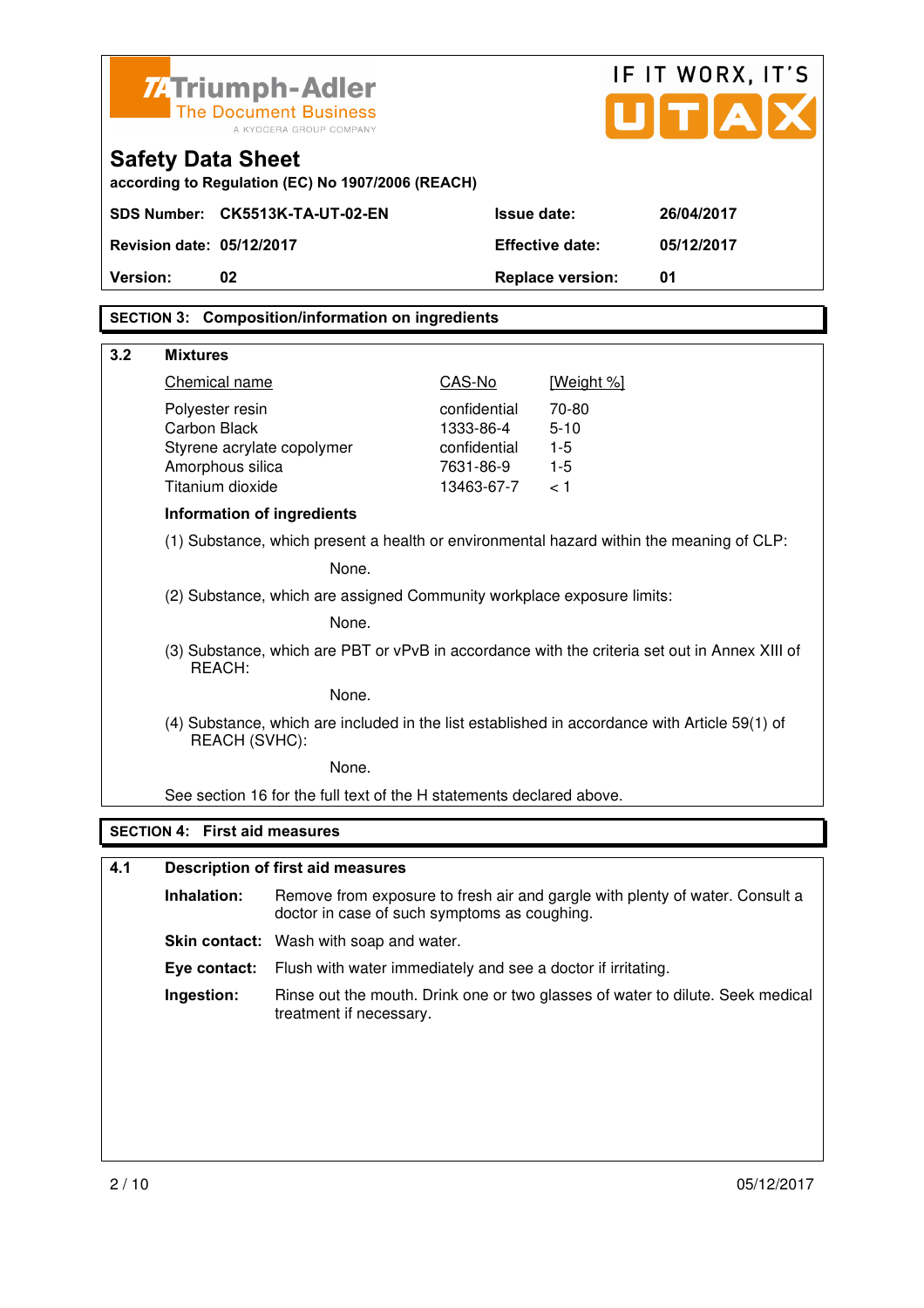



**according to Regulation (EC) No 1907/2006 (REACH)** 

|                                  | SDS Number: CK5513K-TA-UT-02-EN | <b>Issue date:</b>      | 26/04/2017 |
|----------------------------------|---------------------------------|-------------------------|------------|
| <b>Revision date: 05/12/2017</b> |                                 | <b>Effective date:</b>  | 05/12/2017 |
| <b>Version:</b>                  | 02                              | <b>Replace version:</b> | -01        |

#### **4.2 Most important symptoms and effects, both acute and delayed**  Potential health effects and symptoms **Inhalation:** Prolonged inhalation of excessive dusts may cause lung damage. Use of this product as intended does not result in prolonged inhalation of excessive toner dusts. **Skin contact:** Unlikely to cause skin irritation.

**Eye contact:** May cause transient eye irritation.

**Ingestion:** Use of this product as intended does not result in ingestion.

#### **4.3 Indication of any immediate medical attention and special treatment needed**

No additional information available.

#### **SECTION 5: Firefighting measures**

#### **5.1 Extinguishing media**

Suitable extinguishing media

Water spray, foam, powder,  $CO<sub>2</sub>$  or dry chemical

Unsuitable extinguishing media

None specified.

#### **5.2 Special hazards arising from the substance or mixture**

Hazardous combustion products: Carbon dioxide, Carbon monoxide

#### **5.3 Advice for firefighters**

 Pay attention not to blow away dust. Drain water off around and decrease the atmosphere temperature to extinguish the fire.

#### **Protection equipment for firefighters**

None specified.

#### **SECTION 6: Accidental release measures**

#### **6.1 Personal precautions, protective equipment and emergency procedures**

 Avoid inhalation, ingestion, eye and skin contact in case of accidental release. Avoid formation of dust. Provide adequate ventilation.

#### **6.2 Environmental precautions**

Do not allow to enter into surface water or drains.

#### **6.3 Methods and material for containment and cleaning up**

Gather the released powder not to blow away and wipe up with a wet cloth.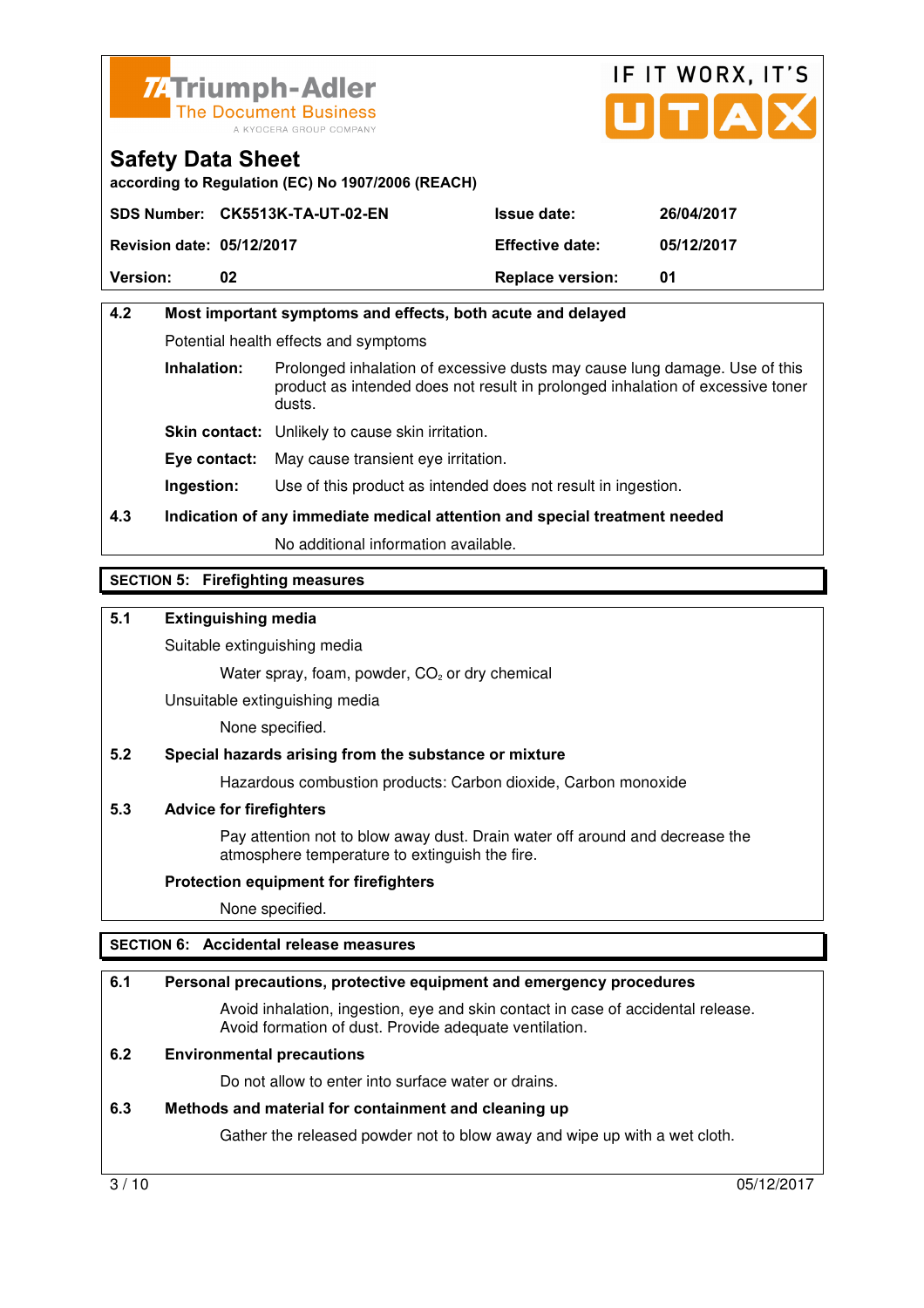



**according to Regulation (EC) No 1907/2006 (REACH)** 

**SDS Number: CK5513K-TA-UT-02-EN Issue date: 26/04/2017** 

**Revision date: 05/12/2017 Effective date: 05/12/2017** 

**Version: 02 Replace version: 01** 

#### **6.4 Reference to other sections**

See section 13 for disposal information.

#### **SECTION 7: Handling and storage**

#### **7.1 Precautions for safe handling**

 Do not attempt to force open or destroy the toner container or unit. See installation guide of this product.

#### **7.2 Conditions for safe storage, including any incompatibilities**

Keep the toner container or unit tightly closed and store in a cool, dry and dark place. Keeping away from fire. Keep out of the reach of children.

#### **7.3 Specific end use(s)**

No additional information available.

#### **SECTION 8: Exposure controls/personal protection**

#### **8.1 Control parameters**

#### **US ACGIH Threshold Limit Values (TWA)**

Particles: 10 mg/m<sup>3</sup> (Inhalable particles) 3 mg/m<sup>3</sup> (Respirable particles) Carbon Black: 3 mg/m³ (Inhalable fraction) Titanium dioxide: 10 mg/m³

#### **US OSHA PEL (TWA)**

Particles: 15 mg/m<sup>3</sup> (Total dust) 5 mg/m<sup>3</sup> (Respirable fraction) Amorphous silica: 80 mg/m<sup>3</sup>/%SiO<sub>2</sub> Carbon Black: 3.5 mg/m³

Titanium dioxide: 15 mg/m<sup>3</sup> (Total dust)

#### **EU Occupational exposure limits: Directive (EC) 2000/39, (EC) 2006/15 und (EU) 2009/161**

Not listed.

#### **8.2 Exposure controls**

#### **Appropriate engineering controls**

 Special ventilator is not required under normal intended use. Use in a well ventilated area.

#### **Personal protective equipment**

 Respiratory protection, eye protection, hand protection, skin and body protection are not required under normal intended use.

#### **Environmental exposure controls**

No additional information available.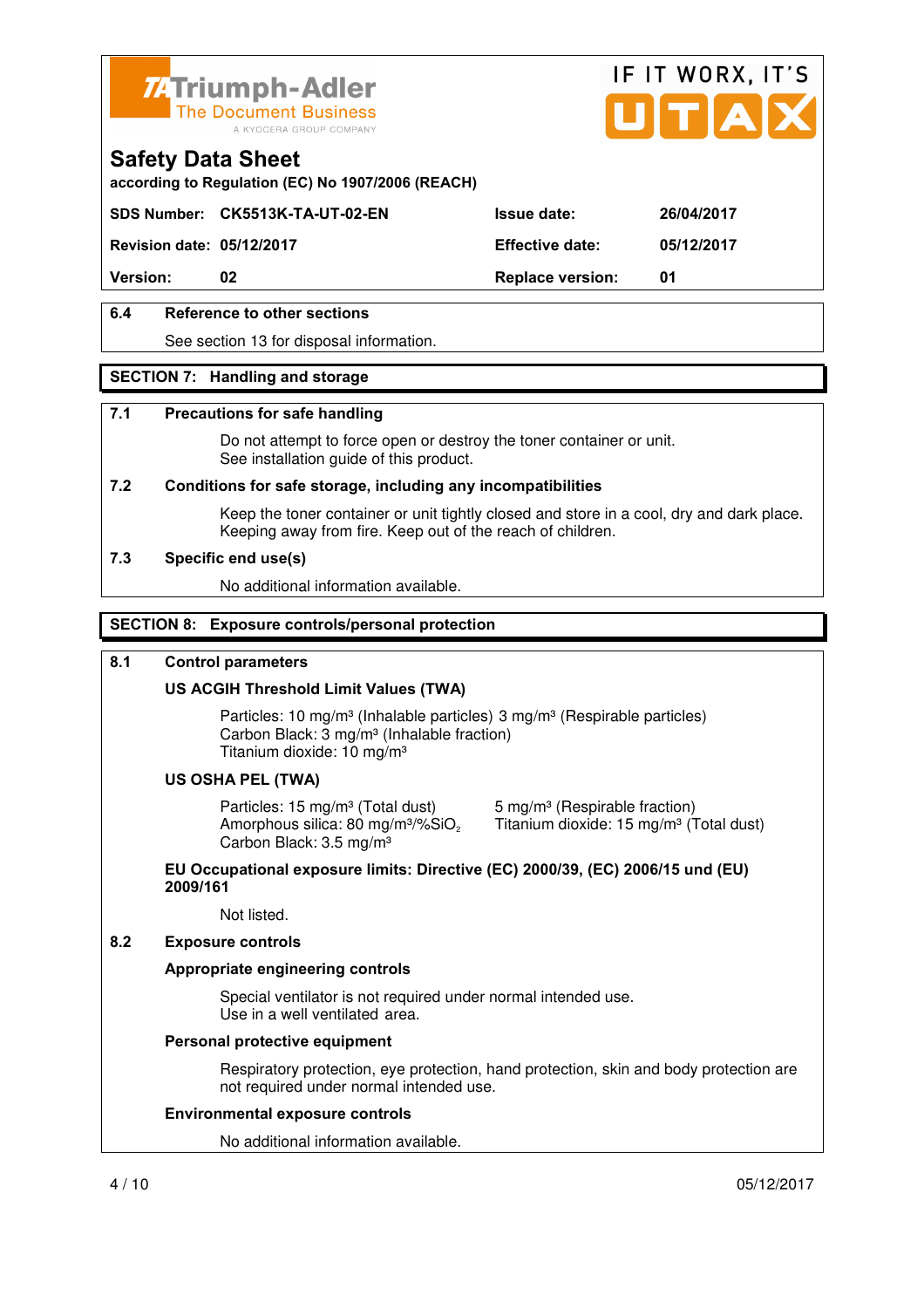

| <b>Version:</b>                  | 02                              | <b>Replace version:</b> |            |
|----------------------------------|---------------------------------|-------------------------|------------|
| <b>Revision date: 05/12/2017</b> |                                 | <b>Effective date:</b>  | 05/12/2017 |
|                                  | SDS Number: CK5513K-TA-UT-02-EN | <b>Issue date:</b>      | 26/04/2017 |
|                                  |                                 |                         |            |

#### **SECTION 9: Physical and chemical properties**

| 9.1 | Information on basic physical and chemical properties |                            |  |
|-----|-------------------------------------------------------|----------------------------|--|
|     | Appearance                                            |                            |  |
|     | Physical state                                        | Solid (fine powder)        |  |
|     | Colour                                                | <b>Black</b>               |  |
|     | Odour                                                 | Odourless                  |  |
|     | Odour threshold                                       | No data available.         |  |
|     | pH                                                    | No data available.         |  |
|     | Melting range [°C]                                    | 100-120 (Toner)            |  |
|     | Boiling point [°C]                                    | No data available.         |  |
|     | Flash point [°C]                                      | No data available.         |  |
|     | Evaporation rate                                      | No data available.         |  |
|     | Flammability (solid, gas)                             | No data available.         |  |
|     | Upper flammability or explosive limit                 | No data available.         |  |
|     | Lower flammability or explosive limit                 | No data available.         |  |
|     | Vapour pressure                                       | No data available.         |  |
|     | Vapour density                                        | No data available.         |  |
|     | Relative density [g/m <sup>3</sup> ]                  | 1.2-1.4 (Toner)            |  |
|     | Solubility (ies)                                      | almost insoluble in water. |  |
|     | Partition coefficient: n-octanol/water                | No data available.         |  |
|     | Auto-ignition temperature [°C]                        | No data available.         |  |
|     | Decomposition temperature [°C]                        | No data available.         |  |
|     | Viscosity                                             | No data available.         |  |
|     | Explosive properties                                  | No data available.         |  |
|     | Oxidizing properties                                  | No data available.         |  |
|     |                                                       |                            |  |

#### **9.2 Other information**

 Dust explosion is improbable under normal intended use. Experimental explosiveness of toner is classified into the same rank such kind of powder as flour, dry milk and resin powder according to the pressure rising speed.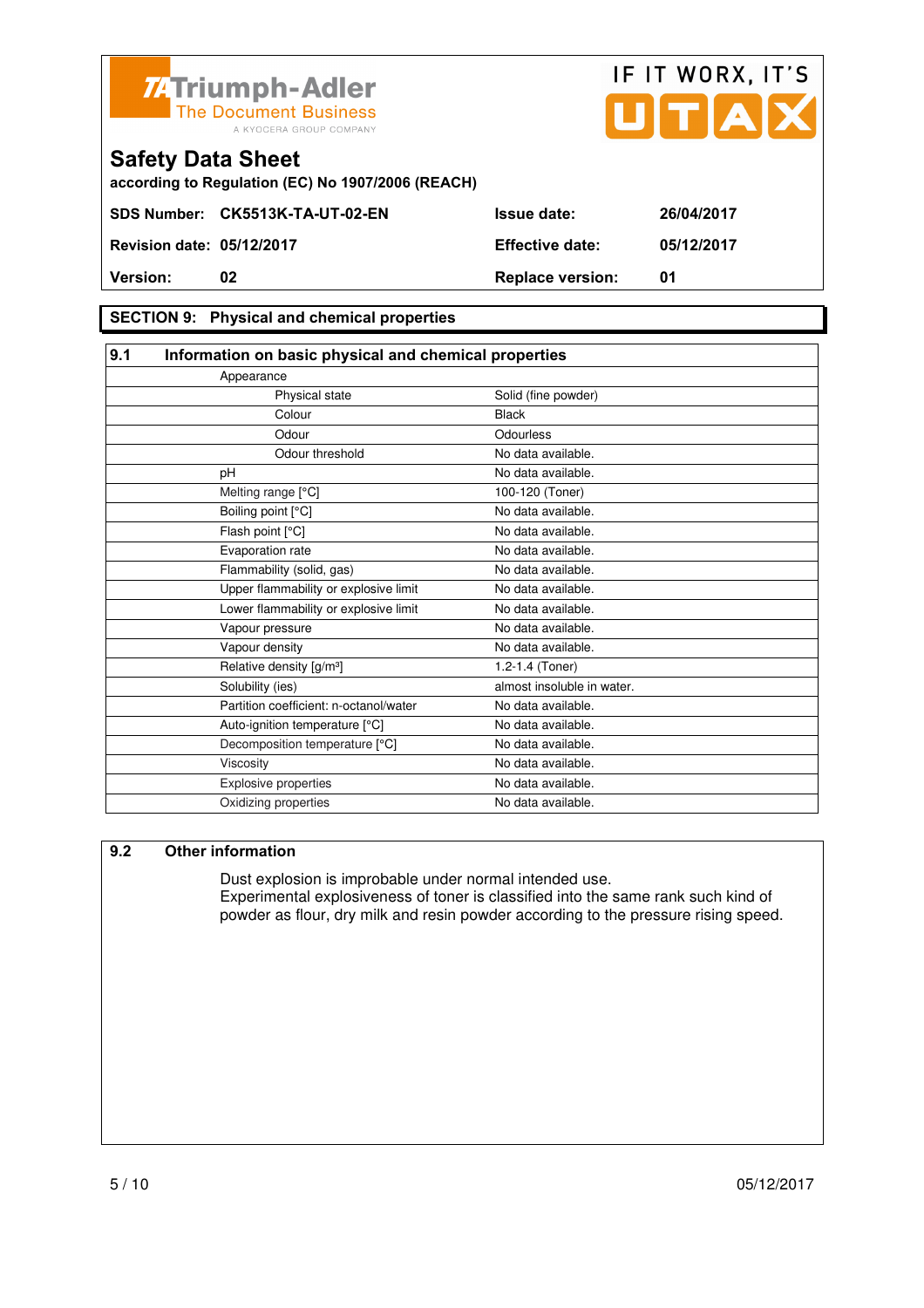



**according to Regulation (EC) No 1907/2006 (REACH)** 

**SDS Number: CK5513K-TA-UT-02-EN Issue date: 26/04/2017** 

**Revision date: 05/12/2017 Effective date: 05/12/2017** 

**Version: 02 Replace version: 01** 

#### **SECTION 10: Stability and reactivity**

#### **10.1 Reactivity**

No data available.

#### **10.2 Chemical stability**

This product is stable under normal conditions of use and storage.

#### **10.3 Possibility of hazardous reactions**

Hazardous reactions will not occur.

#### **10.4 Conditions to avoid**

None specified.

#### **10.5 Incompatible materials**

None specified.

#### **10.6 Hazardous decomposition products**

Hazardous decomposition products are not to be produced.

#### **SECTION 11: Toxicological information**

| 11.1 | Information on toxicological effects                                                                                                                          |                                                    |
|------|---------------------------------------------------------------------------------------------------------------------------------------------------------------|----------------------------------------------------|
|      | Based on available data, the classification criteria listed below are not met.                                                                                |                                                    |
|      | <b>Acute toxicity</b>                                                                                                                                         |                                                    |
|      | Oral $(LD_{50})$                                                                                                                                              | $>$ 2000 mg/kg (rat)*                              |
|      | Dermal $(LD_{50})$                                                                                                                                            | No data available. (Toner)                         |
|      | Inhalation $(LC_{50}(4hr))$ > 5.0 mg/l (rat)*                                                                                                                 |                                                    |
|      | <b>Skin corrosion/irritation</b><br>Acute skin irritation<br>Non-irritant (rabbit)*.<br>Serious eye damage/irritation                                         |                                                    |
|      |                                                                                                                                                               |                                                    |
|      |                                                                                                                                                               |                                                    |
|      | Acute eye irritation                                                                                                                                          | Minimal irritant (rabbit)*.                        |
|      | <b>Respiratory or skin sensitization</b><br>Skin sensitization<br>Non-sensitizer (mouse)*.<br><b>Germ cell mutagenicity</b><br>Ames test is negative. (Toner) |                                                    |
|      |                                                                                                                                                               |                                                    |
|      |                                                                                                                                                               |                                                    |
|      |                                                                                                                                                               | *(based on test result of similar product) (Toner) |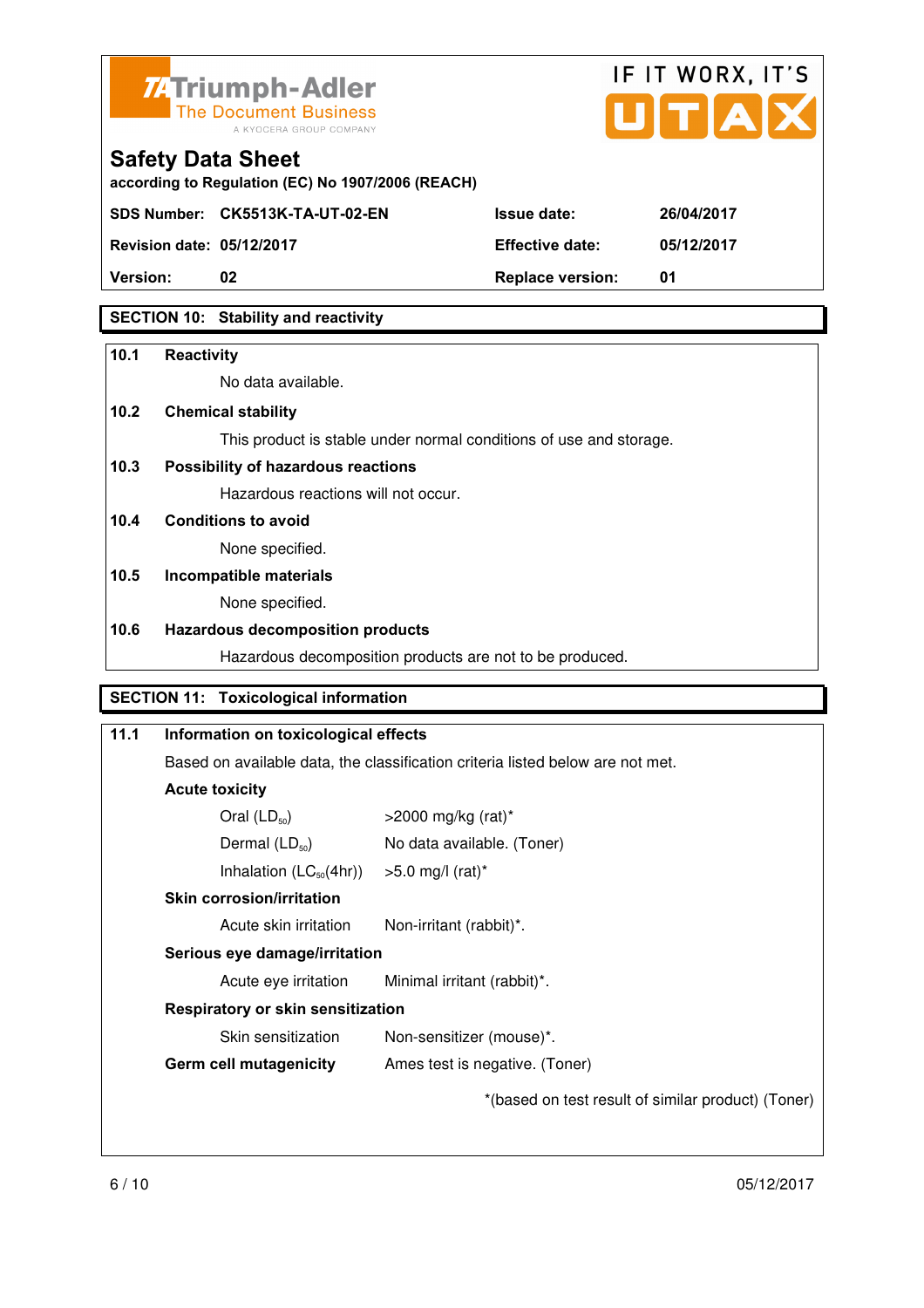

|                                  | <b>74 Triumph-Adier</b><br>The Document Business<br>A KYOCERA GROUP COMPANY |                         | UTAX       |
|----------------------------------|-----------------------------------------------------------------------------|-------------------------|------------|
| <b>Safety Data Sheet</b>         | according to Regulation (EC) No 1907/2006 (REACH)                           |                         |            |
|                                  | SDS Number: CK5513K-TA-UT-02-EN                                             | <b>Issue date:</b>      | 26/04/2017 |
| <b>Revision date: 05/12/2017</b> |                                                                             | <b>Effective date:</b>  | 05/12/2017 |
| Version:                         | 02                                                                          | <b>Replace version:</b> | 01         |

IF IT WORX, IT'S

#### **11.1 Information of ingredients:**

No mutagen according to MAK, TRGS905 und (EC) No 1272/2008 Annex VI.

#### **Carcinogenicity**

#### **Information of ingredients:**

 No carcinogen or potential carcinogen (except Titanium dioxide and Carbon Black) according to IARC, Japan Association on Industrial Health, ACGIH, EPA, OSHA, NTP, MAK, California Proposition 65, TRGS 905 und (EC) No 1272/2008 Annex VI.

 The IARC re-evaluated Titanium dioxide and Carbon Black as a Group 2B carcinogen (possibly carcinogenic to humans) as the result of inhalation exposure test in rats. But, oral/skin test does not show carcinogenicity (2).The evaluation of Carbon Black is based upon the development of lung tumours in rat receiving chronic inhalation exposures to free Carbon Black at level that induce particle overload of the lung. The studies performed in animal models other than rats have not demonstrated an association between Carbon Black and lung tumours. Moreover, a two years cancer bioassay using a typical toner preparation containing Carbon Black demonstrated no association between toner exposure and tumour development in rats (1). In the animal chronic inhalation studies for Titanium dioxide, the lung tumour was observed only in rats. It is estimated that this is attributed to the overload of rat´s lung clearance mechanism (overload phenomenon) (3). The inhalation of excessive Titanium dioxide does not occur in normal use of this product. Also, epidemiological studies to date have not revealed any evidence of the relation between occupational exposure to Titanium dioxide and respiratory tract diseases.

#### **Reproductive toxicity**

#### **Information of ingredients:**

 No reproductive toxicant according to MAK, California Proposition 65, TRGS 905 und (EC) No 1272/2008 Annex VI.

| <b>STOT-repeated exposure</b> | No data available. |
|-------------------------------|--------------------|
|-------------------------------|--------------------|

**Aspiration hazard** No data available.

#### **Chronic effects**

 In a study in rats by chronic inhalation exposure to a typical toner, a mild to moderate degree of lung fibrosis was observed in 92% of the rats in the high concentration (16 mg/m<sup>3</sup>) exposure group, and a minimal to mild degree of fibrosis was noted in 22% of the animal in the middle  $(4mg/m<sup>3</sup>)$  exposure group (1). However, no pulmonary change was reported in the lowest (1mg/m<sup>3</sup>) exposure group, the most relevant level to potential human exposures.

**Other information** No data available.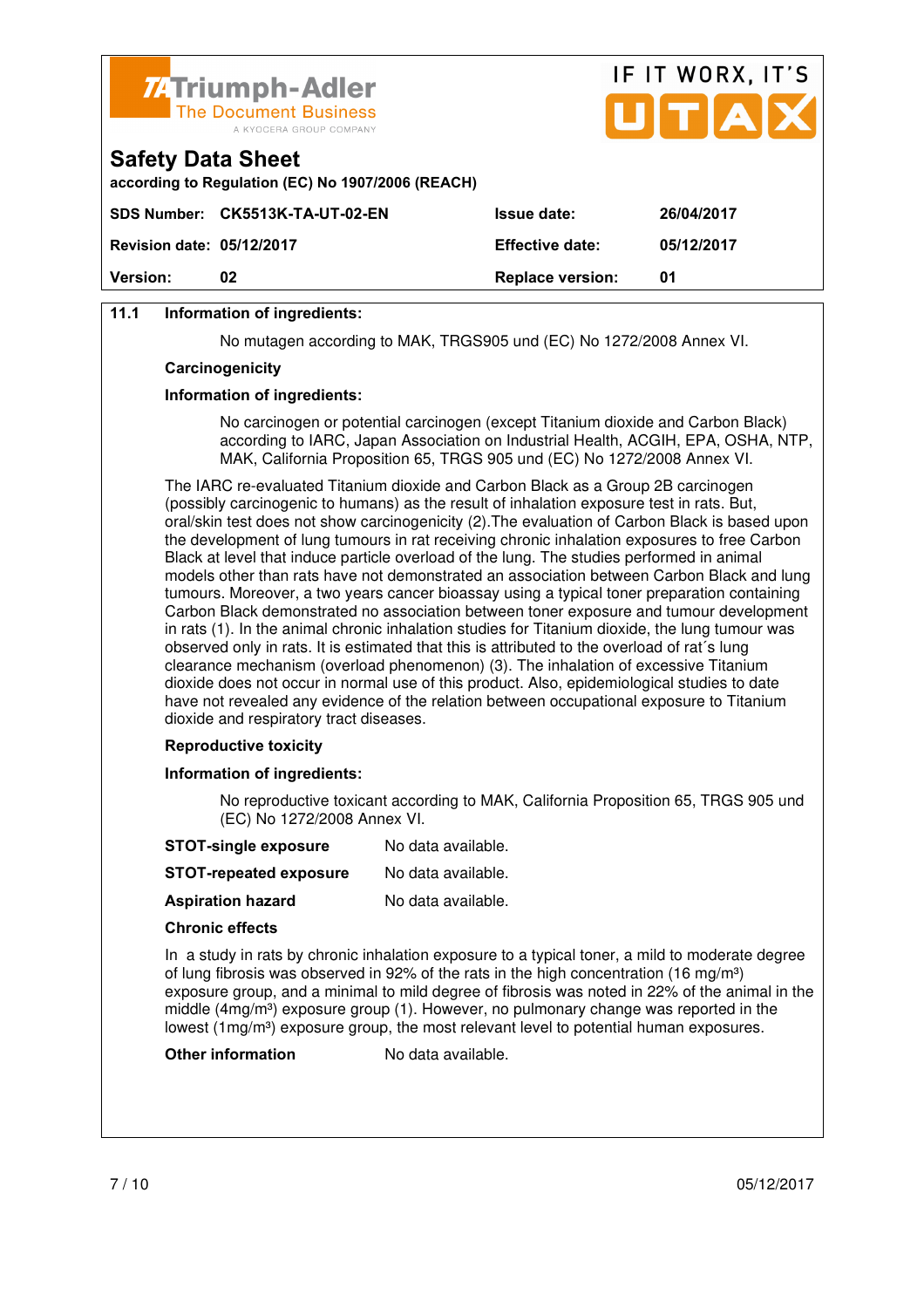

**according to Regulation (EC) No 1907/2006 (REACH)** 

**SDS Number: CK5513K-TA-UT-02-EN Issue date: 26/04/2017** 

**Revision date: 05/12/2017 Effective date: 05/12/2017** 

**Version: 02 Replace version: 01** 

#### **SECTION 12: Ecological information**

#### **12.1 Toxicity**

No data available.

#### **12.2 Persistence and degradability**

No data available.

**12.3 Bio accumulative potential** 

No data available.

#### **12.4 Mobility in soil**

No data available.

#### **12.5 Results of PBT and vPvB assessment**

No data available.

#### **12.6 Other adverse effects**

No additional information available.

#### **SECTION 13: Disposal considerations**

#### **13.1 Waste treatment methods**

 Do not attempt to incinerate the toner container or unit and the waste toner yourself. Dangerous sparks may cause burn. Any disposal practice should be done under conditions, which meet local, state and federal laws and regulations relating to waste (contact local or state environmental agency for specific rules).

#### **SECTION 14: Transport information**

#### **14.1 UN-number**

None.

**14.2 UN Proper shipping name** 

None.

**14.3 Transport hazard class(es)** 

None.

#### **14.4 Packing group**

None.

**14.5 Environmental hazards** 

None.

IF IT WORX, IT'S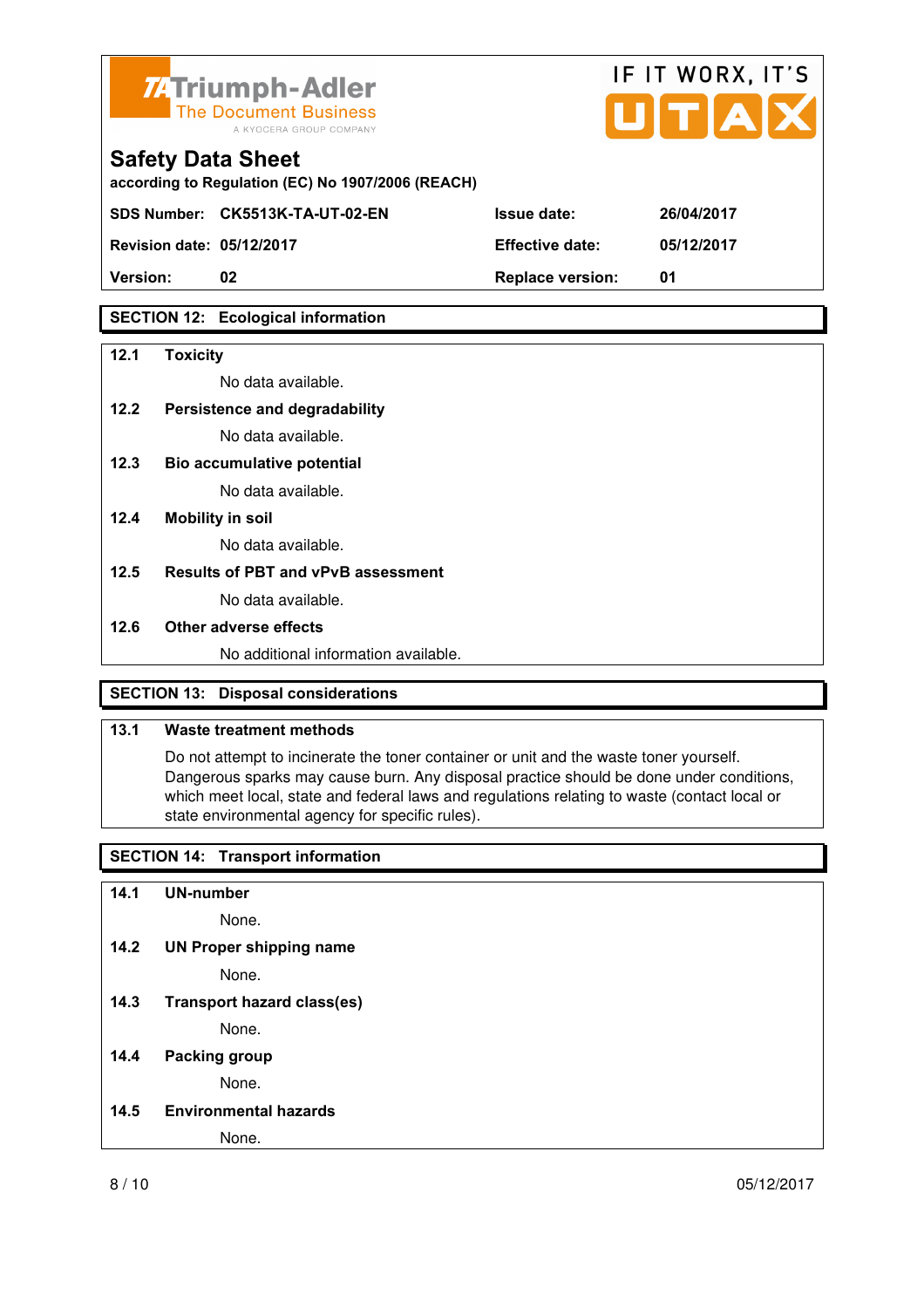



**according to Regulation (EC) No 1907/2006 (REACH)** 

| SDS Number: CK5513K-TA-UT-02-EN  | 26/04/2017                                                              |
|----------------------------------|-------------------------------------------------------------------------|
| <b>Revision date: 05/12/2017</b> | 05/12/2017                                                              |
|                                  | 01                                                                      |
|                                  | <b>Issue date:</b><br><b>Effective date:</b><br><b>Replace version:</b> |

#### **14.6 Special precautions for user**

No additional information available.

#### **14.7 Transport in bulk according to Annex II of MARPOL and the IBC Code**

Not applicable.

#### **SECTION 15: Regulatory information**

#### **15.1 Safety, health and environmental regulations/legislation specific for the substance or mixture**

#### **EU- regulations**

Regulation (EC) No 1005 / 2009 (on substances that deplete the ozone layer, Annex I and II): Not listed.

Regulation (EC) No 850 / 2004 (on persistent organic pollutants, Annex I as amended):

Not listed.

 Regulation (EC) No 689 / 2008 (concerning the export and import of dangerous chemicals, Annex I and V as amended):

Not listed.

Regulation (EC) No 1907 / 2006 REACH Annex XVII as amended (Restrictions on use):

Not listed.

Regulation (EC) No 1907 / 2006 REACH Annex XIV as amended (Authorizations):

Not listed.

#### **US-regulations**

All ingredients in this product comply with order under TSCA.

#### **Canada regulations**

 This product is not a WHMIS-controlled product, since we consider it as a manufactured article.

#### **15.2 Chemical Safety Assessment**

No data available.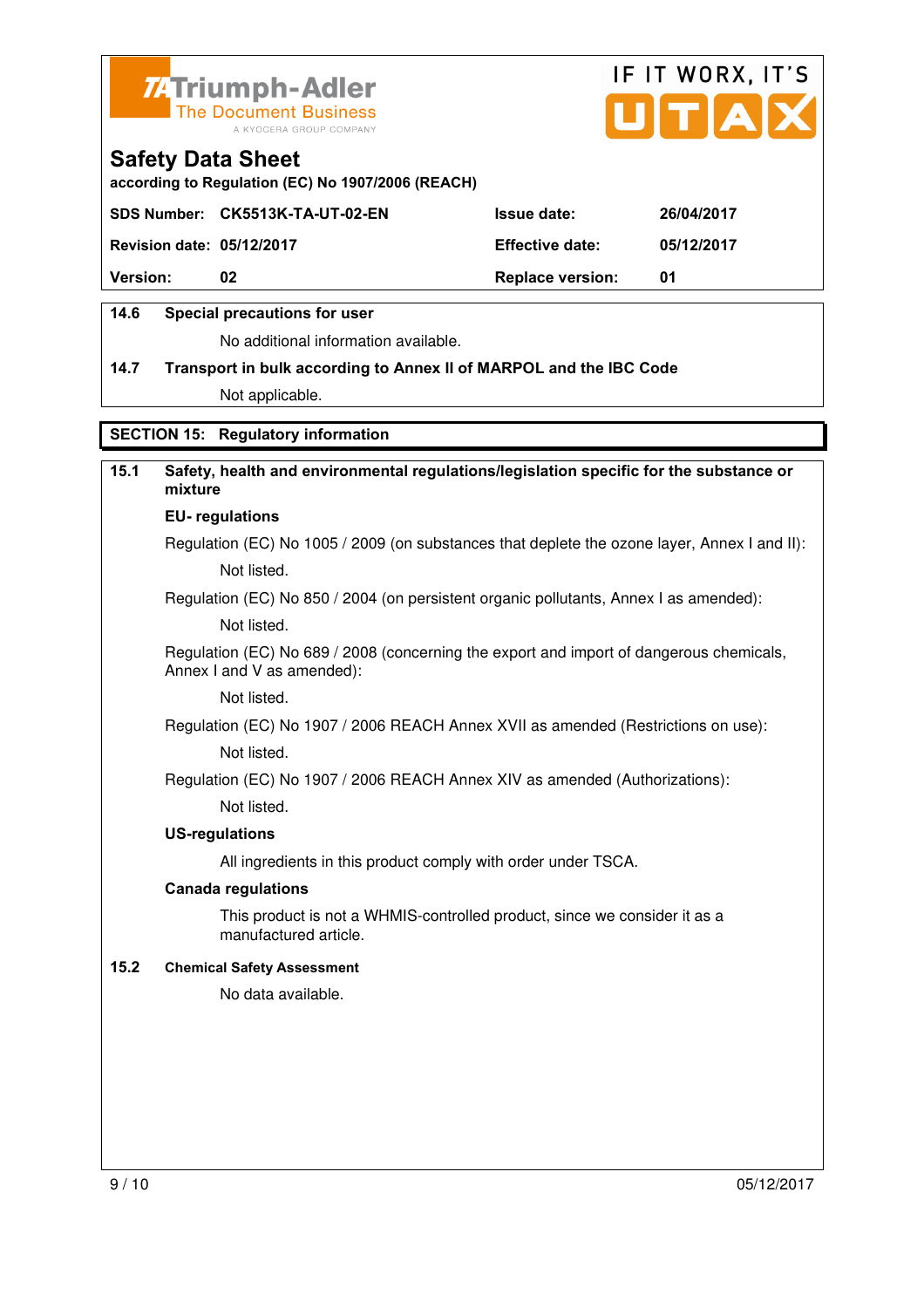

# IF IT WORX, IT'S

|                                  | according to Regulation (EC) No 1907/2006 (REACH) |                         |            |
|----------------------------------|---------------------------------------------------|-------------------------|------------|
|                                  | SDS Number: CK5513K-TA-UT-02-EN                   | <b>Issue date:</b>      | 26/04/2017 |
| <b>Revision date: 05/12/2017</b> |                                                   | <b>Effective date:</b>  | 05/12/2017 |
| Version:                         | 02                                                | <b>Replace version:</b> | 01         |

#### **SECTION 16: Other information**

**Safety Data Sheet** 

 To the best of our knowledge, the information contained herein is accurate. However, we cannot assume any liability whatsoever for the accuracy or completeness of the information contained herein. The contents and format of this SDS are in accordance with Regulation (EC) No 1907/2006, Annex II as amended by Regulation (EU) No 453/2010 with respect to SDSs.

Revision information: product name (section 1)

Full text of H statements under sections 3: Not applicable

#### **Abbreviations and acronyms**

| <b>ACGIH</b>    | American Conference of Governmental Industrial Hygienists (2010)                                                    |
|-----------------|---------------------------------------------------------------------------------------------------------------------|
| TLVs and BEIs   | Threshold Limit Values for Chemical Substances and Physical Agents and Biological Exposure Indices                  |
| CAS             | <b>Chemical Abstracts Service</b>                                                                                   |
| <b>CLP</b>      | Regulation (EC) No 1272/2008 on classification, labelling and packaging of substances and mixtures                  |
| <b>DFG</b>      | Deutsche Forschungsgemeinschaft                                                                                     |
| <b>EPA</b>      | Environmental Protection Agency (Integrated Risk Information System) (USA)                                          |
| <b>IARC</b>     | International Agency for Research on Cancer (IARC Monographs on the Evaluations of Carcinogenic Risks<br>to Humans) |
| MAK             | Maximale Arbeitsplatzkonzentration der Deutschen Forschungsgesellschaft (2011)                                      |
| <b>NTP</b>      | National Toxicology Program (Report on Carcinogens) (USA)                                                           |
| <b>OSHA</b>     | Occupational Safety and Health Administration (29 CFR Part 1910 Subpart Z)                                          |
| <b>PBT</b>      | Persistent, Bio accumulative and Toxic                                                                              |
| PEL             | Permissible Exposure Limits                                                                                         |
| Proposition 65  | California, Safe Drinking Water and Toxic Enforcement Act of 1986                                                   |
| <b>REACH</b>    | Regulation (EC) No 1907/2006 concerning the Registration, Evaluation, Authorization and Restriction of<br>Chemicals |
| <b>STOT</b>     | Specific target organ toxicity                                                                                      |
| <b>SVHC</b>     | Substances of Very High Concern                                                                                     |
| <b>TRGS 905</b> | Technische Regeln für Gefahrstoffe (Deutschland)                                                                    |
| <b>TSCA</b>     | Toxic Substances Control Act (USA)                                                                                  |
| TWA             | Time Weighted Average                                                                                               |
| UN              | <b>United Nations</b>                                                                                               |
| vPvB            | very Persistent and very Bio accumulative                                                                           |
| <b>WHMIS</b>    | Workplace Hazardous Materials Information System (Canada)                                                           |

#### **Key literature references and sources for data**

(1) Pulmonary Response to Toner upon Chronic Inhalation Exposure in Rats, H. Muhle et al., Fundamental and Applied Toxicology 17.280-299 (1991) Lung Clearance and Retention of Toner, Utilizing a Tracer Technique, during Chronic Inhalation Exposure in Rats, B. Bellmann, Fundamental and Applied Toxicology 17.300-313 (1991)

(2) IARC Monograph on the Evaluation of the Carcinogenic Risk of Chemicals to Humans, Vol. 93

(3) NIOSH CURRENT INTELLIGENCE BULLETIN "Evaluation of Health Hazard and Recommendation for Occupational Exposure to Titanium Dioxide DRAFT<br>(4) The contents are in accordance with M

The contents are in accordance with Material Safety Data Sheet "CK5513K-TA-UT-02-EN"; 05/12/2017 of the KYOCERA Document Solutions Inc., 1-2-28 Tamatsukuri, Chuo-ku, Osaka 540-8585, Japan.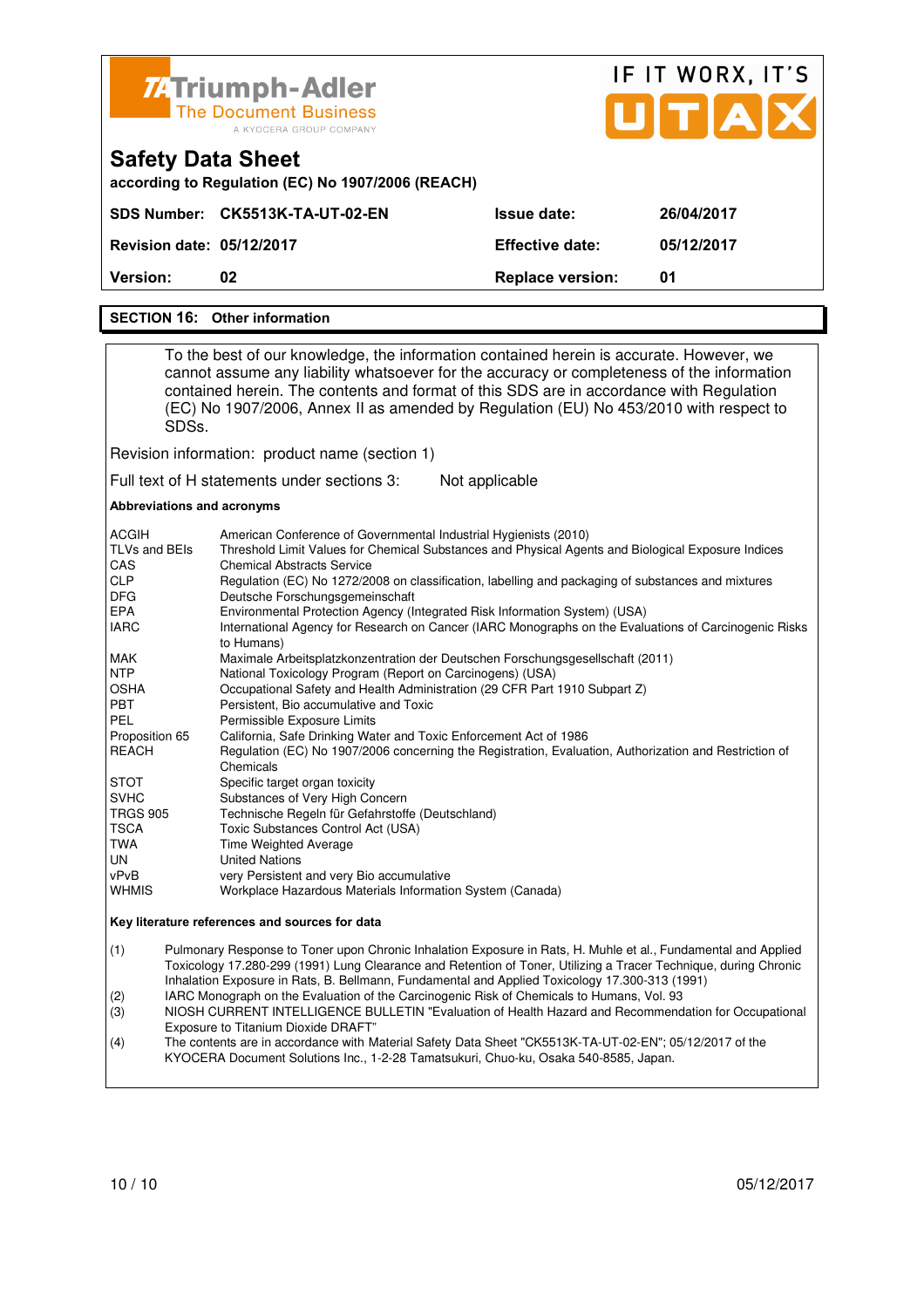



**according to Regulation (EC) No 1907/2006 (REACH)** 

**SDS Number: CK5513M-TA-UT-02-EN Issue date: 26/04/2017 Revision date: 05/12/2017 Effective date: 05/12/2017 Version: 02 Replace version: 01** 

**SECTION 1: Identification of the substance/mixture and of the company/undertaking** 

| 1.1  | <b>Product identifier</b>                |                                                                                              |  |  |
|------|------------------------------------------|----------------------------------------------------------------------------------------------|--|--|
|      |                                          |                                                                                              |  |  |
|      | <b>Product name</b>                      | Magenta Toner for                                                                            |  |  |
|      |                                          | 355ci, 356ci                                                                                 |  |  |
|      | Consumable name                          | CK-5513M                                                                                     |  |  |
|      | <b>Product form</b>                      | Mixture                                                                                      |  |  |
| 1.2. |                                          | Relevant identified uses of the substance or mixture and uses advised against                |  |  |
|      | <b>Identified uses</b>                   | The image formation of our electrophotographic equipment.<br>Other uses are not recommended. |  |  |
| 1.3  |                                          | Details of the supplier of the safety data sheet                                             |  |  |
|      | <b>Manufacturer</b>                      | <b>KYOCERA Document Solutions Inc.</b>                                                       |  |  |
|      | <b>Address</b>                           | 1-2-28 Tamatsukuri, Chuo-ku, Osaka 540-8585, Japan                                           |  |  |
|      | <b>Supplier</b>                          | TA Triumph-Adler GmbH                                                                        |  |  |
|      | <b>Address</b>                           | Ohechaussee 235<br>22848 Norderstedt<br>Germany                                              |  |  |
| 1.4  | <b>Emergency telephone number</b>        | +49 (0) 40 / 528490                                                                          |  |  |
|      |                                          | (This number is available only during office hours)                                          |  |  |
|      | <b>SECTION 2: Hazards identification</b> |                                                                                              |  |  |
| 2.1  |                                          | Classification of the substance or mixture                                                   |  |  |
|      |                                          | Classification according to Regulation (EC) No 1272/2008 (CLP)                               |  |  |
|      |                                          | Not classified as hazardous mixture.                                                         |  |  |
| 2.2  | <b>Label elements</b>                    |                                                                                              |  |  |
|      |                                          |                                                                                              |  |  |
|      |                                          | Labelling according to Regulation (EC) No 1272/2008 (CLP)                                    |  |  |

Not applicable.

#### **2.3 Other hazards**

Assessment of PBT/vPvB

No data available.

 See section 4 and 11 for information on health effects and symptoms. See section 9 for dust explosion information.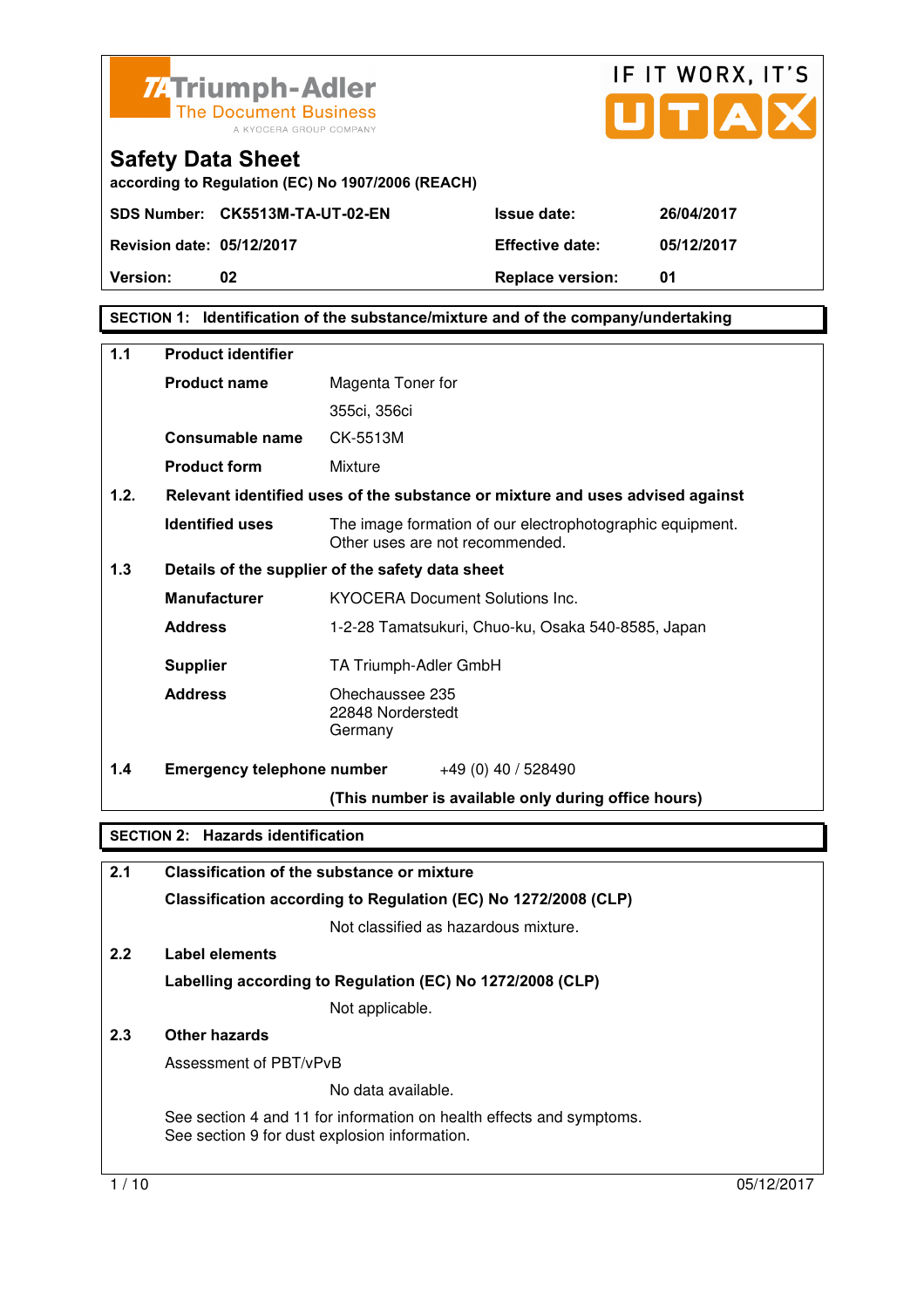| <b>ZATriumph-Adler</b>                                                 | <b>The Document Business</b><br>A KYOCERA GROUP COMPANY                                       |                           |                         | IF IT WORX, IT'S<br>UITIA                                                      |
|------------------------------------------------------------------------|-----------------------------------------------------------------------------------------------|---------------------------|-------------------------|--------------------------------------------------------------------------------|
| <b>Safety Data Sheet</b>                                               | according to Regulation (EC) No 1907/2006 (REACH)                                             |                           |                         |                                                                                |
| SDS Number: CK5513M-TA-UT-02-EN                                        |                                                                                               | <b>Issue date:</b>        |                         | 26/04/2017                                                                     |
| <b>Revision date: 05/12/2017</b>                                       |                                                                                               |                           | <b>Effective date:</b>  | 05/12/2017                                                                     |
| Version:<br>02                                                         |                                                                                               |                           | <b>Replace version:</b> | 01                                                                             |
|                                                                        | <b>SECTION 3: Composition/information on ingredients</b>                                      |                           |                         |                                                                                |
| 3.2<br><b>Mixtures</b>                                                 |                                                                                               |                           |                         |                                                                                |
| Chemical name                                                          |                                                                                               | CAS-No                    | [Weight %]              |                                                                                |
| Polyester resin (2 kinds)                                              |                                                                                               | confidential              | 75-85                   |                                                                                |
| Organic pigment<br>Amorphous silica                                    |                                                                                               | confidential<br>7631-86-9 | $1-5$<br>$1-5$          |                                                                                |
| Titanium dioxide                                                       |                                                                                               | 13463-67-7                | 1 >                     |                                                                                |
| Information of ingredients                                             |                                                                                               |                           |                         |                                                                                |
|                                                                        | (1) Substance, which present a health or environmental hazard within the meaning of CLP:      |                           |                         |                                                                                |
|                                                                        | None.                                                                                         |                           |                         |                                                                                |
| (2) Substance, which are assigned Community workplace exposure limits: |                                                                                               |                           |                         |                                                                                |
| None.                                                                  |                                                                                               |                           |                         |                                                                                |
| REACH:                                                                 | (3) Substance, which are PBT or vPvB in accordance with the criteria set out in Annex XIII of |                           |                         |                                                                                |
|                                                                        | None.                                                                                         |                           |                         |                                                                                |
| REACH (SVHC):                                                          | (4) Substance, which are included in the list established in accordance with Article 59(1) of |                           |                         |                                                                                |
|                                                                        | None.                                                                                         |                           |                         |                                                                                |
|                                                                        | See section 16 for the full text of the H statements declared above.                          |                           |                         |                                                                                |
| <b>SECTION 4: First aid measures</b>                                   |                                                                                               |                           |                         |                                                                                |
| 4.1                                                                    | <b>Description of first aid measures</b>                                                      |                           |                         |                                                                                |
| Inhalation:                                                            | doctor in case of such symptoms as coughing.                                                  |                           |                         | Remove from exposure to fresh air and gargle with plenty of water. Consult a   |
|                                                                        | Skin contact: Wash with soap and water.                                                       |                           |                         |                                                                                |
| Eye contact:                                                           | Flush with water immediately and see a doctor if irritating.                                  |                           |                         |                                                                                |
| Ingestion:                                                             | treatment if necessary.                                                                       |                           |                         | Rinse out the mouth. Drink one or two glasses of water to dilute. Seek medical |
|                                                                        |                                                                                               |                           |                         |                                                                                |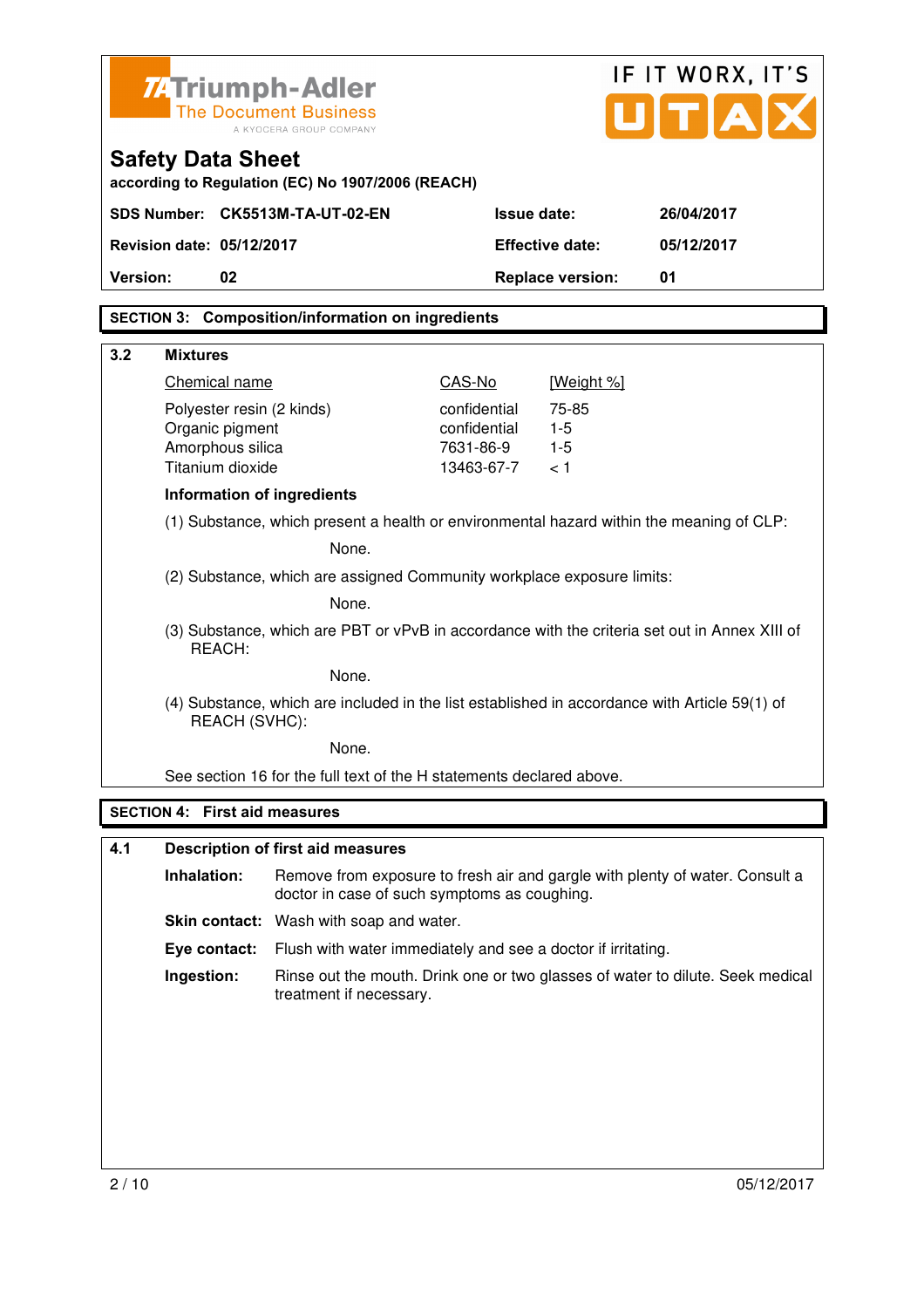



**according to Regulation (EC) No 1907/2006 (REACH)** 

|                                  | SDS Number: CK5513M-TA-UT-02-EN | <b>Issue date:</b>      | 26/04/2017 |
|----------------------------------|---------------------------------|-------------------------|------------|
| <b>Revision date: 05/12/2017</b> |                                 | <b>Effective date:</b>  | 05/12/2017 |
| <b>Version:</b>                  | 02                              | <b>Replace version:</b> | 01         |

#### **4.2 Most important symptoms and effects, both acute and delayed**  Potential health effects and symptoms **Inhalation:** Prolonged inhalation of excessive dusts may cause lung damage. Use of this product as intended does not result in prolonged inhalation of excessive toner dusts. **Skin contact:** Unlikely to cause skin irritation. **Eye contact:** May cause transient eye irritation.

**Ingestion:** Use of this product as intended does not result in ingestion.

#### **4.3 Indication of any immediate medical attention and special treatment needed**

No additional information available.

#### **SECTION 5: Firefighting measures**

#### **5.1 Extinguishing media**

Suitable extinguishing media

Water spray, foam, powder,  $CO<sub>2</sub>$  or dry chemical

Unsuitable extinguishing media

None specified.

#### **5.2 Special hazards arising from the substance or mixture**

Hazardous combustion products: Carbon dioxide, Carbon monoxide

#### **5.3 Advice for firefighters**

 Pay attention not to blow away dust. Drain water off around and decrease the atmosphere temperature to extinguish the fire.

#### **Protection equipment for firefighters**

None specified.

#### **SECTION 6: Accidental release measures**

#### **6.1 Personal precautions, protective equipment and emergency procedures**

 Avoid inhalation, ingestion, eye and skin contact in case of accidental release. Avoid formation of dust. Provide adequate ventilation.

#### **6.2 Environmental precautions**

Do not allow to enter into surface water or drains.

#### **6.3 Methods and material for containment and cleaning up**

Gather the released powder not to blow away and wipe up with a wet cloth.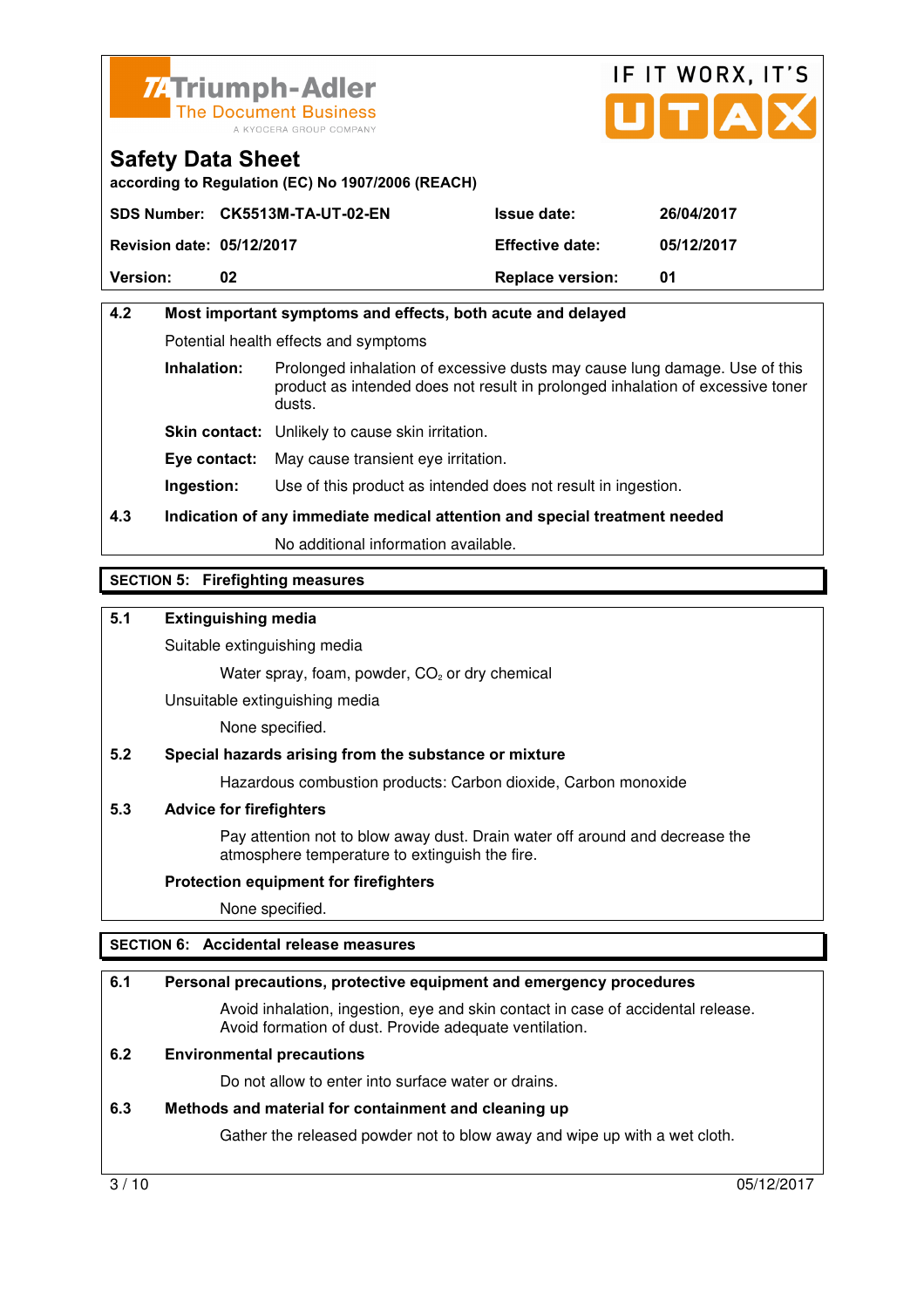



**according to Regulation (EC) No 1907/2006 (REACH)** 

**SDS Number: CK5513M-TA-UT-02-EN Issue date: 26/04/2017** 

**Revision date: 05/12/2017 Effective date: 05/12/2017** 

**Version: 02 Replace version: 01** 

#### **6.4 Reference to other sections**

See section 13 for disposal information.

#### **SECTION 7: Handling and storage**

#### **7.1 Precautions for safe handling**

 Do not attempt to force open or destroy the toner container or unit. See installation guide of this product.

#### **7.2 Conditions for safe storage, including any incompatibilities**

Keep the toner container or unit tightly closed and store in a cool, dry and dark place. Keeping away from fire. Keep out of the reach of children.

#### **7.3 Specific end use(s)**

No additional information available.

#### **SECTION 8: Exposure controls/personal protection**

#### **8.1 Control parameters**

#### **US ACGIH Threshold Limit Values (TWA)**

Particles: 10 mg/m<sup>3</sup> (Inhalable particles) 3 mg/m<sup>3</sup> (Respirable particles) Titanium dioxide: 10 mg/m³

#### **US OSHA PEL (TWA)**

Particles: 15 mg/m<sup>3</sup> (Total dust) 5 mg/m<sup>3</sup> (Respirable fraction) Amorphous silica: 80 mg/m<sup>3</sup>/%SiO<sub>2</sub>

Titanium dioxide: 15 mg/m<sup>3</sup> (Total dust)

#### **EU Occupational exposure limits: Directive (EC) 2000/39, (EC) 2006/15 und (EU) 2009/161**

Not listed.

#### **8.2 Exposure controls**

#### **Appropriate engineering controls**

 Special ventilator is not required under normal intended use. Use in a well ventilated area.

#### **Personal protective equipment**

 Respiratory protection, eye protection, hand protection, skin and body protection are not required under normal intended use.

#### **Environmental exposure controls**

No additional information available.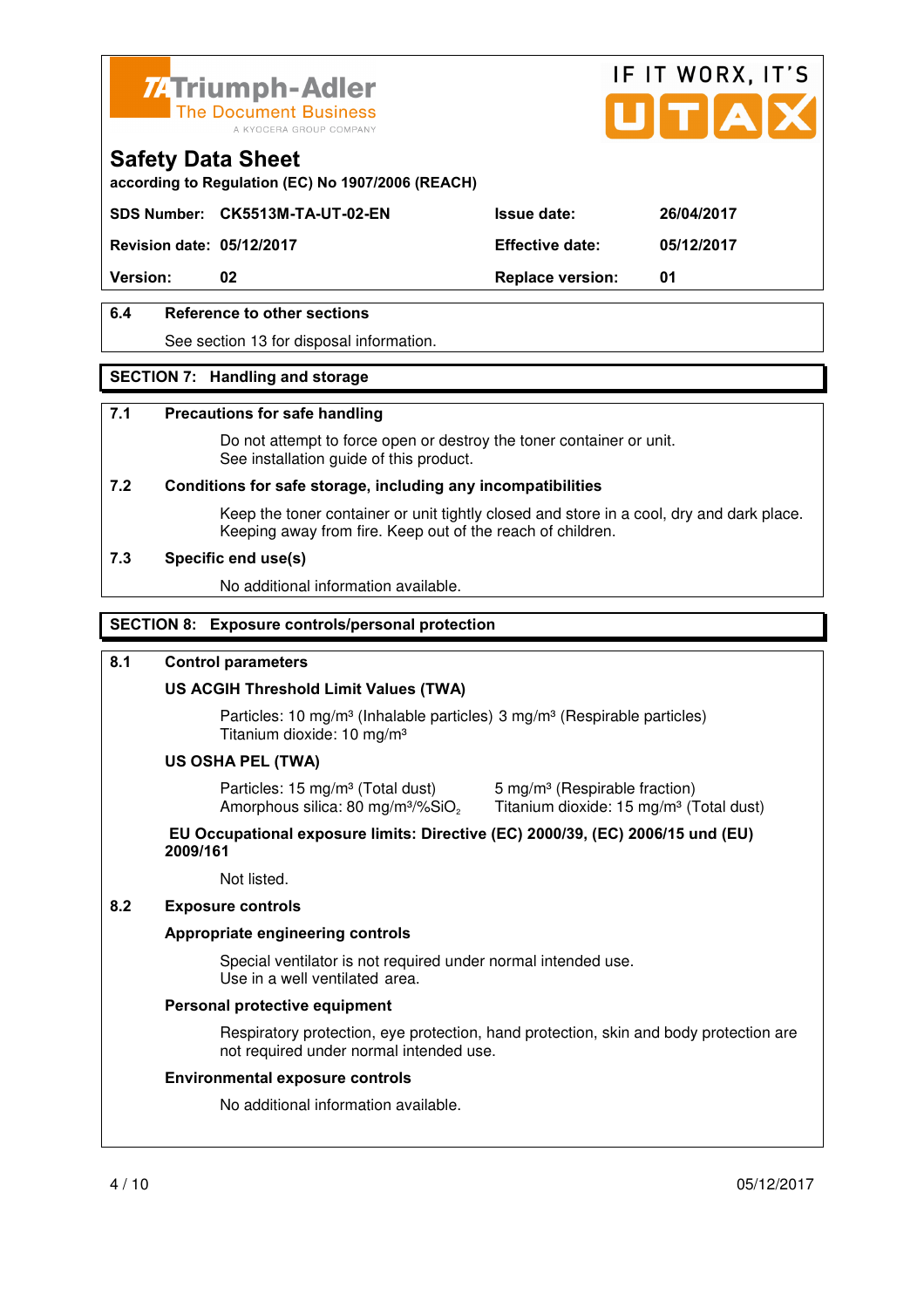

**Revision date: 05/12/2017 Effective date: 05/12/2017 Version: 02 Replace version: 01** 

#### **SECTION 9: Physical and chemical properties**

#### **9.1 Information on basic physical and chemical properties** Appearance Physical state Solid (fine powder) Colour Magenta Odour **Odourless** Odour threshold No data available. pH No data available. Melting range  $[°C]$  100-120 (Toner) Boiling point [°C] No data available. Flash point [°C] The Contract of the Modata available. Evaporation rate No data available. Flammability (solid, gas) No data available. Upper flammability or explosive limit No data available. Lower flammability or explosive limit No data available. Vapour pressure No data available. Vapour density **No data available**. Relative density  $[g/m^3]$  1.2-1.4 (Toner) Solubility (ies) almost insoluble in water. Partition coefficient: n-octanol/water No data available. Auto-ignition temperature [°C] No data available. Decomposition temperature [°C] No data available. Viscosity **No data available.** Explosive properties No data available. Oxidizing properties No data available.

#### **9.2 Other information**

 Dust explosion is improbable under normal intended use. Experimental explosiveness of toner is classified into the same rank such kind of powder as flour, dry milk and resin powder according to the pressure rising speed.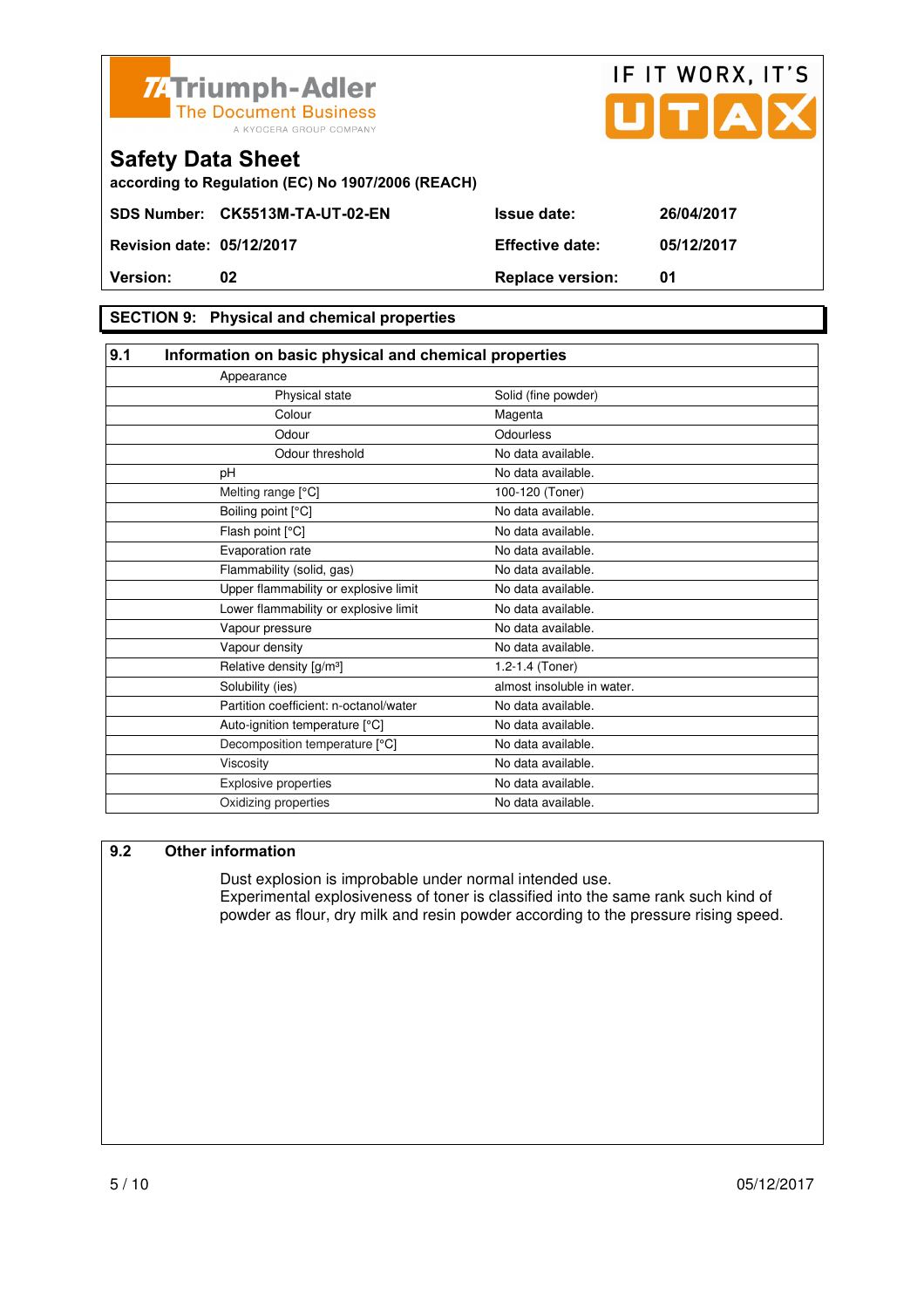

## IF IT WORX, IT'S

#### **Safety Data Sheet**

**according to Regulation (EC) No 1907/2006 (REACH)** 

**SDS Number: CK5513M-TA-UT-02-EN Issue date: 26/04/2017** 

**Revision date: 05/12/2017 Effective date: 05/12/2017** 

**Version: 02 Replace version: 01** 

#### **SECTION 10: Stability and reactivity**

#### **10.1 Reactivity**

No data available.

#### **10.2 Chemical stability**

This product is stable under normal conditions of use and storage.

#### **10.3 Possibility of hazardous reactions**

Hazardous reactions will not occur.

#### **10.4 Conditions to avoid**

None specified.

#### **10.5 Incompatible materials**

None specified.

#### **10.6 Hazardous decomposition products**

Hazardous decomposition products are not to be produced.

#### **SECTION 11: Toxicological information**

| 11.1 | Information on toxicological effects                                                                                  |                                                    |  |
|------|-----------------------------------------------------------------------------------------------------------------------|----------------------------------------------------|--|
|      | Based on available data, the classification criteria listed below are not met.                                        |                                                    |  |
|      | <b>Acute toxicity</b>                                                                                                 |                                                    |  |
|      | Oral $(LD_{50})$                                                                                                      | $>$ 2000 mg/kg (rat)*                              |  |
|      | Dermal $(LD_{50})$                                                                                                    | No data available. (Toner)                         |  |
|      | Inhalation $(LC_{50}(4hr))$<br>$>5.0$ mg/l (rat)*                                                                     |                                                    |  |
|      | <b>Skin corrosion/irritation</b><br>Acute skin irritation<br>Non-irritant (rabbit)*.<br>Serious eye damage/irritation |                                                    |  |
|      |                                                                                                                       |                                                    |  |
|      |                                                                                                                       |                                                    |  |
|      | Acute eye irritation                                                                                                  | Minimal irritant (rabbit)*.                        |  |
|      | <b>Respiratory or skin sensitization</b>                                                                              |                                                    |  |
|      | Skin sensitization                                                                                                    | Non-sensitizer (mouse)*.                           |  |
|      | <b>Germ cell mutagenicity</b>                                                                                         | Ames test is negative. (Toner)                     |  |
|      |                                                                                                                       | *(based on test result of similar product) (Toner) |  |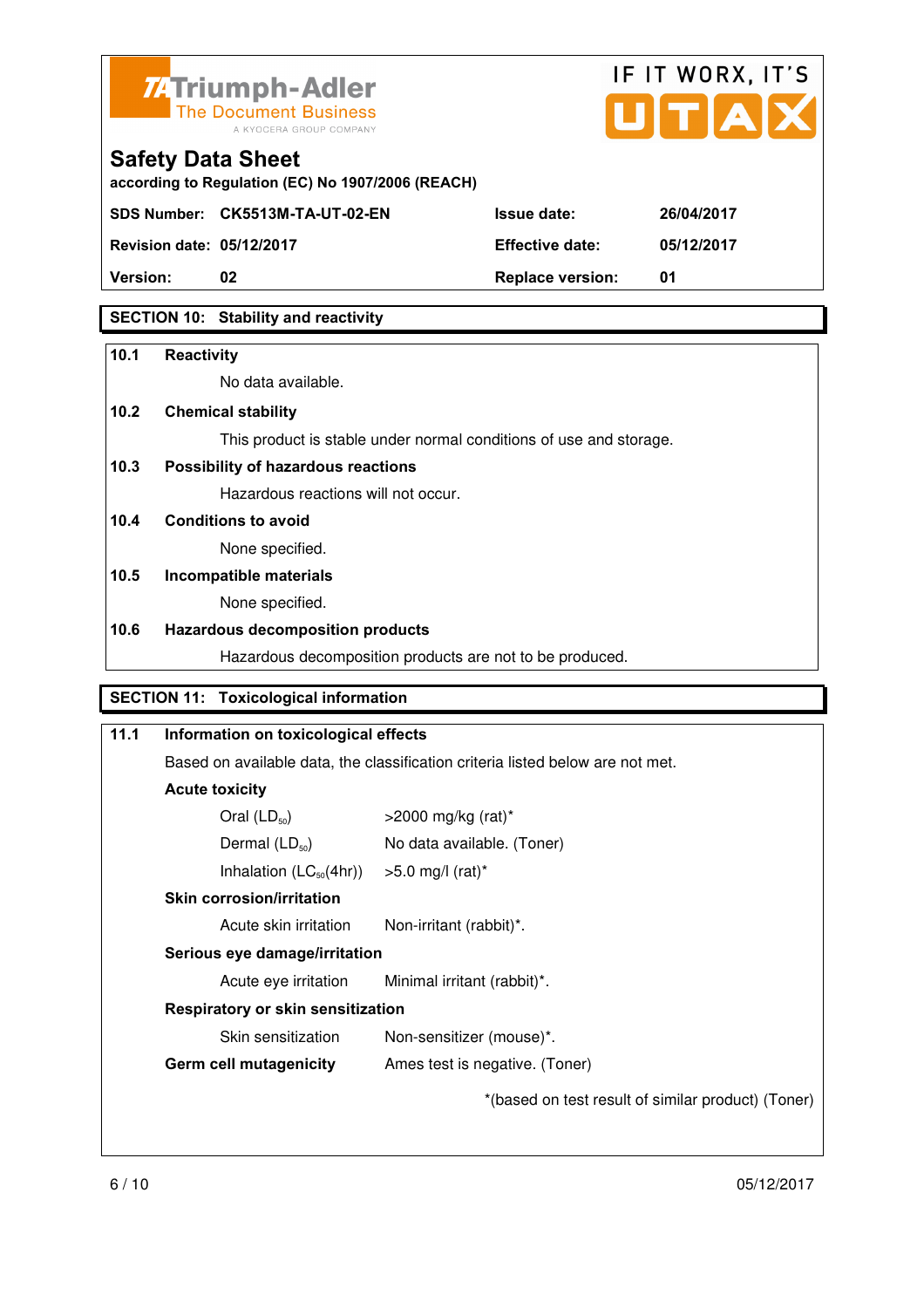



#### **11.1 Information of ingredients:**

No mutagen according to MAK, TRGS905 und (EC) No 1272/2008 Annex VI.

#### **Carcinogenicity**

#### **Information of ingredients:**

 No carcinogen or potential carcinogen (except Titanium dioxide) according to IARC, Japan Association on Industrial Health, ACGIH, EPA, OSHA, NTP, MAK, California Proposition 65, TRGS 905 und (EC) No 1272/2008 Annex VI.

 The IARC re-evaluated Titanium dioxide as a Group 2B carcinogen (possibly carcinogenic to humans) as the result of inhalation exposure test in rats. But, oral/skin test does not show carcinogenicity (2). In the animal chronic inhalation studies for Titanium dioxide, the lung tumour was observed only in rats. It is estimated that this is attributed to the overload of rat´s lung clearance mechanism (overload phenomenon) (3). The inhalation of excessive Titanium dioxide does not occur in normal use of this product. Also, epidemiological studies to date have not revealed any evidence of the relation between occupational exposure to Titanium dioxide and respiratory tract diseases.

#### **Reproductive toxicity**

#### **Information of ingredients:**

 No reproductive toxicant according to MAK, California Proposition 65, TRGS 905 und (EC) No 1272/2008 Annex VI.

| <b>STOT-single exposure</b> | No data available. |
|-----------------------------|--------------------|
|-----------------------------|--------------------|

**STOT-repeated exposure** No data available.

**Aspiration hazard** No data available.

#### **Chronic effects**

 In a study in rats by chronic inhalation exposure to a typical toner, a mild to moderate degree of lung fibrosis was observed in 92% of the rats in the high concentration (16 mg/m<sup>3</sup>) exposure group, and a minimal to mild degree of fibrosis was noted in 22% of the animal in the middle  $(4mg/m<sup>3</sup>)$  exposure group (1). However, no pulmonary change was reported in the lowest  $(1 \text{mg/m}^3)$  exposure group, the most relevant level to potential human exposures.

**Other information** No data available.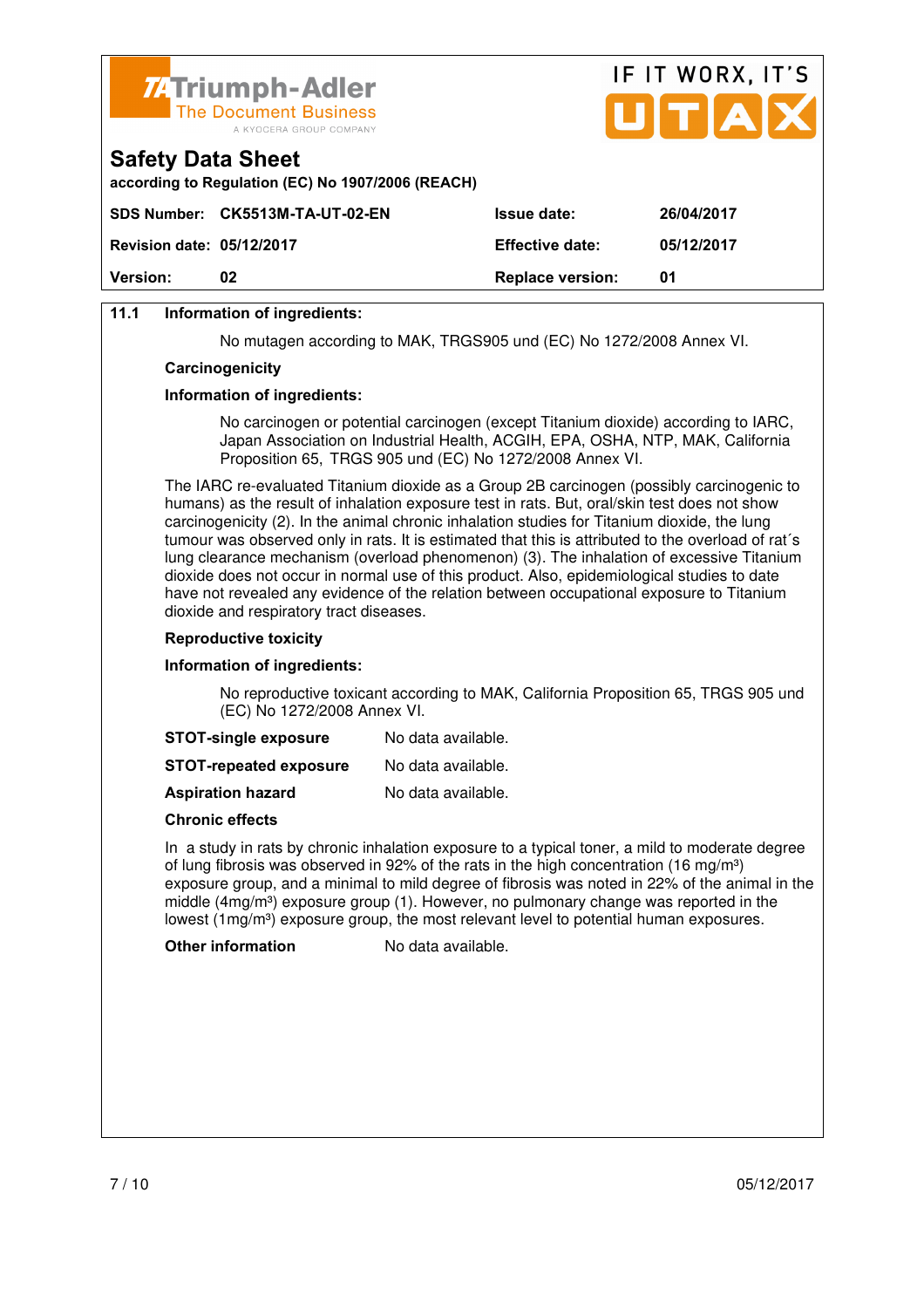

**according to Regulation (EC) No 1907/2006 (REACH)** 

**SDS Number: CK5513M-TA-UT-02-EN Issue date: 26/04/2017** 

**Revision date: 05/12/2017 Effective date: 05/12/2017** 

**Version: 02 Replace version: 01** 

#### **SECTION 12: Ecological information**

#### **12.1 Toxicity**

No data available.

#### **12.2 Persistence and degradability**

No data available.

**12.3 Bio accumulative potential** 

No data available.

#### **12.4 Mobility in soil**

No data available.

#### **12.5 Results of PBT and vPvB assessment**

No data available.

#### **12.6 Other adverse effects**

No additional information available.

#### **SECTION 13: Disposal considerations**

#### **13.1 Waste treatment methods**

 Do not attempt to incinerate the toner container or unit and the waste toner yourself. Dangerous sparks may cause burn. Any disposal practice should be done under conditions, which meet local, state and federal laws and regulations relating to waste (contact local or state environmental agency for specific rules).

#### **SECTION 14: Transport information**

#### **14.1 UN-number**

None.

**14.2 UN Proper shipping name** 

None.

**14.3 Transport hazard class(es)** 

None.

#### **14.4 Packing group**

None.

**14.5 Environmental hazards** 

None.

IF IT WORX, IT'S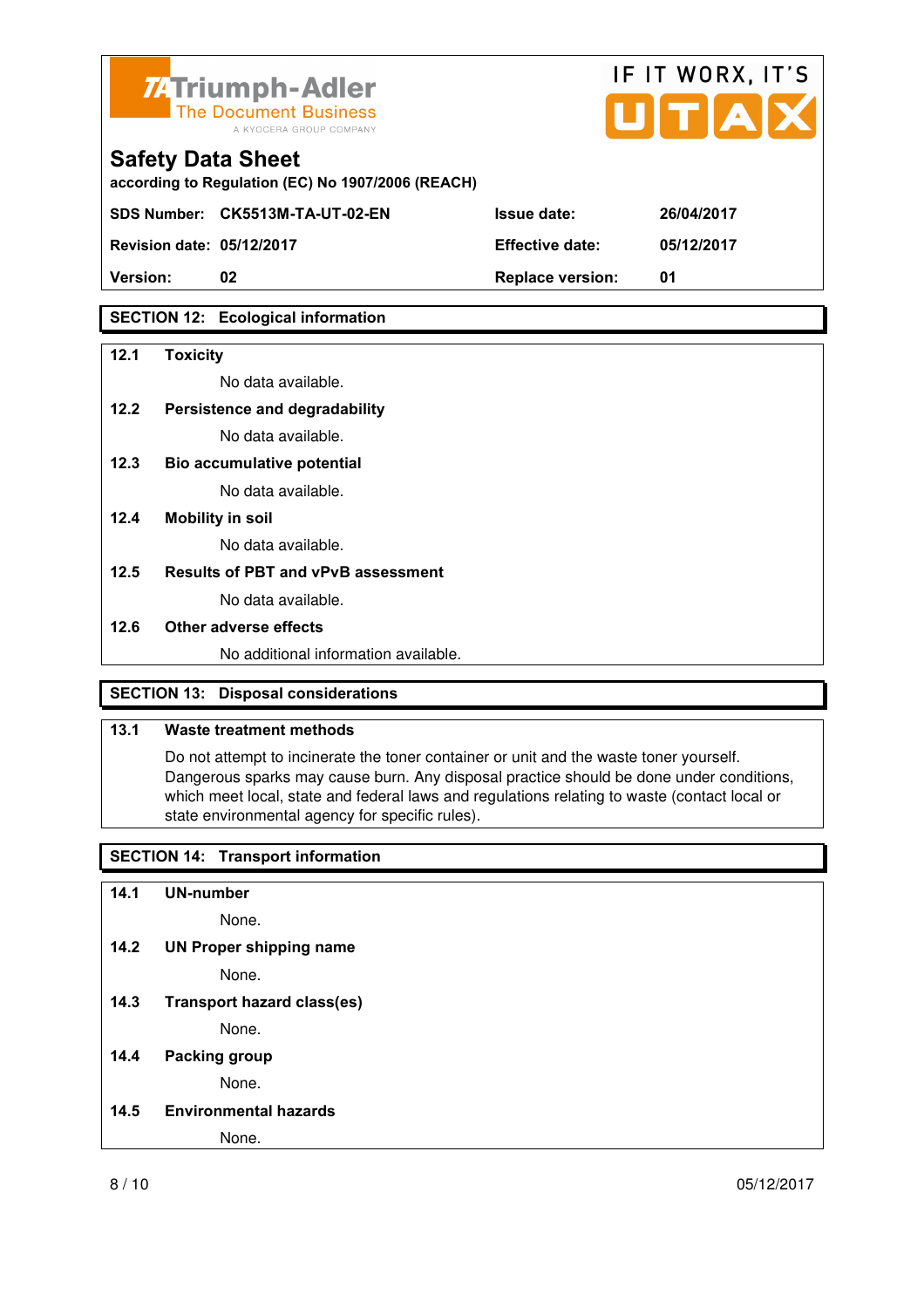



**according to Regulation (EC) No 1907/2006 (REACH)** 

|                                  | SDS Number: CK5513M-TA-UT-02-EN | <b>Issue date:</b>      | 26/04/2017 |
|----------------------------------|---------------------------------|-------------------------|------------|
| <b>Revision date: 05/12/2017</b> |                                 | <b>Effective date:</b>  | 05/12/2017 |
| <b>Version:</b>                  | 02                              | <b>Replace version:</b> | 01         |

#### **14.6 Special precautions for user**

No additional information available.

#### **14.7 Transport in bulk according to Annex II of MARPOL and the IBC Code**

Not applicable.

#### **SECTION 15: Regulatory information**

#### **15.1 Safety, health and environmental regulations/legislation specific for the substance or mixture**

#### **EU- regulations**

Regulation (EC) No 1005 / 2009 (on substances that deplete the ozone layer, Annex I and II): Not listed.

Regulation (EC) No 850 / 2004 (on persistent organic pollutants, Annex I as amended):

Not listed.

 Regulation (EC) No 689 / 2008 (concerning the export and import of dangerous chemicals, Annex I and V as amended):

Not listed.

Regulation (EC) No 1907 / 2006 REACH Annex XVII as amended (Restrictions on use):

Not listed.

Regulation (EC) No 1907 / 2006 REACH Annex XIV as amended (Authorizations):

Not listed.

#### **US-regulations**

All ingredients in this product comply with order under TSCA.

#### **Canada regulations**

 This product is not a WHMIS-controlled product, since we consider it as a manufactured article.

#### **15.2 Chemical Safety Assessment**

No data available.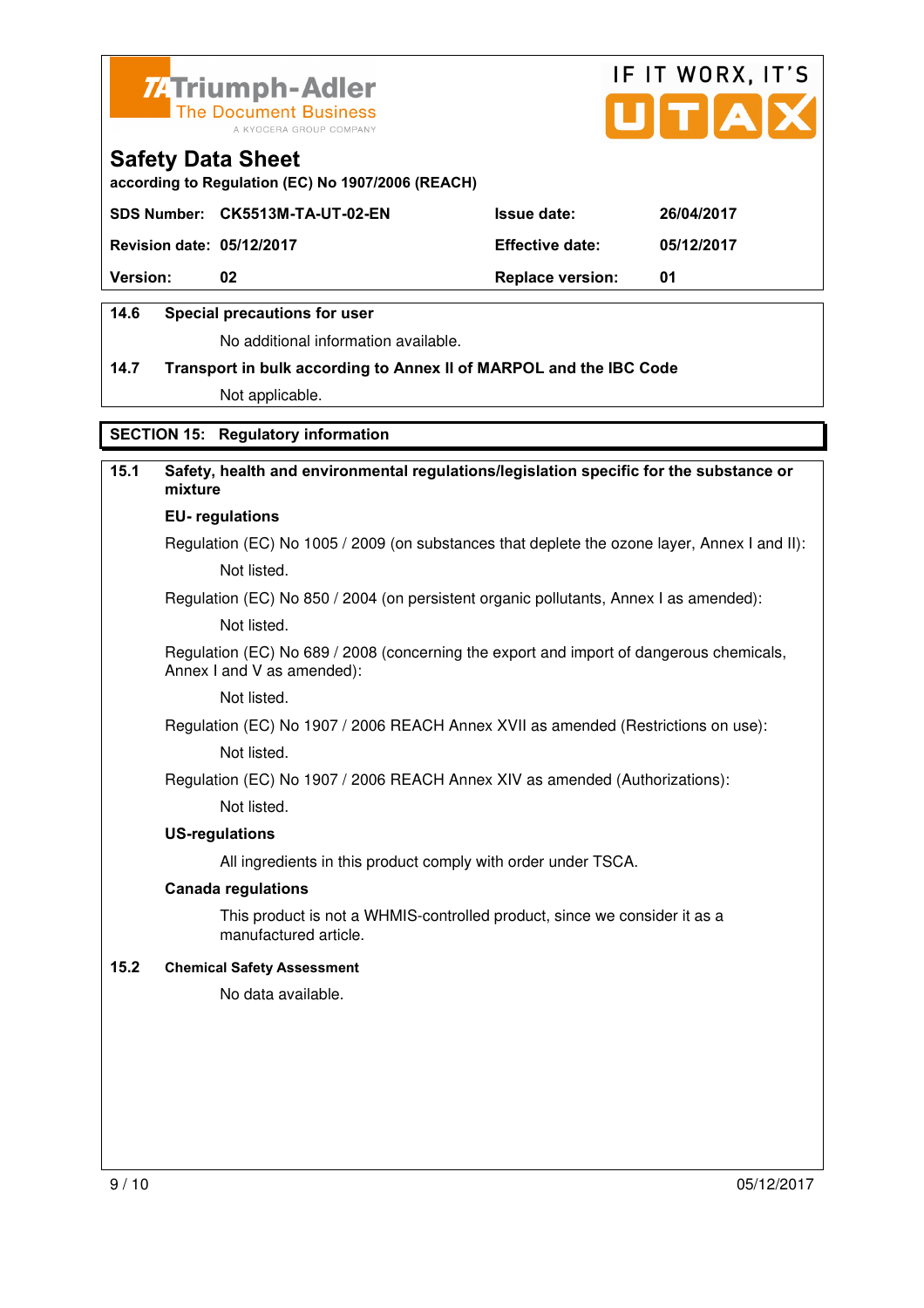

## IF IT WORX, IT'S ПТА

| Version:                                          | 02                              | <b>Replace version:</b> | 01         |  |
|---------------------------------------------------|---------------------------------|-------------------------|------------|--|
| <b>Revision date: 05/12/2017</b>                  |                                 | <b>Effective date:</b>  | 05/12/2017 |  |
|                                                   | SDS Number: CK5513M-TA-UT-02-EN | <b>Issue date:</b>      | 26/04/2017 |  |
| according to Regulation (EC) No 1907/2006 (REACH) |                                 |                         |            |  |

#### **SECTION 16: Other information**

**Safety Data Sheet** 

 To the best of our knowledge, the information contained herein is accurate. However, we cannot assume any liability whatsoever for the accuracy or completeness of the information contained herein. The contents and format of this SDS are in accordance with Regulation (EC) No 1907/2006, Annex II as amended by Regulation (EU) No 453/2010 with respect to SDSs.

Revision information: product name (section 1)

Full text of H statements under sections 3: Not applicable

#### **Abbreviations and acronyms**

| <b>ACGIH</b>    | American Conference of Governmental Industrial Hygienists (2010)                                                    |
|-----------------|---------------------------------------------------------------------------------------------------------------------|
| TLVs and BEIs   | Threshold Limit Values for Chemical Substances and Physical Agents and Biological Exposure Indices                  |
| CAS             | <b>Chemical Abstracts Service</b>                                                                                   |
| <b>CLP</b>      | Regulation (EC) No 1272/2008 on classification, labelling and packaging of substances and mixtures                  |
| <b>DFG</b>      | Deutsche Forschungsgemeinschaft                                                                                     |
| <b>EPA</b>      | Environmental Protection Agency (Integrated Risk Information System) (USA)                                          |
| <b>IARC</b>     | International Agency for Research on Cancer (IARC Monographs on the Evaluations of Carcinogenic Risks<br>to Humans) |
| MAK             | Maximale Arbeitsplatzkonzentration der Deutschen Forschungsgesellschaft (2011)                                      |
| <b>NTP</b>      | National Toxicology Program (Report on Carcinogens) (USA)                                                           |
| <b>OSHA</b>     | Occupational Safety and Health Administration (29 CFR Part 1910 Subpart Z)                                          |
| <b>PBT</b>      | Persistent, Bio accumulative and Toxic                                                                              |
| PEL             | Permissible Exposure Limits                                                                                         |
| Proposition 65  | California, Safe Drinking Water and Toxic Enforcement Act of 1986                                                   |
| <b>REACH</b>    | Regulation (EC) No 1907/2006 concerning the Registration, Evaluation, Authorization and Restriction of<br>Chemicals |
| <b>STOT</b>     | Specific target organ toxicity                                                                                      |
| <b>SVHC</b>     | Substances of Very High Concern                                                                                     |
| <b>TRGS 905</b> | Technische Regeln für Gefahrstoffe (Deutschland)                                                                    |
| <b>TSCA</b>     | Toxic Substances Control Act (USA)                                                                                  |
| TWA             | Time Weighted Average                                                                                               |
| UN              | <b>United Nations</b>                                                                                               |
| vPvB            | very Persistent and very Bio accumulative                                                                           |
| <b>WHMIS</b>    | Workplace Hazardous Materials Information System (Canada)                                                           |

#### **Key literature references and sources for data**

(1) Pulmonary Response to Toner upon Chronic Inhalation Exposure in Rats, H. Muhle et al., Fundamental and Applied Toxicology 17.280-299 (1991) Lung Clearance and Retention of Toner, Utilizing a Tracer Technique, during Chronic Inhalation Exposure in Rats, B. Bellmann, Fundamental and Applied Toxicology 17.300-313 (1991)

(2) IARC Monograph on the Evaluation of the Carcinogenic Risk of Chemicals to Humans, Vol. 93

(3) NIOSH CURRENT INTELLIGENCE BULLETIN "Evaluation of Health Hazard and Recommendation for Occupational Exposure to Titanium Dioxide DRAFT<br>(4) The contents are in accordance with M

The contents are in accordance with Material Safety Data Sheet "CK5513M-TA-UT-02-EN"; 05/12/2017 of the KYOCERA Document Solutions Inc., 1-2-28 Tamatsukuri, Chuo-ku, Osaka 540-8585, Japan.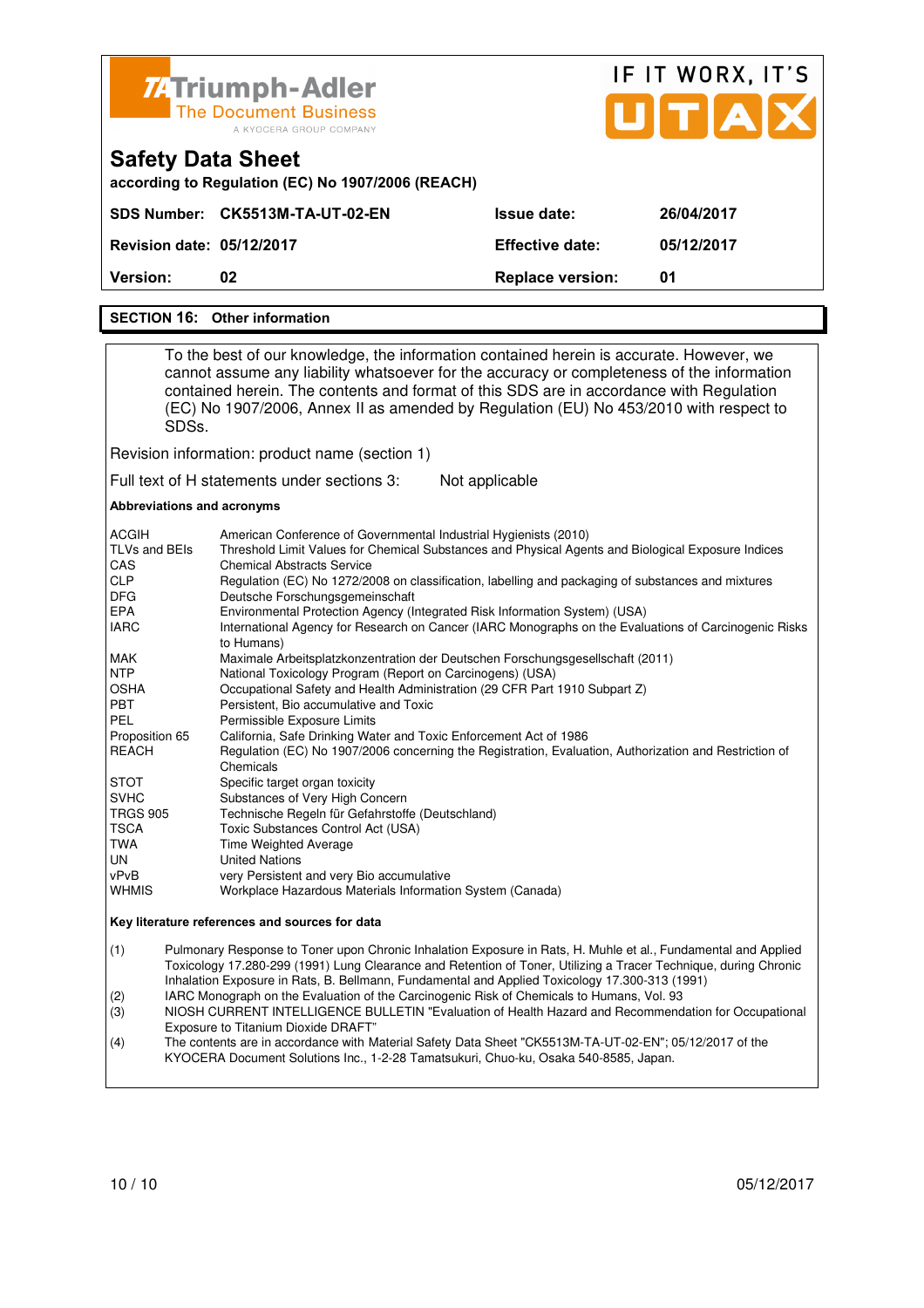



**according to Regulation (EC) No 1907/2006 (REACH)** 

**SDS Number: CK5513Y-TA-UT-02-EN Issue date: 26/04/2017** 

**Revision date: 05/12/2017 Effective date: 05/12/2017 Version: 02 Replace version: 01** 

**SECTION 1: Identification of the substance/mixture and of the company/undertaking** 

| 1.1                                      | <b>Product identifier</b>                         |                                                                                              |  |
|------------------------------------------|---------------------------------------------------|----------------------------------------------------------------------------------------------|--|
|                                          | <b>Product name</b>                               | <b>Yellow Toner for</b>                                                                      |  |
|                                          |                                                   | 355ci, 356ci                                                                                 |  |
|                                          | Consumable name                                   | CK-5513Y                                                                                     |  |
|                                          | <b>Product form</b>                               | Mixture                                                                                      |  |
| 1.2.                                     |                                                   | Relevant identified uses of the substance or mixture and uses advised against                |  |
|                                          | <b>Identified uses</b>                            | The image formation of our electrophotographic equipment.<br>Other uses are not recommended. |  |
| 1.3                                      |                                                   | Details of the supplier of the safety data sheet                                             |  |
|                                          | <b>Manufacturer</b>                               | <b>KYOCERA Document Solutions Inc.</b>                                                       |  |
|                                          | <b>Address</b>                                    | 1-2-28 Tamatsukuri, Chuo-ku, Osaka 540-8585, Japan                                           |  |
|                                          | <b>Supplier</b>                                   | TA Triumph-Adler GmbH                                                                        |  |
|                                          | <b>Address</b>                                    | Ohechaussee 235<br>22848 Norderstedt<br>Germany                                              |  |
| 1.4                                      | <b>Emergency telephone number</b>                 | $+49(0)$ 40 / 528490                                                                         |  |
|                                          |                                                   | (This number is available only during office hours)                                          |  |
| <b>SECTION 2: Hazards identification</b> |                                                   |                                                                                              |  |
| 2.1                                      | <b>Classification of the substance or mixture</b> |                                                                                              |  |

**Classification according to Regulation (EC) No 1272/2008 (CLP)**

Not classified as hazardous mixture.

#### **2.2 Label elements Labelling according to Regulation (EC) No 1272/2008 (CLP)**

Not applicable.

#### **2.3 Other hazards**

Assessment of PBT/vPvB

No data available.

 See section 4 and 11 for information on health effects and symptoms. See section 9 for dust explosion information.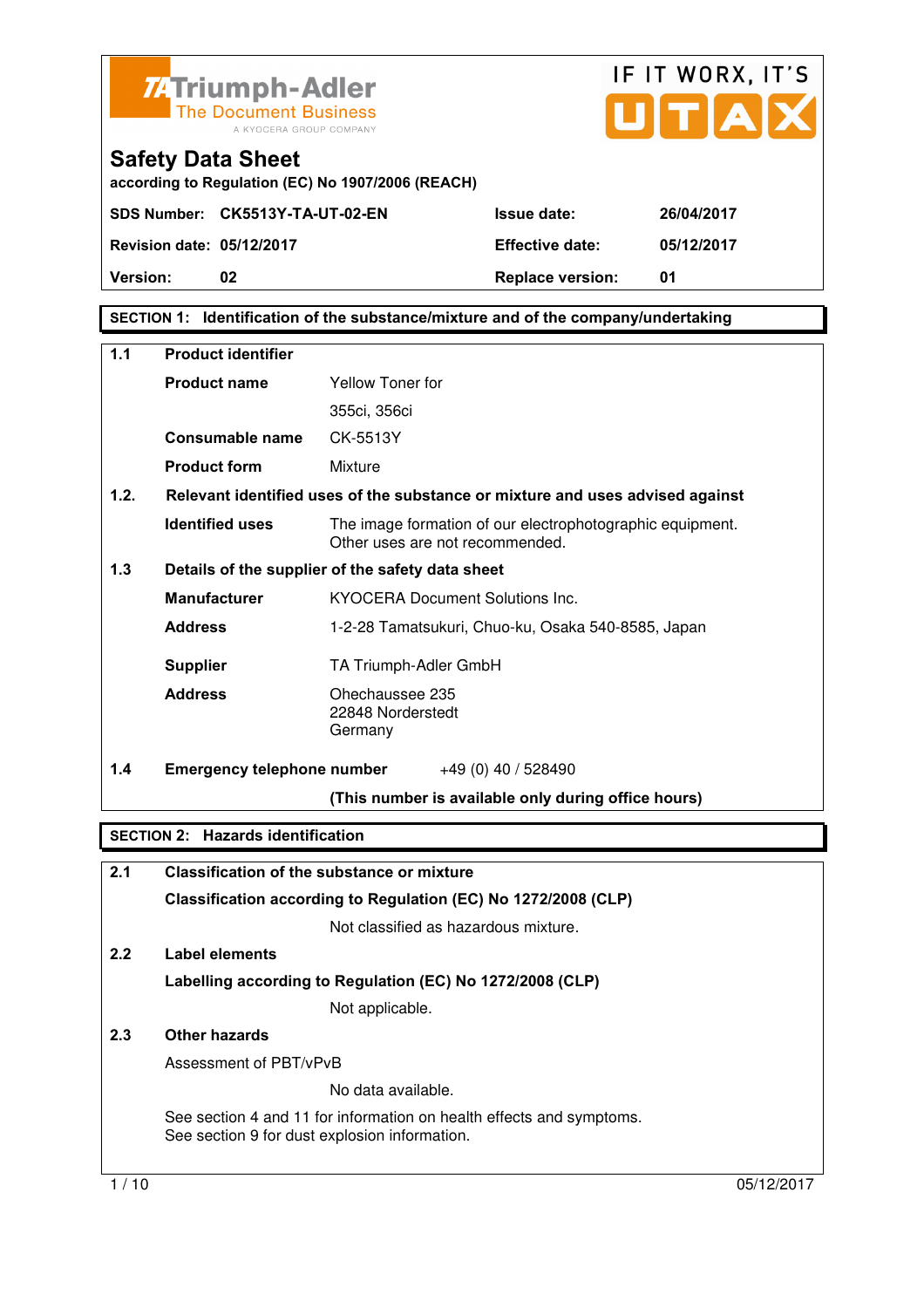| <b>ZATriumph-Adler</b><br><b>The Document Business</b><br>A KYOCERA GROUP COMPANY                 |                                                                                               |                         | IF IT WORX, IT'S<br>UITIA |                                                                                |
|---------------------------------------------------------------------------------------------------|-----------------------------------------------------------------------------------------------|-------------------------|---------------------------|--------------------------------------------------------------------------------|
| <b>Safety Data Sheet</b>                                                                          | according to Regulation (EC) No 1907/2006 (REACH)                                             |                         |                           |                                                                                |
| SDS Number: CK5513Y-TA-UT-02-EN                                                                   |                                                                                               | <b>Issue date:</b>      |                           | 26/04/2017                                                                     |
| Revision date: 05/12/2017                                                                         |                                                                                               |                         | <b>Effective date:</b>    | 05/12/2017                                                                     |
| Version:<br>02                                                                                    |                                                                                               |                         | <b>Replace version:</b>   | 01                                                                             |
|                                                                                                   | <b>SECTION 3: Composition/information on ingredients</b>                                      |                         |                           |                                                                                |
| 3.2<br><b>Mixtures</b>                                                                            |                                                                                               |                         |                           |                                                                                |
| Chemical name                                                                                     |                                                                                               | CAS-No                  | [Weight %]                |                                                                                |
| Polyester resin (2 kinds)                                                                         |                                                                                               | confidential            | 75-85                     |                                                                                |
| Organic pigment                                                                                   |                                                                                               | confidential            | $1 - 5$                   |                                                                                |
| Amorphous silica<br>Titanium dioxide                                                              |                                                                                               | 7631-86-9<br>13463-67-7 | $1 - 5$<br>ا >            |                                                                                |
| Information of ingredients                                                                        |                                                                                               |                         |                           |                                                                                |
|                                                                                                   |                                                                                               |                         |                           |                                                                                |
| (1) Substance, which present a health or environmental hazard within the meaning of CLP:<br>None. |                                                                                               |                         |                           |                                                                                |
| (2) Substance, which are assigned Community workplace exposure limits:                            |                                                                                               |                         |                           |                                                                                |
|                                                                                                   | None.                                                                                         |                         |                           |                                                                                |
| REACH:                                                                                            | (3) Substance, which are PBT or vPvB in accordance with the criteria set out in Annex XIII of |                         |                           |                                                                                |
|                                                                                                   | None.                                                                                         |                         |                           |                                                                                |
| REACH (SVHC):                                                                                     | (4) Substance, which are included in the list established in accordance with Article 59(1) of |                         |                           |                                                                                |
|                                                                                                   | None.                                                                                         |                         |                           |                                                                                |
|                                                                                                   | See section 16 for the full text of the H statements declared above.                          |                         |                           |                                                                                |
| <b>SECTION 4: First aid measures</b>                                                              |                                                                                               |                         |                           |                                                                                |
| 4.1                                                                                               | <b>Description of first aid measures</b>                                                      |                         |                           |                                                                                |
| Inhalation:                                                                                       |                                                                                               |                         |                           | Remove from exposure to fresh air and gargle with plenty of water. Consult a   |
|                                                                                                   | doctor in case of such symptoms as coughing.                                                  |                         |                           |                                                                                |
|                                                                                                   | <b>Skin contact:</b> Wash with soap and water.                                                |                         |                           |                                                                                |
| Eye contact:                                                                                      | Flush with water immediately and see a doctor if irritating.                                  |                         |                           |                                                                                |
| Ingestion:                                                                                        | treatment if necessary.                                                                       |                         |                           | Rinse out the mouth. Drink one or two glasses of water to dilute. Seek medical |
|                                                                                                   |                                                                                               |                         |                           |                                                                                |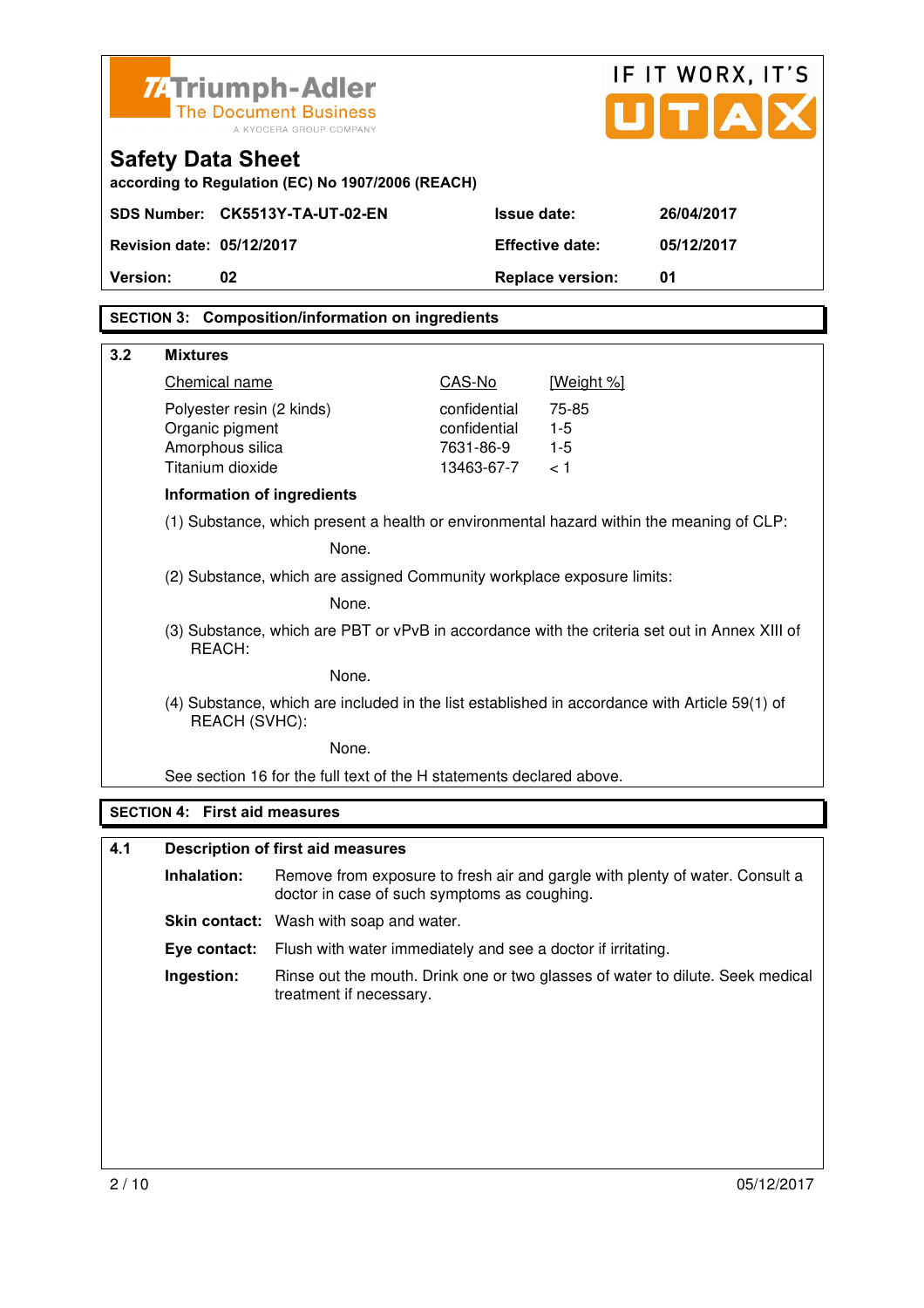



**according to Regulation (EC) No 1907/2006 (REACH)** 

|                                  | SDS Number: CK5513Y-TA-UT-02-EN | <b>Issue date:</b>      | 26/04/2017 |
|----------------------------------|---------------------------------|-------------------------|------------|
| <b>Revision date: 05/12/2017</b> |                                 | <b>Effective date:</b>  | 05/12/2017 |
| <b>Version:</b>                  | 02                              | <b>Replace version:</b> | 01         |

#### **4.2 Most important symptoms and effects, both acute and delayed**  Potential health effects and symptoms **Inhalation:** Prolonged inhalation of excessive dusts may cause lung damage. Use of this product as intended does not result in prolonged inhalation of excessive toner dusts. **Skin contact:** Unlikely to cause skin irritation. **Eye contact:** May cause transient eye irritation.

**Ingestion:** Use of this product as intended does not result in ingestion.

#### **4.3 Indication of any immediate medical attention and special treatment needed**

No additional information available.

#### **SECTION 5: Firefighting measures**

#### **5.1 Extinguishing media**

Suitable extinguishing media

Water spray, foam, powder,  $CO<sub>2</sub>$  or dry chemical

Unsuitable extinguishing media

None specified.

#### **5.2 Special hazards arising from the substance or mixture**

Hazardous combustion products: Carbon dioxide, Carbon monoxide

#### **5.3 Advice for firefighters**

 Pay attention not to blow away dust. Drain water off around and decrease the atmosphere temperature to extinguish the fire.

#### **Protection equipment for firefighters**

None specified.

#### **SECTION 6: Accidental release measures**

#### **6.1 Personal precautions, protective equipment and emergency procedures**

 Avoid inhalation, ingestion, eye and skin contact in case of accidental release. Avoid formation of dust. Provide adequate ventilation.

#### **6.2 Environmental precautions**

Do not allow to enter into surface water or drains.

#### **6.3 Methods and material for containment and cleaning up**

Gather the released powder not to blow away and wipe up with a wet cloth.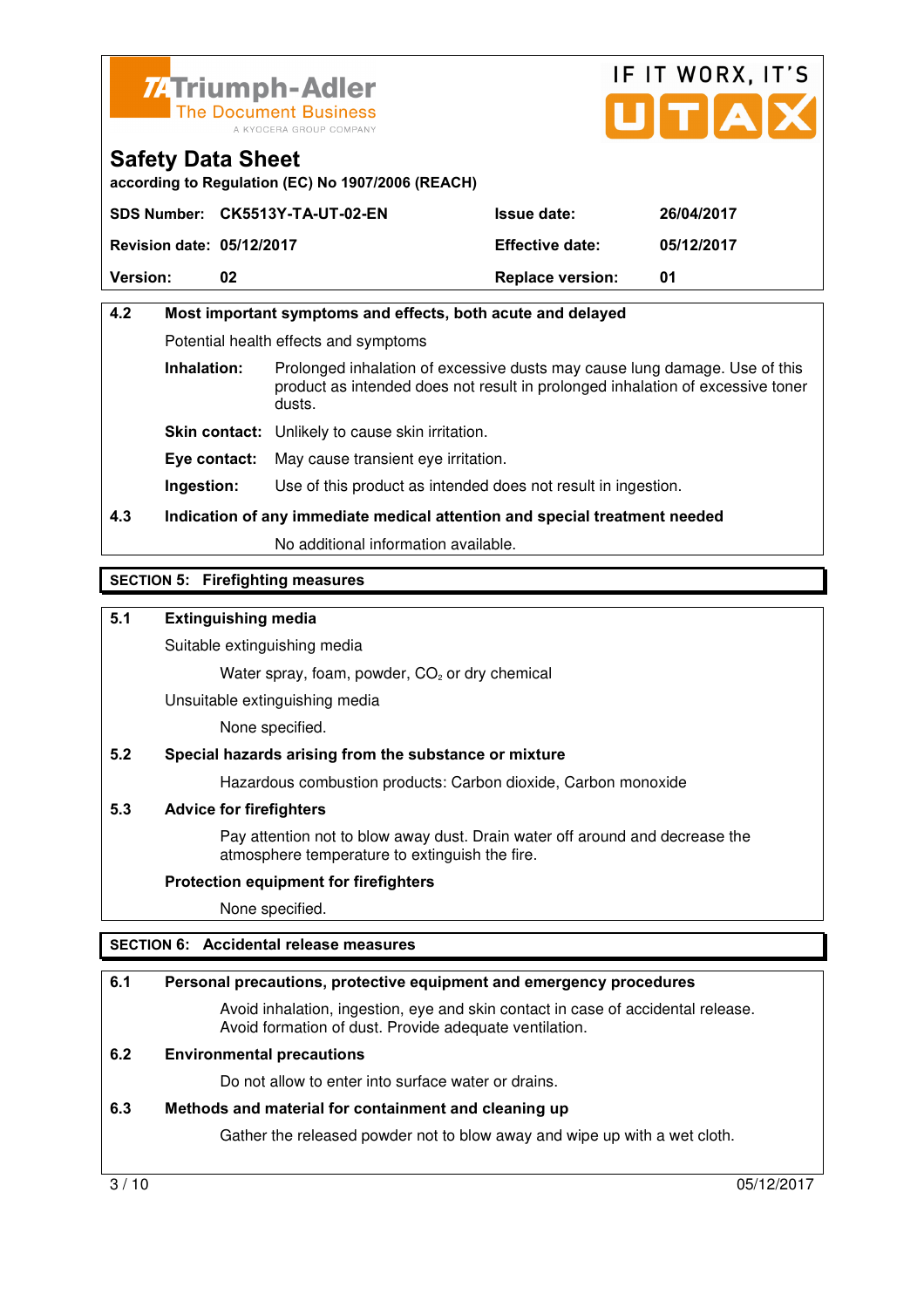



**according to Regulation (EC) No 1907/2006 (REACH)** 

**SDS Number: CK5513Y-TA-UT-02-EN Issue date: 26/04/2017** 

**Revision date: 05/12/2017 Effective date: 05/12/2017** 

**Version: 02 Replace version: 01** 

#### **6.4 Reference to other sections**

See section 13 for disposal information.

#### **SECTION 7: Handling and storage**

#### **7.1 Precautions for safe handling**

 Do not attempt to force open or destroy the toner container or unit. See installation guide of this product.

#### **7.2 Conditions for safe storage, including any incompatibilities**

Keep the toner container or unit tightly closed and store in a cool, dry and dark place. Keeping away from fire. Keep out of the reach of children.

#### **7.3 Specific end use(s)**

No additional information available.

#### **SECTION 8: Exposure controls/personal protection**

#### **8.1 Control parameters**

#### **US ACGIH Threshold Limit Values (TWA)**

Particles: 10 mg/m<sup>3</sup> (Inhalable particles) 3 mg/m<sup>3</sup> (Respirable particles) Titanium dioxide: 10 mg/m³

#### **US OSHA PEL (TWA)**

Particles: 15 mg/m<sup>3</sup> (Total dust) 5 mg/m<sup>3</sup> (Respirable fraction) Amorphous silica: 80 mg/m<sup>3</sup>/%SiO<sub>2</sub>

Titanium dioxide: 15 mg/m<sup>3</sup> (Total dust)

#### **EU Occupational exposure limits: Directive (EC) 2000/39, (EC) 2006/15 und (EU) 2009/161**

Not listed.

#### **8.2 Exposure controls**

#### **Appropriate engineering controls**

 Special ventilator is not required under normal intended use. Use in a well ventilated area.

#### **Personal protective equipment**

 Respiratory protection, eye protection, hand protection, skin and body protection are not required under normal intended use.

#### **Environmental exposure controls**

No additional information available.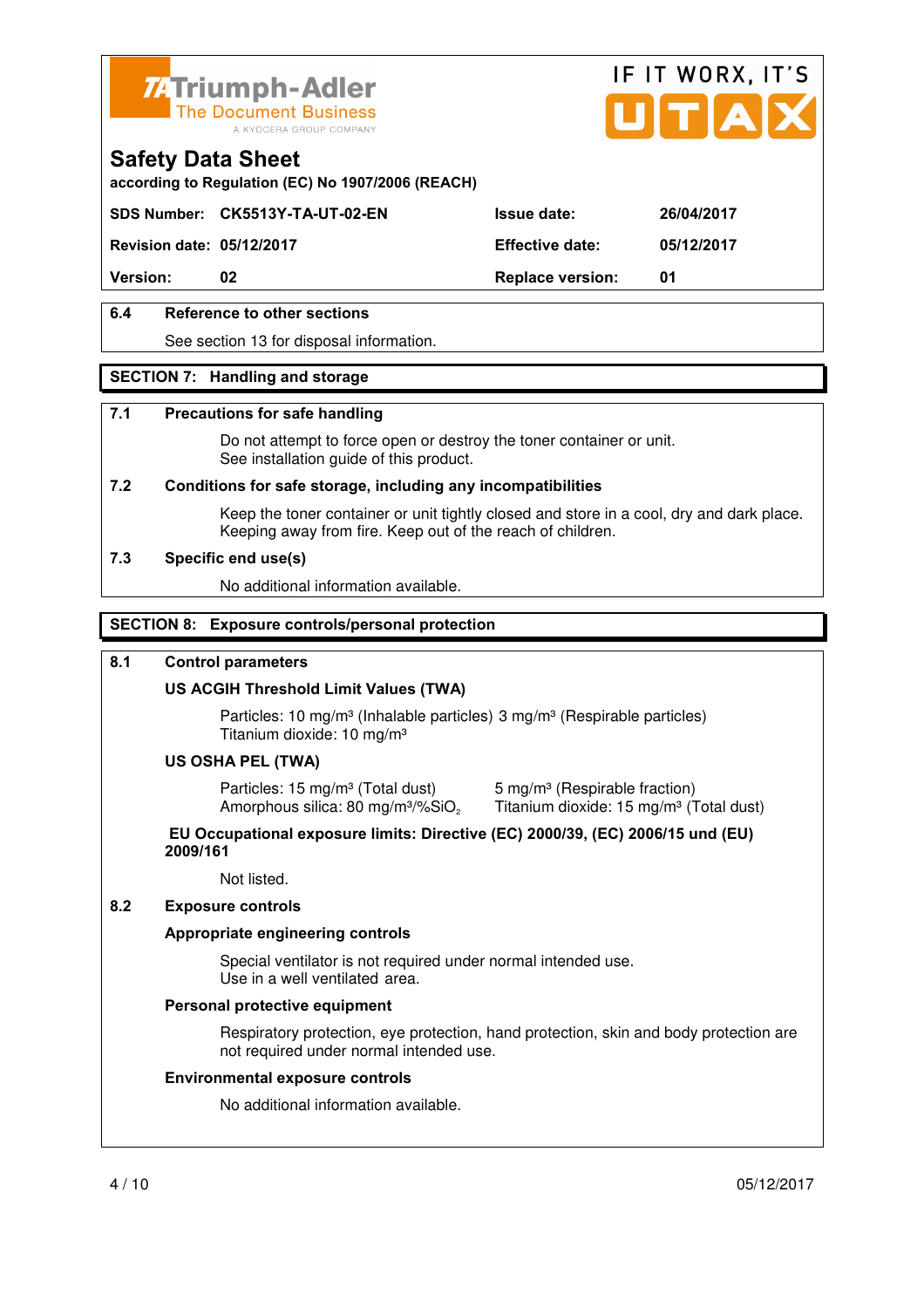

**Version: 02 Replace version: 01** 

#### **SECTION 9: Physical and chemical properties**

#### **9.1 Information on basic physical and chemical properties**

| Appearance                             |                            |
|----------------------------------------|----------------------------|
| Physical state                         | Solid (fine powder)        |
| Colour                                 | Yellow                     |
| Odour                                  | Odourless                  |
| Odour threshold                        | No data available.         |
| pH                                     | No data available.         |
| Melting range [°C]                     | 100-120 (Toner)            |
| Boiling point [°C]                     | No data available.         |
| Flash point [°C]                       | No data available.         |
| Evaporation rate                       | No data available.         |
| Flammability (solid, gas)              | No data available.         |
| Upper flammability or explosive limit  | No data available.         |
| Lower flammability or explosive limit  | No data available.         |
| Vapour pressure                        | No data available.         |
| Vapour density                         | No data available.         |
| Relative density [g/m <sup>3</sup> ]   | 1.2-1.4 (Toner)            |
| Solubility (ies)                       | almost insoluble in water. |
| Partition coefficient: n-octanol/water | No data available.         |
| Auto-ignition temperature [°C]         | No data available.         |
| Decomposition temperature [°C]         | No data available.         |
| Viscosity                              | No data available.         |
| <b>Explosive properties</b>            | No data available.         |
| Oxidizing properties                   | No data available.         |

#### **9.2 Other information**

 Dust explosion is improbable under normal intended use. Experimental explosiveness of toner is classified into the same rank such kind of powder as flour, dry milk and resin powder according to the pressure rising speed.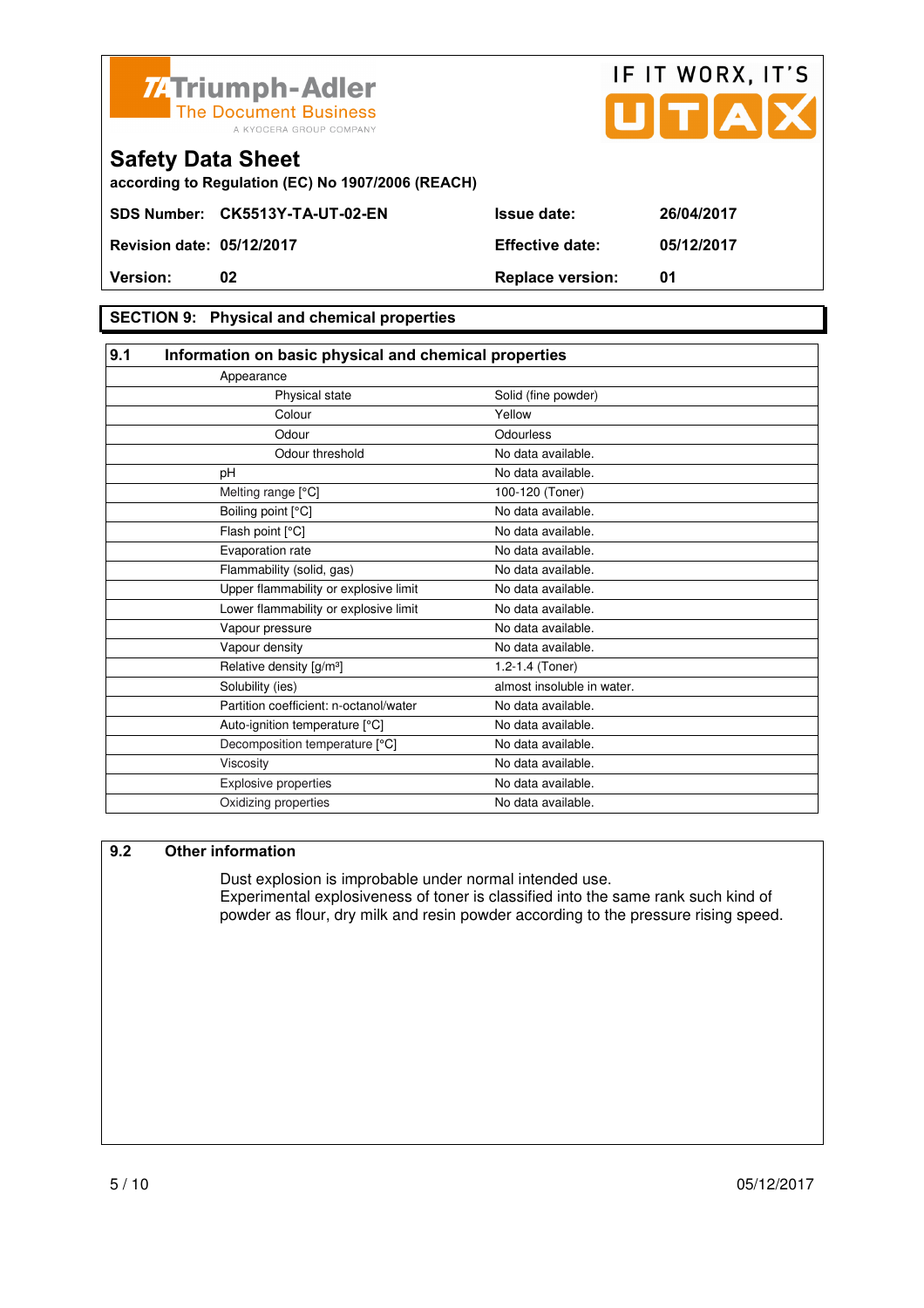



**according to Regulation (EC) No 1907/2006 (REACH)** 

**SDS Number: CK5513Y-TA-UT-02-EN Issue date: 26/04/2017** 

**Revision date: 05/12/2017 Effective date: 05/12/2017** 

**Version: 02 Replace version: 01** 

#### **SECTION 10: Stability and reactivity**

#### **10.1 Reactivity**

No data available.

#### **10.2 Chemical stability**

This product is stable under normal conditions of use and storage.

#### **10.3 Possibility of hazardous reactions**

Hazardous reactions will not occur.

#### **10.4 Conditions to avoid**

None specified.

#### **10.5 Incompatible materials**

None specified.

#### **10.6 Hazardous decomposition products**

Hazardous decomposition products are not to be produced.

#### **SECTION 11: Toxicological information**

| 11.1 | Information on toxicological effects                                           |                                                    |
|------|--------------------------------------------------------------------------------|----------------------------------------------------|
|      | Based on available data, the classification criteria listed below are not met. |                                                    |
|      | <b>Acute toxicity</b>                                                          |                                                    |
|      | Oral $(LD_{50})$                                                               | $>$ 2000 mg/kg (rat)*                              |
|      | Dermal $(LD_{50})$                                                             | No data available. (Toner)                         |
|      | Inhalation $(LC_{50}(4hr))$                                                    | $>5.0$ mg/l (rat)*                                 |
|      | <b>Skin corrosion/irritation</b>                                               |                                                    |
|      | Acute skin irritation                                                          | Non-irritant (rabbit)*.                            |
|      | Serious eye damage/irritation                                                  |                                                    |
|      | Acute eye irritation                                                           | Minimal irritant (rabbit)*.                        |
|      | Respiratory or skin sensitization                                              |                                                    |
|      | Skin sensitization                                                             | Non-sensitizer (mouse)*.                           |
|      | <b>Germ cell mutagenicity</b>                                                  | Ames test is negative. (Toner)                     |
|      |                                                                                | *(based on test result of similar product) (Toner) |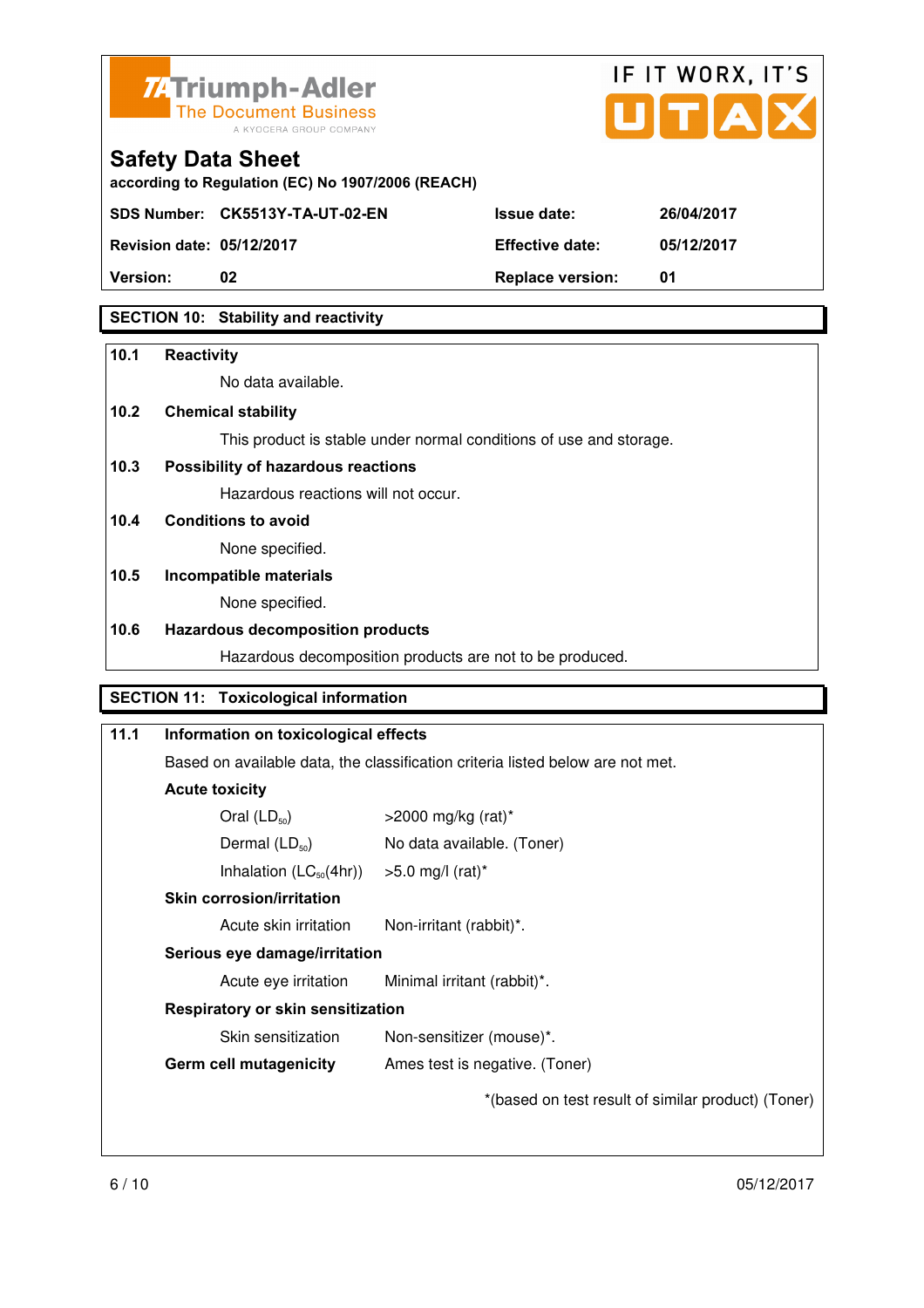

| <b>74 Triumph-Adler</b>                                                       |   | IF II WURX, II S |  |  |
|-------------------------------------------------------------------------------|---|------------------|--|--|
| The Document Business<br>A KYOCERA GROUP COMPANY                              |   | UTAX             |  |  |
| <b>Safety Data Sheet</b><br>according to Regulation (EC) No 1907/2006 (REACH) |   |                  |  |  |
|                                                                               | . |                  |  |  |

 $\mathbf{r} = \mathbf{r} + \mathbf{r}$ 

 $\rightarrow$ 

|                                  | SDS Number: CK5513Y-TA-UT-02-EN | <b>Issue date:</b>      | 26/04/2017 |
|----------------------------------|---------------------------------|-------------------------|------------|
| <b>Revision date: 05/12/2017</b> |                                 | <b>Effective date:</b>  | 05/12/2017 |
| <b>Version:</b>                  | 02                              | <b>Replace version:</b> | 01         |
|                                  |                                 |                         |            |

#### **11.1 Information of ingredients:**

No mutagen according to MAK, TRGS905 und (EC) No 1272/2008 Annex VI.

#### **Carcinogenicity**

#### **Information of ingredients:**

 No carcinogen or potential carcinogen (except Titanium dioxide) according to IARC, Japan Association on Industrial Health, ACGIH, EPA, OSHA, NTP, MAK, California Proposition 65, TRGS 905 und (EC) No 1272/2008 Annex VI.

 The IARC re-evaluated Titanium dioxide as a Group 2B carcinogen (possibly carcinogenic to humans) as the result of inhalation exposure test in rats. But, oral/skin test does not show carcinogenicity (2). In the animal chronic inhalation studies for Titanium dioxide, the lung tumour was observed only in rats. It is estimated that this is attributed to the overload of rat´s lung clearance mechanism (overload phenomenon) (3). The inhalation of excessive Titanium dioxide does not occur in normal use of this product. Also, epidemiological studies to date have not revealed any evidence of the relation between occupational exposure to Titanium dioxide and respiratory tract diseases.

#### **Reproductive toxicity**

#### **Information of ingredients:**

 No reproductive toxicant according to MAK, California Proposition 65, TRGS 905 und (EC) No 1272/2008 Annex VI.

| <b>STOT-single exposure</b> | No data available. |
|-----------------------------|--------------------|
|-----------------------------|--------------------|

**STOT-repeated exposure** No data available.

**Aspiration hazard** No data available.

#### **Chronic effects**

 In a study in rats by chronic inhalation exposure to a typical toner, a mild to moderate degree of lung fibrosis was observed in 92% of the rats in the high concentration (16 mg/m<sup>3</sup>) exposure group, and a minimal to mild degree of fibrosis was noted in 22% of the animal in the middle  $(4mg/m<sup>3</sup>)$  exposure group (1). However, no pulmonary change was reported in the lowest  $(1 \text{mq/m}^3)$  exposure group, the most relevant level to potential human exposures.

**Other information** No data available.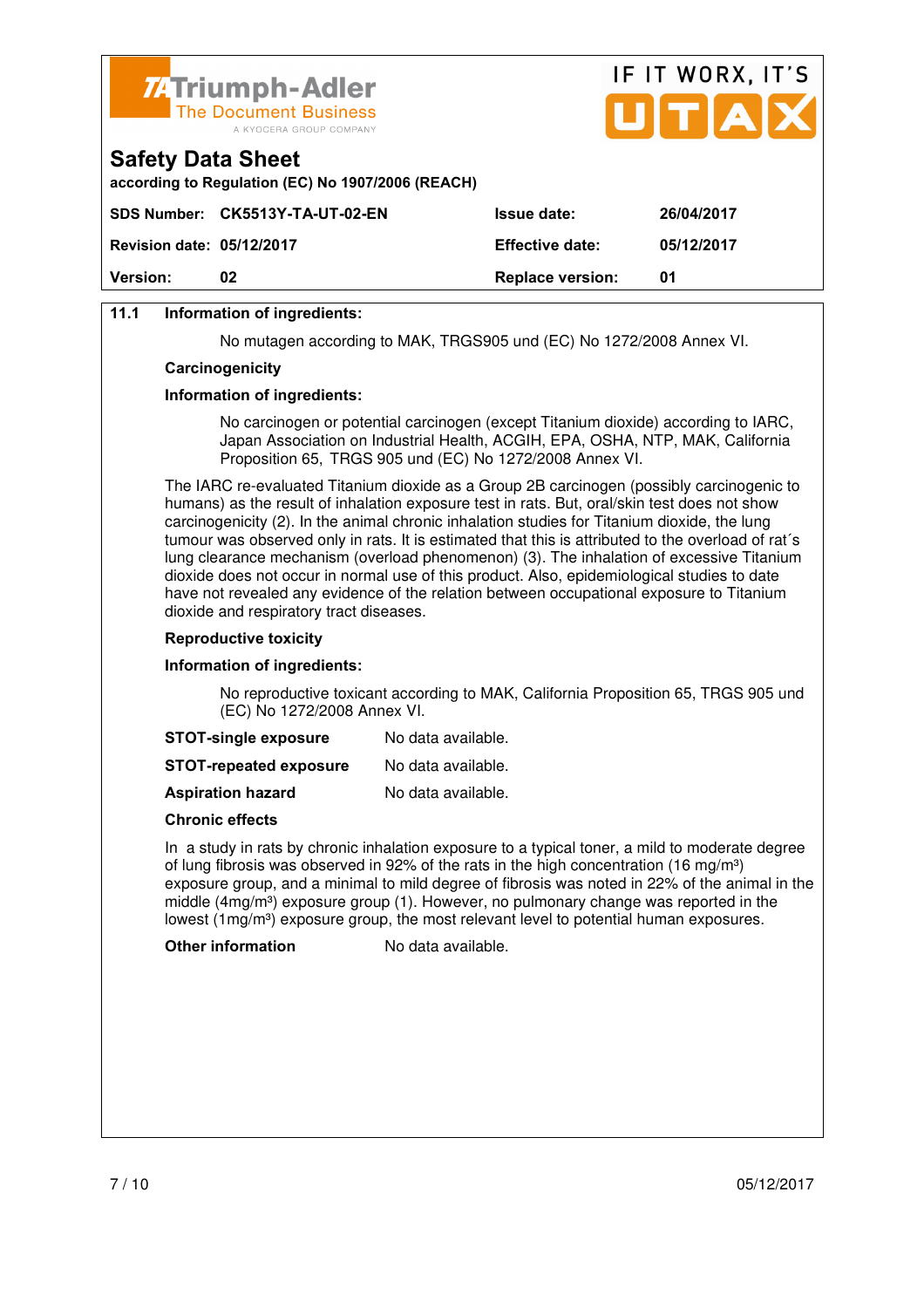

# IF IT WORX, IT'S

| according to Regulation (EC) No 1907/2006 (REACH) |                                 |                        |            |
|---------------------------------------------------|---------------------------------|------------------------|------------|
|                                                   | SDS Number: CK5513Y-TA-UT-02-EN | <b>Issue date:</b>     | 26/04/2017 |
| <b>Revision date: 05/12/2017</b>                  |                                 | <b>Effective date:</b> | 05/12/2017 |

**Version: 02 Replace version: 01** 

#### **SECTION 12: Ecological information**

#### **12.1 Toxicity**

No data available.

#### **12.2 Persistence and degradability**

No data available.

**12.3 Bio accumulative potential** 

No data available.

#### **12.4 Mobility in soil**

No data available.

#### **12.5 Results of PBT and vPvB assessment**

No data available.

#### **12.6 Other adverse effects**

No additional information available.

#### **SECTION 13: Disposal considerations**

#### **13.1 Waste treatment methods**

 Do not attempt to incinerate the toner container or unit and the waste toner yourself. Dangerous sparks may cause burn. Any disposal practice should be done under conditions, which meet local, state and federal laws and regulations relating to waste (contact local or state environmental agency for specific rules).

#### **SECTION 14: Transport information**

**14.1 UN-number** 

None.

**14.2 UN Proper shipping name** 

None.

**14.3 Transport hazard class(es)** 

None.

#### **14.4 Packing group**

None.

**14.5 Environmental hazards** 

None.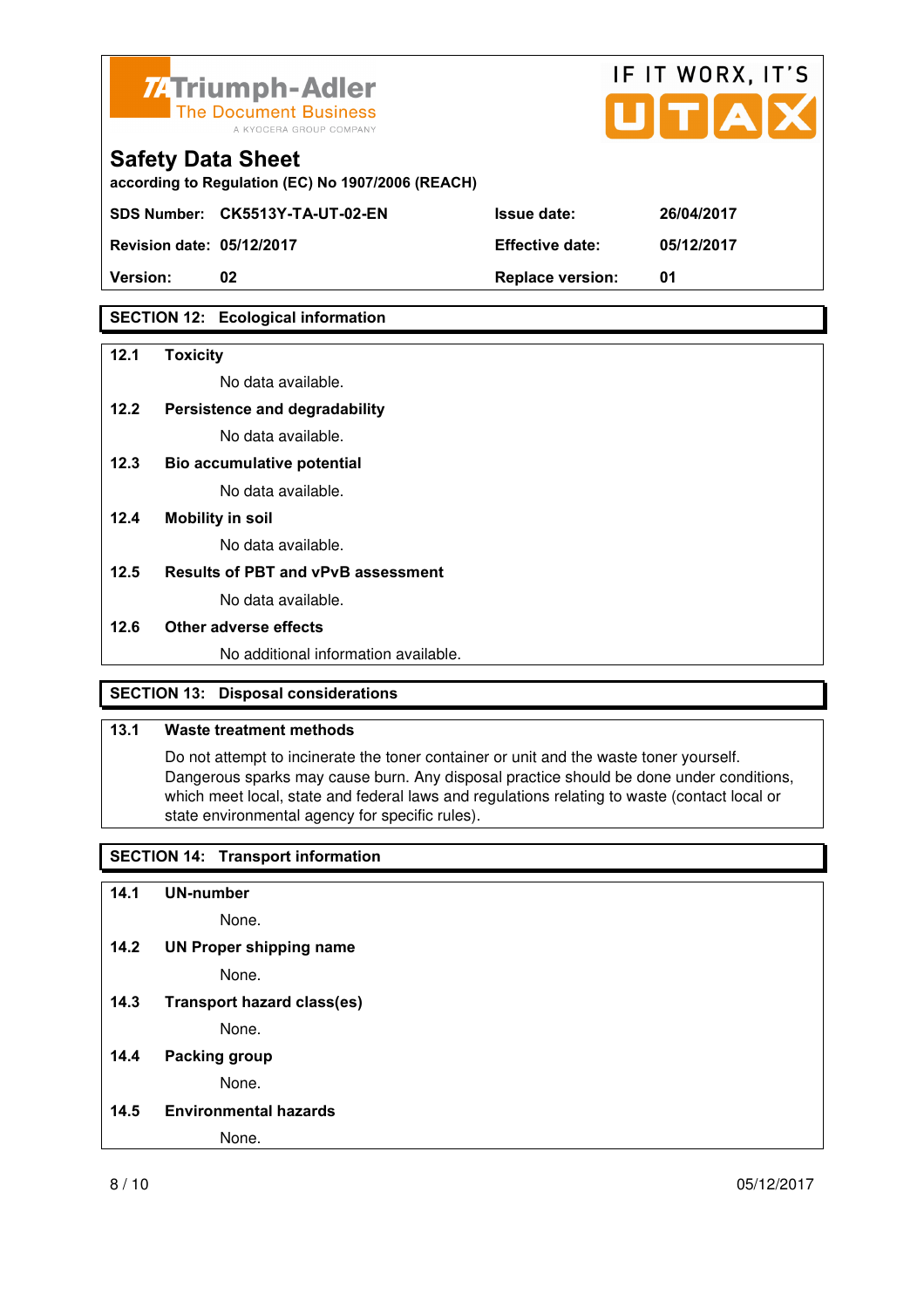



**according to Regulation (EC) No 1907/2006 (REACH)** 

|                                  | SDS Number: CK5513Y-TA-UT-02-EN | <b>Issue date:</b>      | 26/04/2017 |
|----------------------------------|---------------------------------|-------------------------|------------|
| <b>Revision date: 05/12/2017</b> |                                 | <b>Effective date:</b>  | 05/12/2017 |
| <b>Version:</b>                  | 02                              | <b>Replace version:</b> | 01         |
|                                  |                                 |                         |            |

#### **14.6 Special precautions for user**

No additional information available.

#### **14.7 Transport in bulk according to Annex II of MARPOL and the IBC Code**

Not applicable.

#### **SECTION 15: Regulatory information**

#### **15.1 Safety, health and environmental regulations/legislation specific for the substance or mixture**

#### **EU- regulations**

Regulation (EC) No 1005 / 2009 (on substances that deplete the ozone layer, Annex I and II): Not listed.

Regulation (EC) No 850 / 2004 (on persistent organic pollutants, Annex I as amended):

Not listed.

 Regulation (EC) No 689 / 2008 (concerning the export and import of dangerous chemicals, Annex I and V as amended):

Not listed.

Regulation (EC) No 1907 / 2006 REACH Annex XVII as amended (Restrictions on use):

Not listed.

Regulation (EC) No 1907 / 2006 REACH Annex XIV as amended (Authorizations):

Not listed.

#### **US-regulations**

All ingredients in this product comply with order under TSCA.

#### **Canada regulations**

 This product is not a WHMIS-controlled product, since we consider it as a manufactured article.

#### **15.2 Chemical Safety Assessment**

No data available.